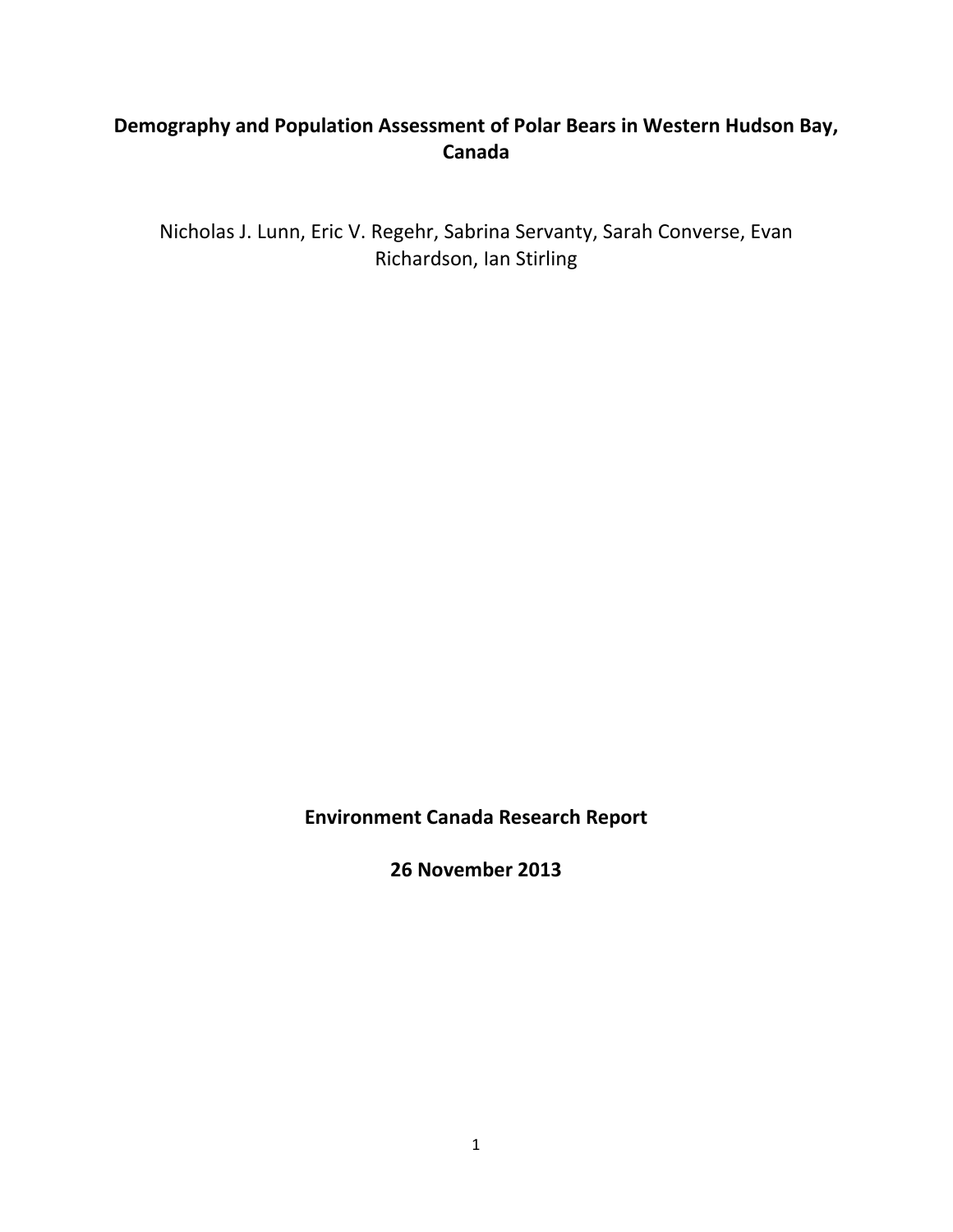# **Author Affiliation:**

# Nicholas J. Lunn<sup>1</sup>, Eric V. Regehr<sup>2</sup>, Sabrina Servanty<sup>3</sup>, Sarah Converse<sup>3</sup>, Evan Richardson<sup>1</sup>, Ian Stirling<sup>1,4</sup>

<sup>1</sup>Wildlife Research Division, Science & Technology Branch, Environment Canada, CW405 Biological Sciences Centre, University of Alberta, Edmonton, AB T6G 2E9, Canada

 $^{2}$ U.S. Fish and Wildlife Service, Marine Mammals Management, 1011 E. Tudor Rd., Anchorage, AK 99503, USA

<sup>3</sup>U.S. Geological Survey, Patuxent Wildlife Research Center, 12100 Beech Forest Road, Laurel, MD 20708, USA

<sup>4</sup>Department of Biological Sciences, University of Alberta, Edmonton, AB T6G 2E9, Canada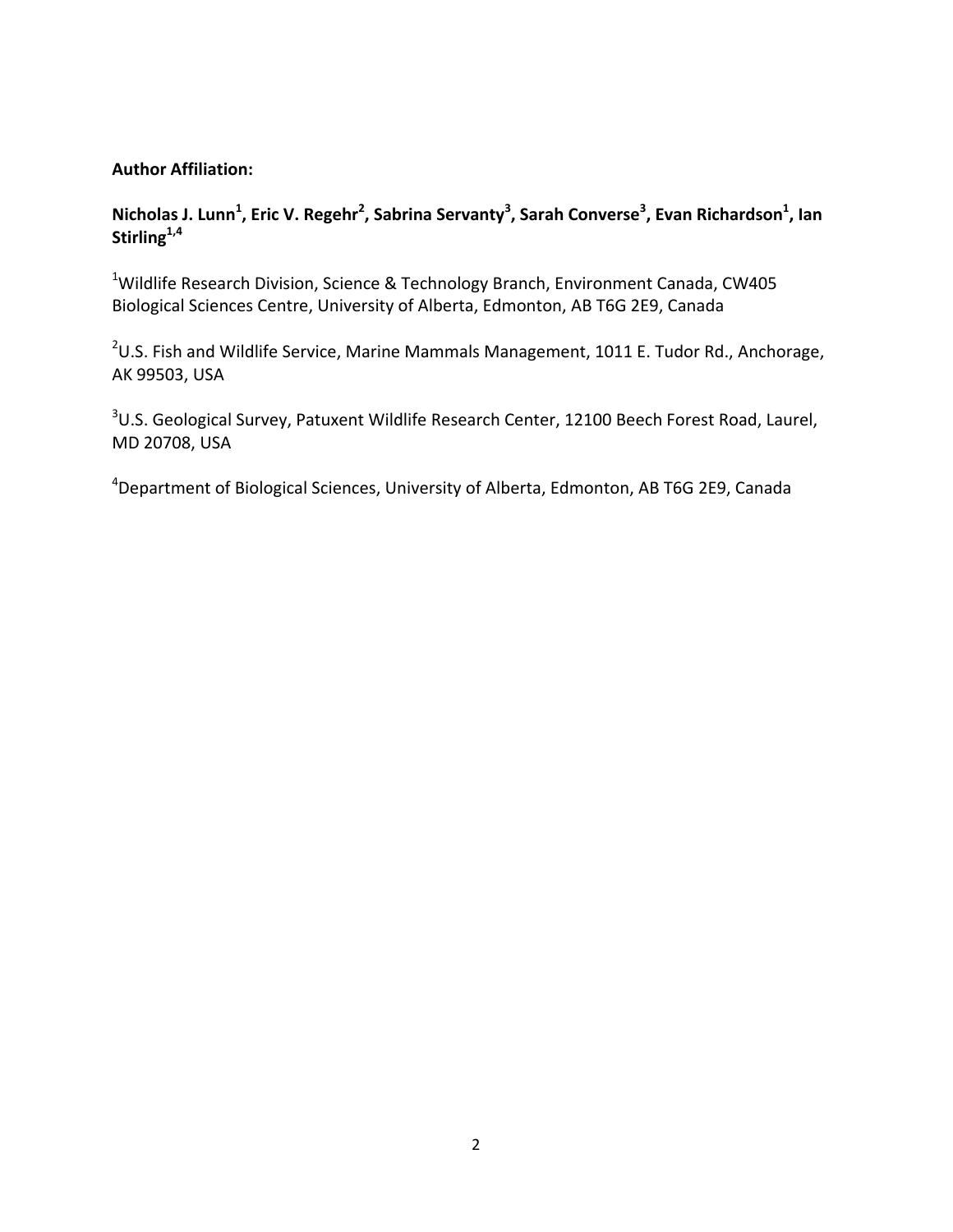# **SUMMARY**

- We evaluated the population status and demography of the Western Hudson Bay (WH) polar bear subpopulation for the period 1984‐2011, using live‐recapture data from research studies and management actions, and dead‐recovery data from the subsistence harvest in Nunavut.
- We used a Bayesian implementation of multistate capture-recapture models, coupled with a matrix-based demographic projection model, to integrate several types of data and to incorporate variation across the polar bear life cycle. This approach allowed the estimation a suite of vital rates, including both survival and reproduction, in a unified framework linked directly to estimating current and projecting future population trends.
- Survival of female polar bears of all age classes was correlated with sea ice conditions, with lower survival in years of early sea ice break-up. While this supports previous findings linking body condition, productivity, and status of WH polar bears to environmental changes associated with climatic warming, other productivity parameters were not linked to changes in the environmental variables that we examined.
- Survival of male polar bears of all age classes was not correlated with sea ice conditions, perhaps due to the over‐riding effect of mortality from the male‐biased subsistence harvest of polar bears in Nunavut.
- The 2011 population estimate for WH subpopulation based on capture-recapture analysis is 806 bears with 95% confidence intervals of 653‐984. This is broadly consistent with the abundance estimate of 1,000 (95% CI = 715‐1398) resulting from the 2011 aerial survey. The capture-recapture study point estimate is somewhat lower than the aerial survey estimate, likely due to differences in the size of the effective study population considered by each approach.
- The overall declining trend in size of the WH subpopulation over the period 1987-2004 was similar to the previous demographic evaluation (Regehr *et al*. 2007), suggesting consistency between the two analyses. However, point estimates differed slightly, with somewhat lower absolute values estimated using the updated statistical approach.
- This updated population assessment suggests that polar bear numbers in WH have been relatively stable over approximately the past decade. Female survival is the most important determinant of WH population growth, and the growth rate of the female segment of the population was estimated to be stable during 1991-2011 (Lambda =1.02;  $95\%$ CI = 0.98-1.06).
- As the estimate of female growth rate was derived from survival and reproductive rates, which are more robust than point estimates of population size, this value likely represents a reliable indicator of recent population trend.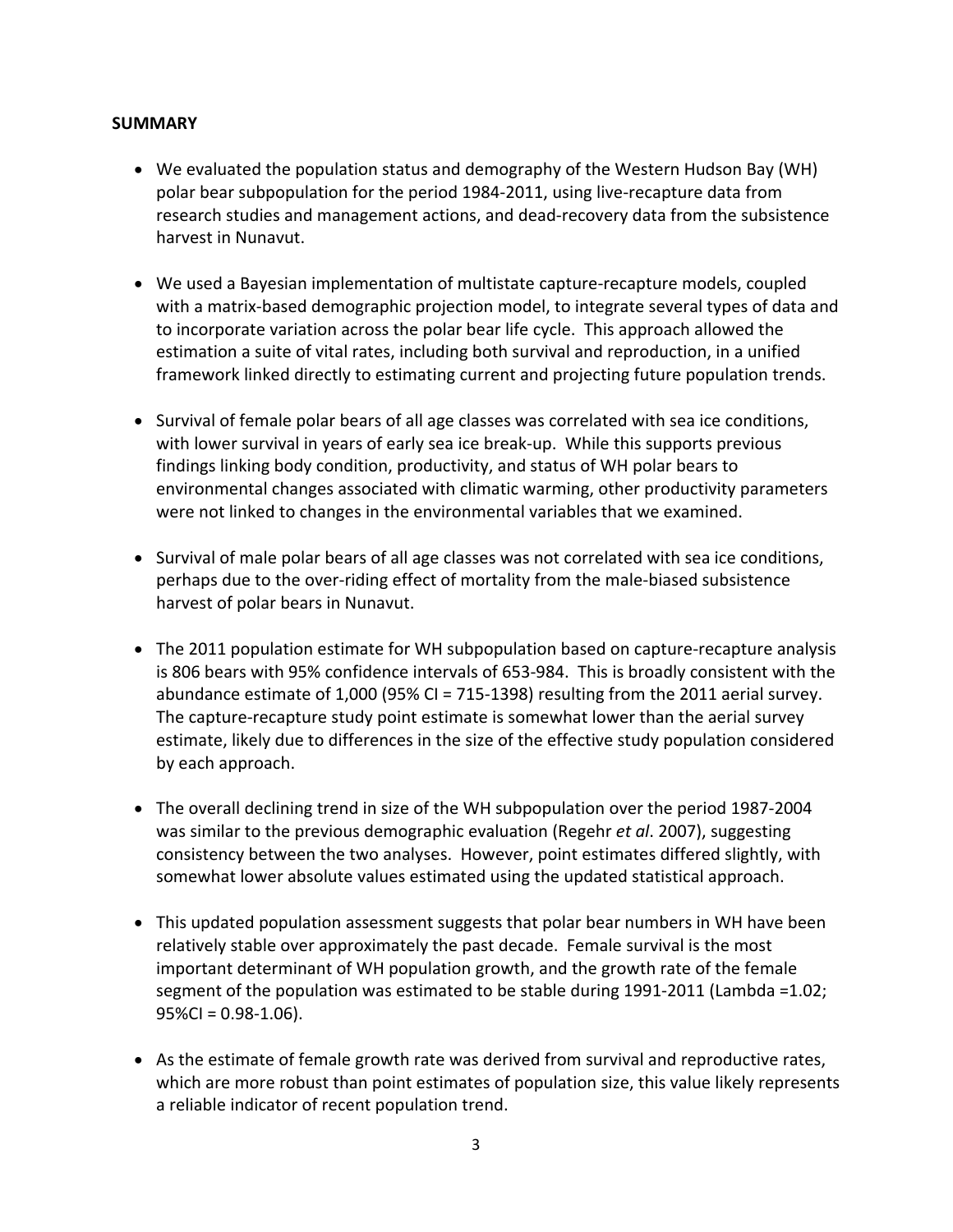#### **INTRODUCTION**

Polar bears (*Ursus maritimus*) are distributed throughout the ice‐covered waters of the circumpolar Arctic in 19 relatively discrete subpopulations (Obbard *et al*. 2010). As they depend on sea ice as a platform from which to hunt seals (Stirling and Derocher 2012), changes in the distribution and extent of sea ice and the patterns of freeze‐up and break‐up have the potential to significantly influence the population ecology of polar bears (Stirling and Derocher 1993, 2012; Derocher *et al*. 2004; Stirling and Parkinson 2006; Laidre *et al*. 2008). The impacts of a long‐term warming trend in spring temperatures (Skinner *et al*. 1998; Gagnon and Gough 2005) on the dates of sea ice break‐up and freeze‐up in Hudson Bay have been well documented (Hochheim *et al*. 2010, 2011). These in turn impact body condition, reproduction, and population demography of polar bears in the Western Hudson Bay (WH) subpopulation (Stirling *et al.* 1999, 2004; Regehr *et al.* 2007). WH polar bears are spending progressively longer periods of time on land, due to documented trends towards earlier arrival onshore and later departure from land related to declines in the availability of sea ice (Cherry *et al*. 2013).

During the 1960s and 1970s, Inuit reported that the abundance of the WH subpopulation had increased (Tyrrell 2006; Nirlungayuk and Lee 2009), likely due to reduced hunting and disturbance following closure of the York Factory fur trading post, withdrawal of military personnel from Churchill, and the closure of hunting in Manitoba (Stirling *et al.* 1977; Derocher and Stirling 1995). Derocher and Stirling (1995) estimated the mean population size of the WH subpopulation for 1978‐1992 to be 1000 ± 51. As this estimate was later considered to be conservative because the study had not included the southeastern portion of the range east of the Nelson River, the population size was later adjusted to 1200 for management purposes (Calvert *et al*. 1995; Wiig *et al*. 1995). Regehr *et al*. (2007) estimated that abundance had declined from about 1194 (95% CI = 1020, 1368) in 1987 to about 935 (95% CI = 794, 1076) in 2004. They found that survival rates of cubs, sub‐adults, and old bears (>20 years) of both sexes were correlated with the date of sea ice break‐up, and decreased 2‐5% for each week that sea ice broke up earlier than average (Regehr *et al*. 2007).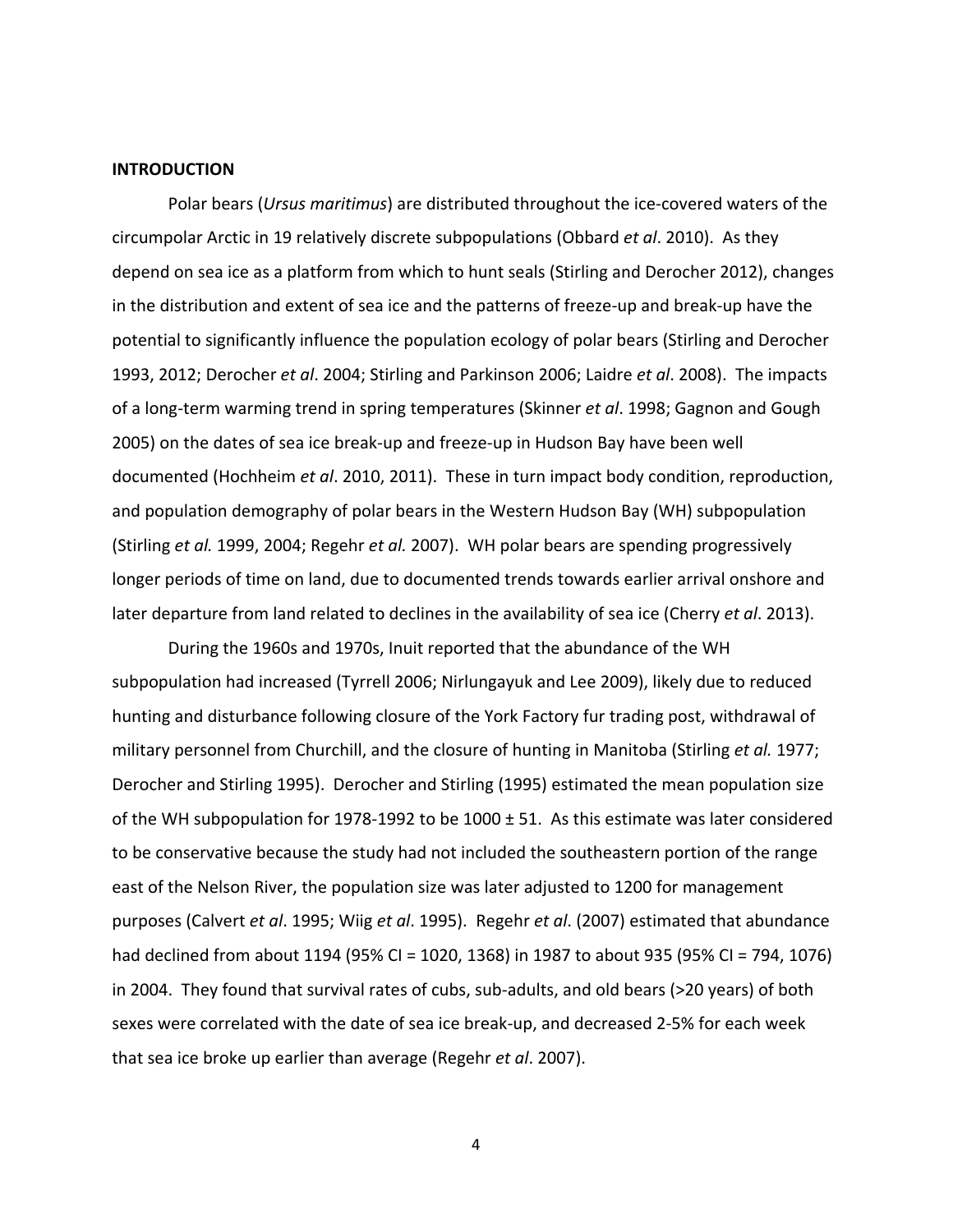In this report, we analyze data from the capture of free-ranging polar bears collected by Environment Canada and its partners for three decades, as part of a long‐term research program on the ecology and status of polar bears in western Hudson Bay. Analysis of these data allows for quantification of relationships between environmental change and demography, an assessment of the health of this subpopulation by considering changes in key vital rates such as survival and productivity, and estimation of population size and trend to inform management decisions. Environment Canada, the US Fish and Wildlife Service, and the US Geological Survey undertook an updated demographic analysis for the WH subpopulation using seven additional years of data that were not available in previous analyses (Regehr *et al*. 2007, which included data through 2004). We used a hierarchical multistate capture-recapture model (e.g., Arnason 1972; Hestbeck *et al*. 1991; Kendall *et al*. 2006; Converse *et al*. 2009; Kéry and Schaub 2012), rather than the single‐state model used previously. The multistate modeling framework involves specification of multiple states – in this case, life stages – which account for heterogeneity by allowing demographic parameters to vary between states. This model also allows for estimation of demographic parameters of primary interest, describing transitions between states. Our approach incorporated a broader range of data than previous analyses, and included sex, age, and reproductive status; data collected under multiple sampling protocols; data for bears that were captured and released alive; and data for bears that were harvested for subsistence purposes or killed for reasons of human safety. The hierarchical structure allowed us to more efficiently account for annual variation in parameters such as detection probability. The results of the estimation procedure were then used to construct a population model, using a Bayesian Population Viability Analysis (BPVA) approach (Wade 2002; Kéry and Schaub 2012; Servanty *et al*. in press) to project potential population outcomes under various sea‐ice scenarios. The primary objectives were to:

1. estimate natural and total (i.e., including harvest and other human‐caused mortality) survival rates, reproductive rates, population size, and population trend;

2. evaluate relationships between demographic parameters and environmental factors such as sea ice duration; and,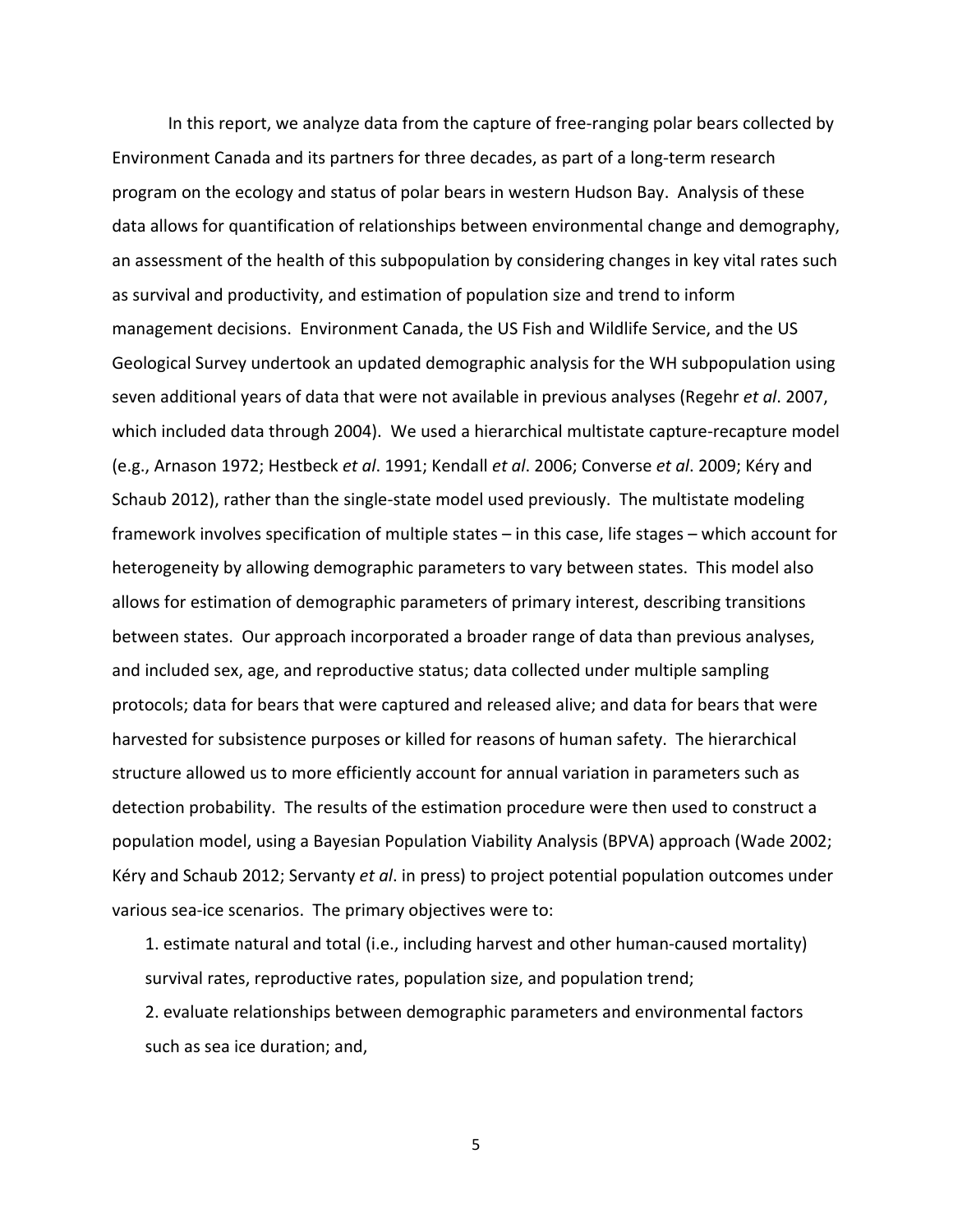3. assess the potential impacts of changes in sea ice phenology on the status of polar bears in western Hudson Bay.

#### **METHODS**

#### *Study area*

The current population boundaries of the WH subpopulation (Figure 1) are based on extensive records of capture, recapture, and harvest of tagged bears (Stirling *et al.* 1977; Derocher and Stirling 1990, 1995; Taylor and Lee 1995; Lunn *et al.* 1997). This subpopulation appears to be largely segregated geographically from the Southern Hudson Bay (SH) subpopulation to the southeast and the Foxe Basin (FB) subpopulation to the north during the open‐water season, although all three subpopulations mix on the Hudson Bay sea ice during winter and spring (Stirling *et al.* 1977; Derocher and Stirling 1990; Stirling and Derocher 1993; Taylor and Lee 1995; Peacock *et al*. 2010).

## *Field methods and data sources*

We analyzed live encounter and dead recovery data for WH polar bears collected from different sources. Environment Canada (EC) and University of Alberta personnel captured and released polar bears each year between late August and early October, as part of a long‐term research program (e.g., Stirling *et al*. 1977; Ramsay and Stirling 1986, 1988; Derocher and Stirling 1990, 1995; Stirling *et al*. 1999). In each year, field crews attempted to evenly distribute sampling effort over the 12,000-km<sup>2</sup> EC study area between Churchill, Manitoba and the Nelson River (Figure 1; Area C). Polar bears were greatly concentrated relative to their dispersed winter distribution over the sea ice and were easily sighted against a snow-free background. Free‐ranging bears were located by helicopter and captured using standard chemical immobilization techniques (Stirling *et al*. 1989). All polar bears observed were captured when it was safe to do so, except some pregnant females that took refuge in maternal dens excavated in the ground. Captured polar bears were individually marked using plastic ear tags and permanent tattoos on the inner surfaces of the upper lip. Each bear was temporarily marked with paint to avoid recapturing that individual the same season. A vestigial premolar was extracted from untagged animals older than one year for subsequent age determination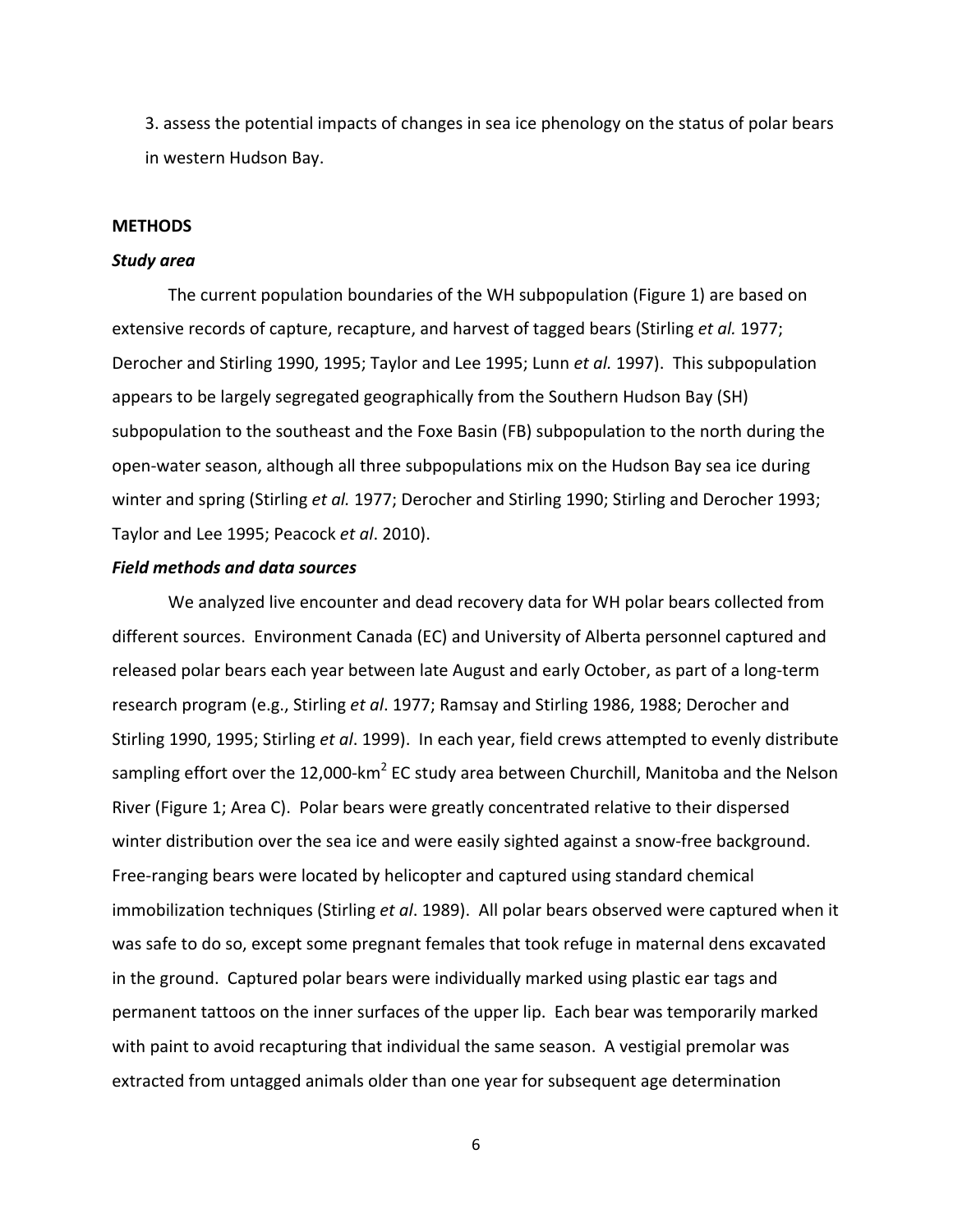(Calvert and Ramsay 1988), and the age of cubs‐of‐the‐year (COY; approximately 9 months old in autumn) was based on body size and dentition.

We also included data collected by the University of Saskatchewan within the EC study area from 1989‐1996 using similar methods (e.g., Atkinson and Ramsay 1995; Cattet *et al*. 1997; Polischuk *et al*. 2002). Additional data were collected outside of the primary EC study area in some years. EC and the Ontario Ministry of Natural Resources captured bears between the Nelson River and the Manitoba‐Ontario border (Figure 1; Area D) during 1984‐1986 (EC and Ontario), 1994‐1995 (EC) and 2003‐2005 (EC and Ontario) and the Government of Nunavut (NU) captured bears along the Nunavut coast of western Hudson Bay (Figure 1; Area A) in 2007. To ensure that vital rates were estimated using a consistent study population, we only included live encounters outside the EC study area of polar bears previously captured within that area.

As part of the EC study, very high frequency (VHF) collars (Advanced Telemetry Systems, Isanti, MN or Telonics, Inc, Mesa, AZ) or satellite collars (Telonics, Inc.) were deployed on some adult females. Collars were not applied to subadult bears to avoid injury during growth, or to adult males as their necks are larger in circumference than their heads. Most VHF collars remained active for five years and satellite collars for two years. We derived the time‐varying individual covariate *radio* to indicate when adult females were available for targeted recapture by radio telemetry, based on collar deployment information and expected battery life. This approach likely explained most individual heterogeneity in recapture probability resulting from live encounters of bears located by radio telemetry. It did not account for some yearlings located by radio telemetry in association with their mother's collar as we did not know *a priori* which collared females had dependent young, nor did it account for variation in battery life.

We also sampled bears captured by Manitoba Conservation (MB) staff near Churchill through the Polar Bear Alert Program (Kearney 1989). Polar bears were immobilized from the ground and either detained in a holding facility or transported out of Churchill, generally to coastal areas up to 50 km north. Some problem bears were subject to lethal removal. Marking and data collection procedures were similar to those used by EC. Previous analyses suggested that handling in Churchill was correlated with lower survival (Regehr *et al*. 2007), perhaps because bears seeking supplemental food in town were more likely to be in poor nutritional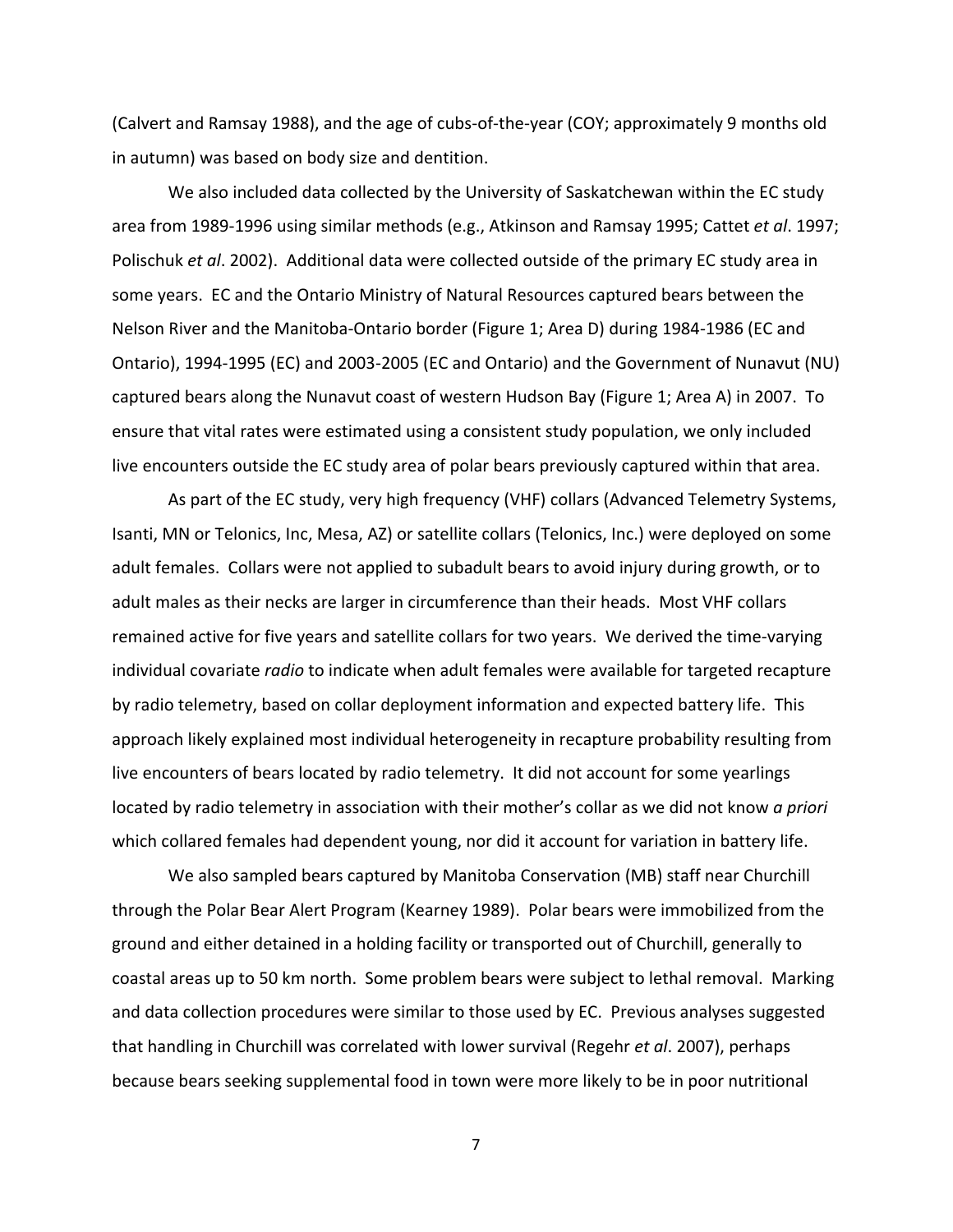condition (Lunn and Stirling 1985) or because bears frequenting Churchill had a greater chance of being killed by humans near communities. Handling in Churchill was also previously associated with higher recapture probability (Regehr *et al*. 2007), likely because polar bears handled there were more likely to return for potential food rewards, and were susceptible to capture by MB (Regehr *et al*. 2007). To account for this potential variation, we derived time‐ varying individual covariates following a live encounter by MB, as explained below.

All capture and handling methods were reviewed and approved annually by the EC Prairie and Northern Region Animal Care Committee and the University of Alberta BioSciences Animal Policy and Welfare Committee. Manitoba Conservation and Parks Canada Agency issued annual wildlife research permits under which these studies were conducted.

Additional data came from polar bears harvested each year as part of a legal, regulated subsistence hunt by Inuit living along the NU coast of western Hudson Bay (Figure 1; Area A; Derocher *et al*. 1997; Taylor *et al*. 2008). Biological samples and other information were obtained from harvested bears, and the identities of marked bears that were harvested were provided to EC.

We fitted models to a subset of the total data based on the following criteria. We considered data from 1984‐2011 inclusive, for consistency with previous analyses (e.g., Regehr *et al*. 2007), and because EC and MB sampling protocols were consistent over these years. We excluded live captures from outside the annual sampling period of 1 August to 15 November, thus including approximately 95% of autumn live encounters, to better meet the assumption of instantaneous sampling common to live capture‐recapture models for open populations (Williams *et al*. 2002). If an individual had more than one live encounter in a year with differences in state in each encounter (e.g., had a live cub in one encounter but not in another), we used the earlier encounter to define the bear's state. If a known female was encountered but identities of her dependent young were unknown (e.g., during a visual encounter of a family group located by radio telemetry), we used the field-estimated age class of the dependent young to inform the state of the adult female (e.g., a female with cubs‐of‐the‐year versus a female without), and did not otherwise include the dependent young in the dataset.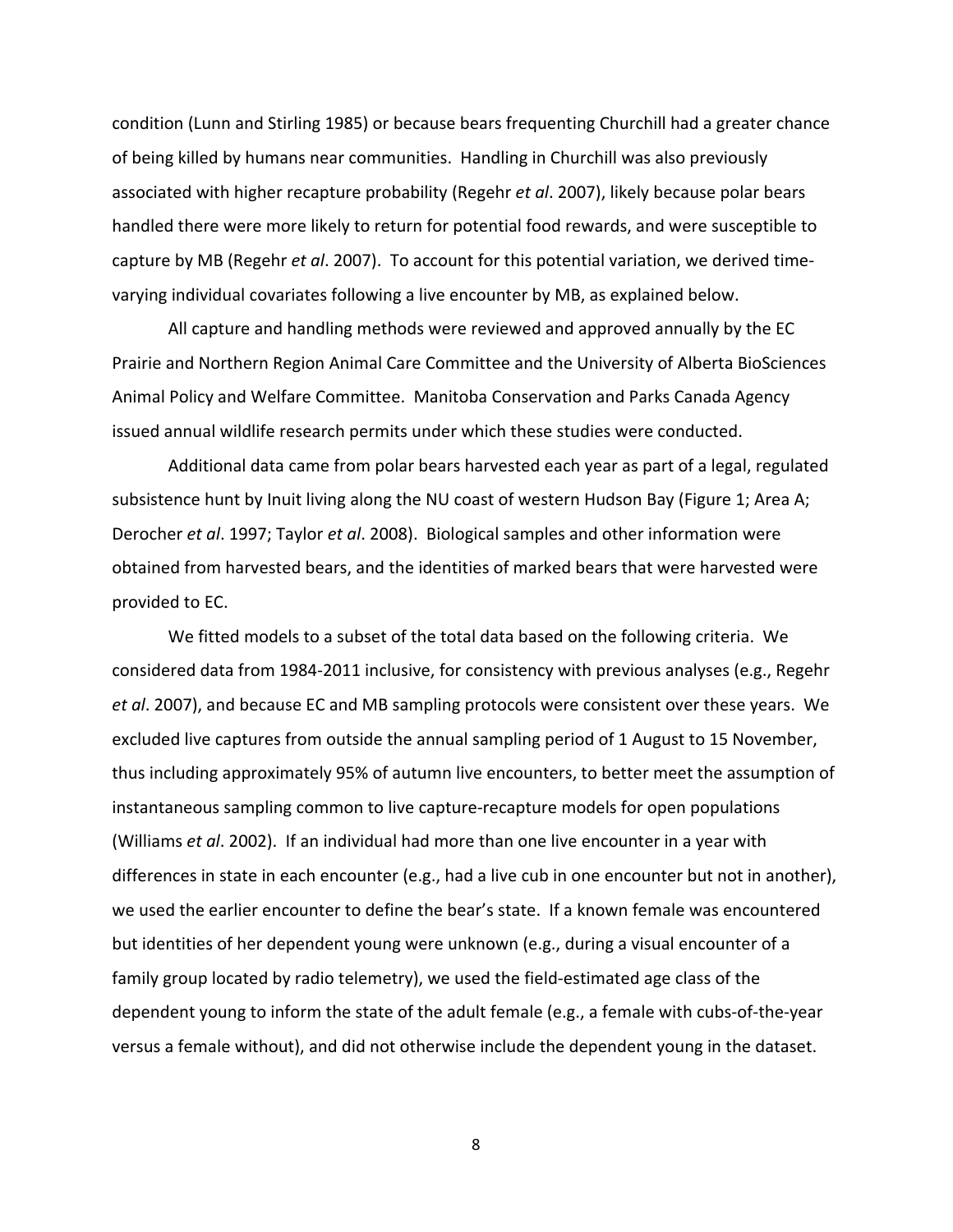We assigned numeric ages to 16 yearlings and two-year-olds that lacked tooth-derived age information, based on their field‐estimated age class. We assigned numeric ages to 66 older bears lacking age information, based on the median tooth‐derived age of other bears captured on the same sampling occasion with the same field‐estimated age class (subadult or adult) and degree of tooth wear (subjective index 1‐3).

We handled dead recoveries in two ways. First, individual capture histories were rightcensored following inadvertent deaths during capture, so these removals did not affect parameter estimates. Second, we included a "human‐caused mortality" state for purposeful human‐caused removals (i.e., bears in the NU harvest and problem bears killed by MB). Dead recoveries that occurred after the start of the sampling period in calendar year *j* were assigned to the human‐caused mortality state in calendar year *j*+1, which ensured that estimates of human‐caused mortality included bears first marked in year *j* and subsequently removed in the same year. Since capture‐recapture models estimate demographic parameters based on capture histories of individually‐identified animals, we only included dead recovery data for polar bears that had been previously encountered and marked in the EC study area after 1984. *Sea ice*

We examined trends in sea ice concentration in the Western Hudson Bay subpopulation management zone from 1979-2012 using passive microwave satellite imagery (resolution 25 x 25 km) from the National Snow and Ice data Center in Colorado (NASA Team algorithm) which provides daily sea ice cover concentrations to the nearest percentage (Cavalieri *et al*. 2012). Sea ice imagery was sampled each day using 381 sampling points that provided complete coverage of the Western Hudson Bay management zone (Figure 1). The mean ice concentration average over all 381 pixels was calculated for each day of the year to determine the average ice concentration within the management zone. From these data we derived three sea ice metrics: i) break‐up date: defined as the ordinal date at which spring sea ice reached 50% sea ice concentration and stayed below that concentration for at least three consecutive days, ii) freeze‐up date: the ordinal date at which autumn sea ice reached 50% sea ice concentration and remained above that concentration for at least three consecutive days, and iii) ice decay: the slope of an ordinary least squares regression of the rate of sea ice loss from 1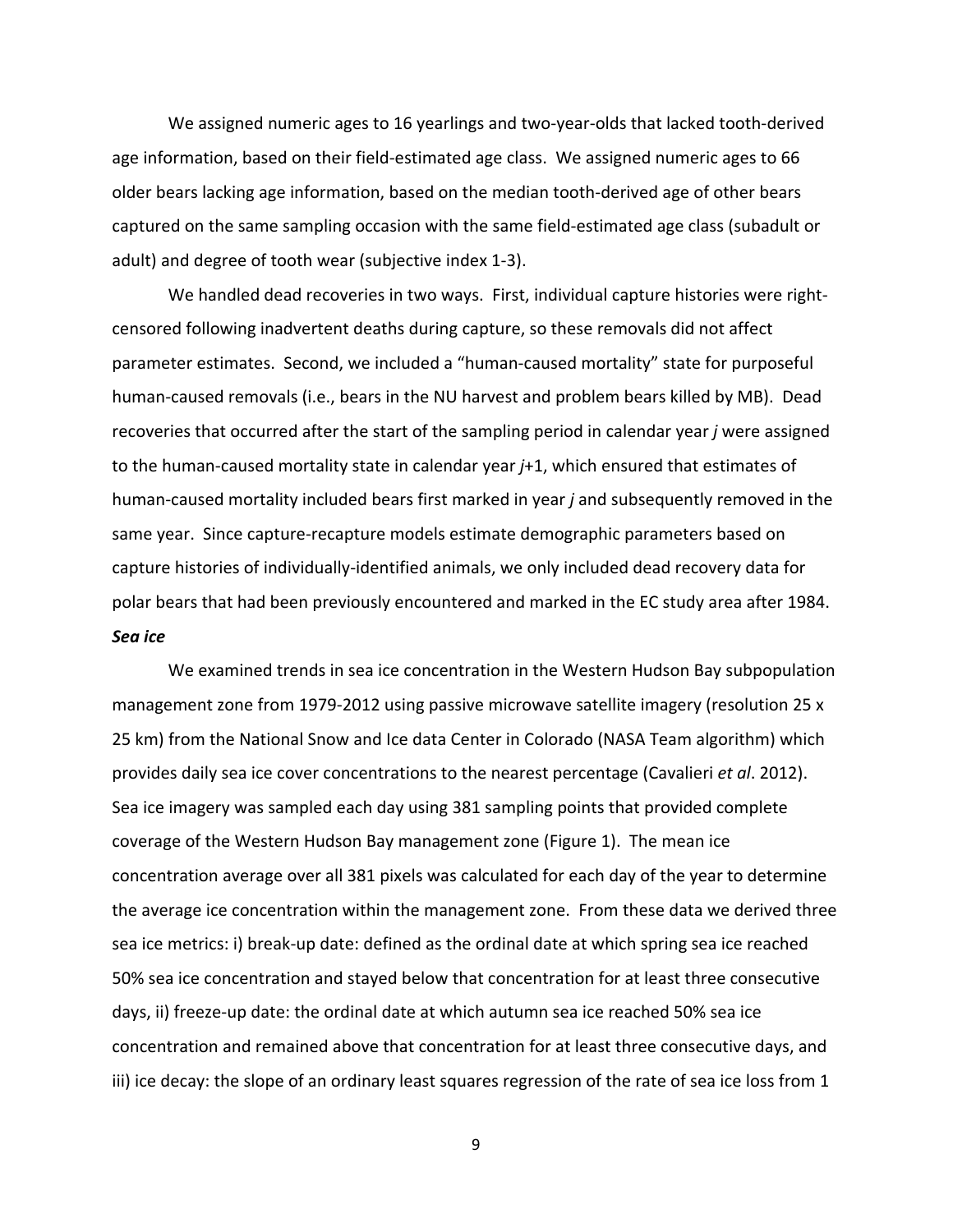May of each year until the Western Hudson Bay management zone was completely ice free in the same year, expressed as a percentage.

# *Multistate model structure*

We developed separate multistate structures for males and females (Figures 2‐4), and all analyses were conducted separately for each sex due to the large size of the datasets. Transitions among states (Figures 2‐4) are represented by arrows and depend on five types of parameters (Table 1). Female cubs (Figure 2) can first enter the dataset as cubs of the year (~9‐ mo old cubs dependent on their mother; abbreviated as FC). One year later, conditional on their survival *S*, these cubs will have either become independent (i.e., weaned; F1I) with probability *W* or remained dependent on their mother (F1D) with probability 1‐*W*. Three subsequent classes reflect annual age increases (F2, F3, F4) and transitions between these states are deterministic, conditional on survival. Females F4 state (i.e., at 4+ years of age) transition the following year into 1 of 3 adult states, conditional on survival, including females with no cubs (FnY), with probability 1-B where B is defined as breeding probability. Conditional on breeding, with probability *B*, females can be observed in autumn with 2 cubs (i.e., twins, with probability *T*; F2Y) or with a single cub (with probability *T*; F1Y). Adult bears in the state FnY include a mix of females without dependent young, and females with one or more yearlings, which may be either dependent (and so would be observed if the mother is observed) or independent (and may or may not be observed, independent of the mother). Including a female‐with‐yearling state would require accounting for state uncertainty (Pradel 2005), in order to appropriately account for stochasticity in the weaning process and resulting uncertainty in survival of yearlings. However, this inclusion would have resulted in a model structure that was too complex for our purposes.

The state structure for males is substantially simpler (Figure 3), and includes states analogous to FC, F1I, and F1D (MC, M1I, and M1D, respectively). Beyond the age of 21 months (i.e., states M1D and M1I), all males, conditional on survival, enter an adult male state (MA).

With the inclusion of mortality information, both female and male multistate structures include 2 death states (Figure 4), either of which can be entered from any live state, conditional on mortality (1‐*S*). These include an observable death state (FoD and MoD, for females and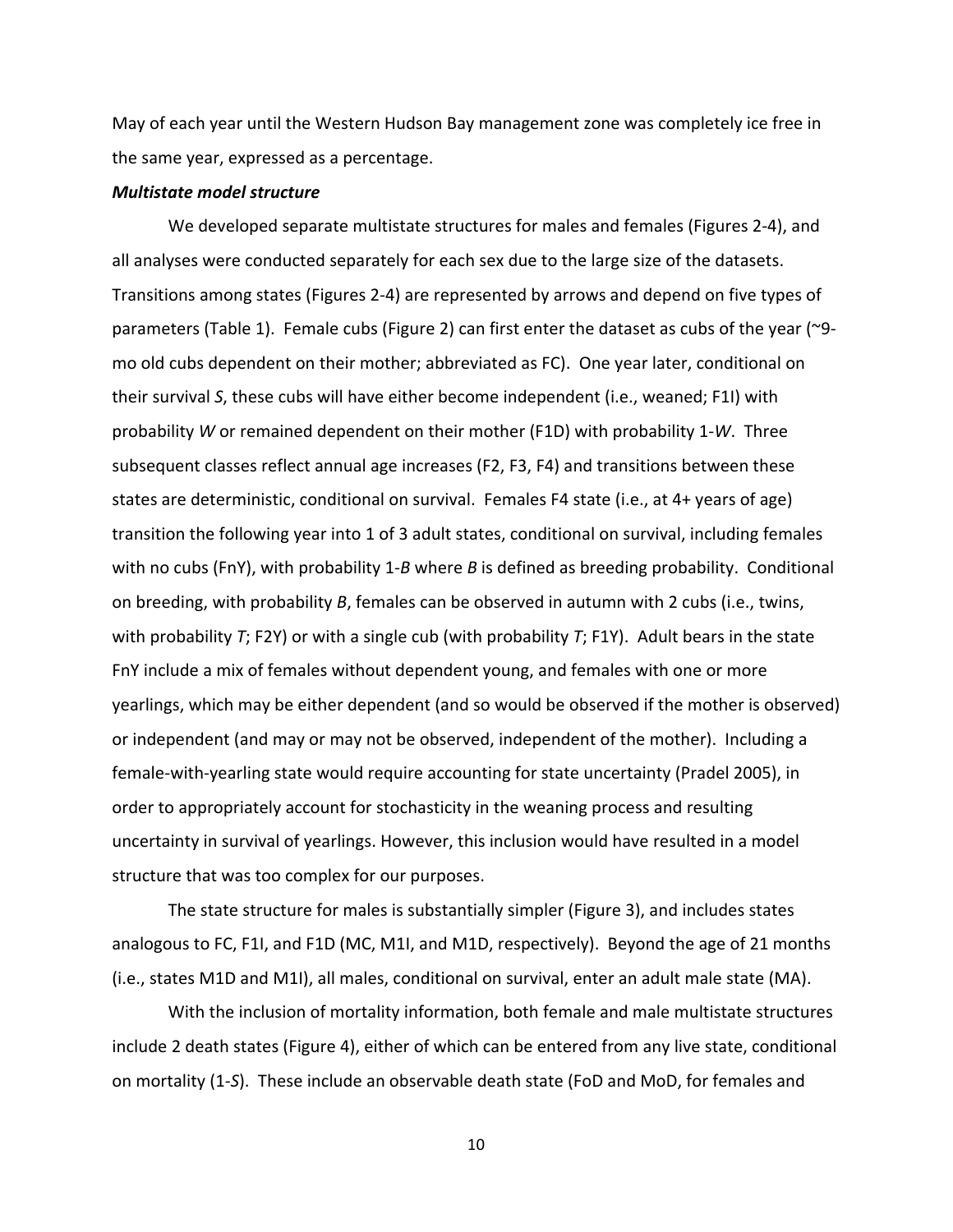males respectively), which bears enter with probability *H*, given mortality, indicating the probability that mortality was human‐caused (either through hunting or management removals). We assume that all bears entering this state are detected, given the requirements for reporting bears taken in these ways. Bears can also enter an unobservable dead state (FuD and MuD), if their mortality is not due to a human cause, with probability 1‐*H*.

Survival, *S*, reflects annual apparent survival, the probability that an individual survives and remains on the study area from year *t* to year *t*+1. Weaning, *W*, is the probability that, conditional on survival, an individual in a cub state (FC or MC) in year *t* has weaned and entered state F1I or M1I by year *t*+1. Breeding probability, *B*, is the probability that a female bear without a cub at the previous time step produces a cub that survives to 9 months of age. Twinning probability, *T*, is the probability, conditional on breeding, that a female produces 2 (or, in very rare cases, 3) young that survive to 9 months of age. Harvest probability, *H*, is the probability, that, conditional on mortality, mortality was caused by a human, through hunting or management removal.

# *Modeled covariates*

We tested a variety of covariates and effects which described polar bear biology, environmental conditions, or aspects of study design. Covariates were used together with the state structure in the life‐cycle graphs to explain temporal, group, and individual variation in the parameters (Table 2). In some cases, age effects were fully represented by states in the life‐ cycle graph (e.g., states FC through F5 reflect annual ages for female from COY through five‐ year‐old). In other cases, more detailed age effects were identified within a state (e.g., age effects were identified within state MA, which includes all males 33 mo. and older; Table 2). Overall age structure was similar to or more detailed than previous analyses (Regehr *et al*. 2007) and varied among the parameters S, B, H, T and W. Furthermore, we included interactions between age structure and environmental covariates, to allow for differing effects of ice conditions on bears of different ages.

### *Model fitting*

We fitted the models using MCMC simulations in a Bayesian analytical context (e.g., McCarthy 2007; Royle and Dorazio 2008). We chose standard vague prior distributions for the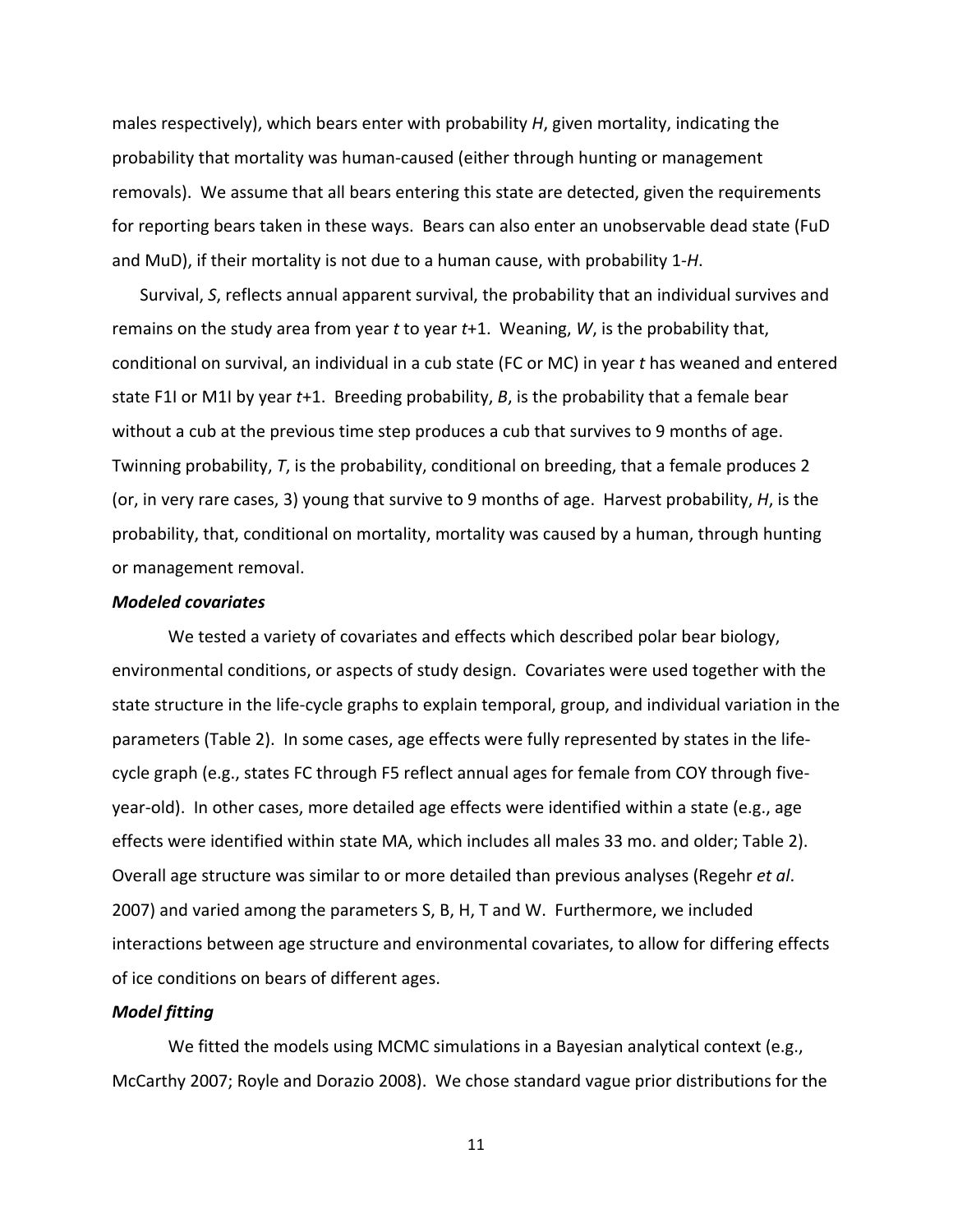parameters as appropriate. Three MCMC chains with random initial values were generated, with convergence assessed based on a Gelman and Rubin statistic between 1 and 1.1 (Gelman 1996; Gelman and Hill 2007). The simulations were performed using JAGS 3.3.0 (Plummer 2003). The R package rjags (Plummer 2013) was used to call JAGS and export results to R 2.14.2 (R Development Core Team 2012). We used empirical means and 95% Bayesian credible intervals (95% BCI) to summarize posterior distributions.

We used program RELEASE (Burnham *et al*. 1987) to evaluate how well the Cormack‐ Jolly‐Seber (CJS) capture‐recapture model for open populations fit a subset of the data that excluded human‐caused removals and animals captured using radio telemetry. When applied to four strata consisting of females  $\leq 4$  years, females  $\geq 5$  years, males  $\leq 4$  years, and males  $\geq 5$ years, the summed chi‐square statistics divided by the total degrees of freedom estimated a variance inflation factor (*chat*) of 0.94 (χ <sup>2</sup> = 446.8, *df* = 474). Similar to previous analyses (Regehr *et al*. 2007), this suggests that a standard CJS model provides an adequate fit to the data when partitioned to allow sex‐ and age‐based variation in survival and recapture probabilities. Because the multistate models used here were more general than the standard CJS model (e.g., they allowed additional variation as a function of reproductive state), we concluded that at the most general multistate model fit the data well and therefore used *chat* = 1.0 for model selection.

#### *Model selection and parameter estimation*

We used the deviance information criterion (DIC) for model selection, and completed model selection for each parameter in a stepped fashion (Tables 3, 4). In all cases, we used a general model for detection probability, *p*, which included state and age effects, random time effects, and effects to account for sightings in Churchill, and for radios (females only). We then used a step‐by‐step model selection approach to select the most‐supported model structure for one parameter while using a structure with state and age effects for the other parameters that had not yet been evaluated. This approach focused on evaluating potential relationships between environmental conditions and polar bear vital rates, a primary objective of the analysis. By fitting a relatively small number of general models, we allowed for major sources of variation in the data based on *a priori* hypotheses about biology and study design, while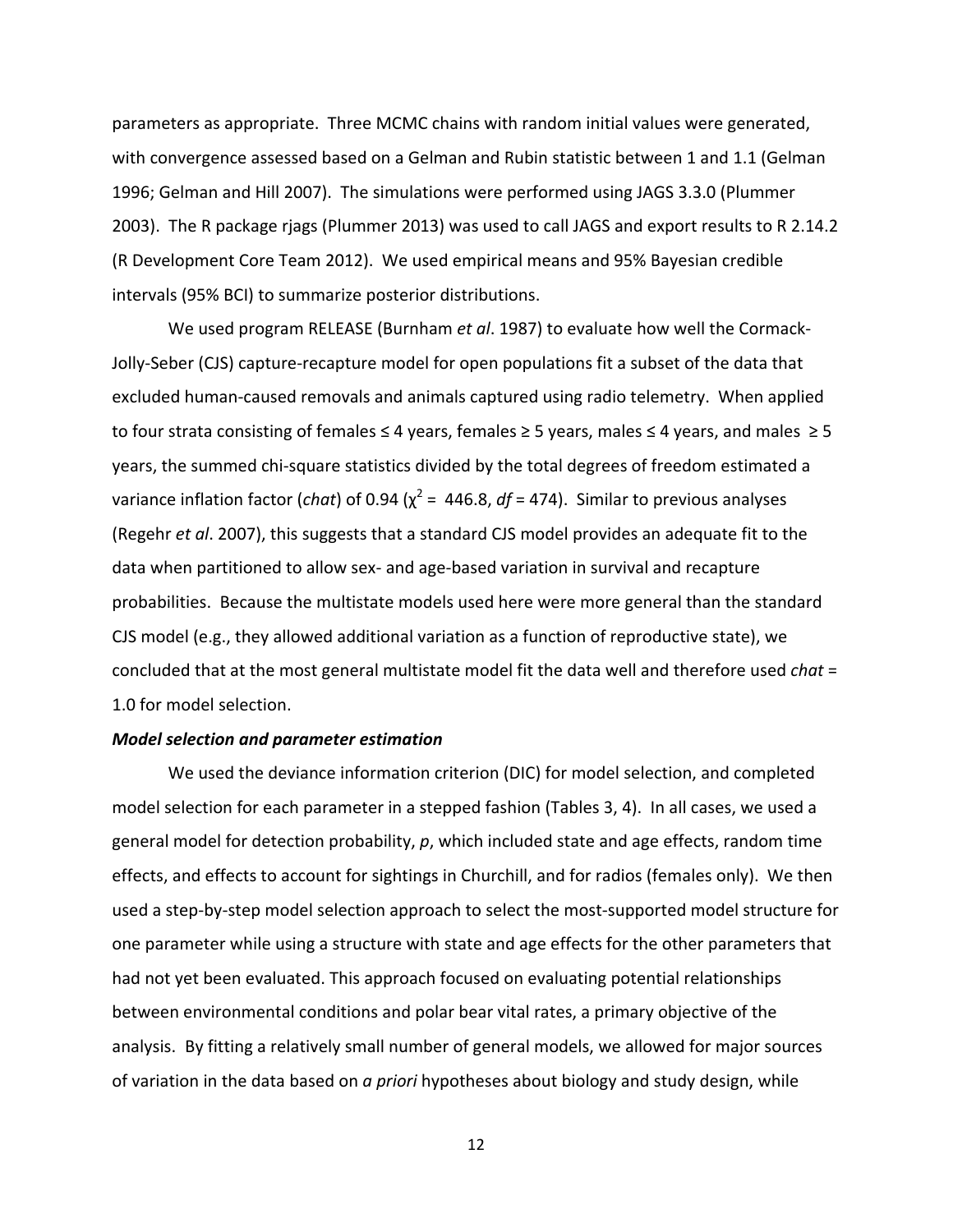reducing the number of models we ran. The latter was necessary because the MCMC simulations were computationally intensive for the large WH dataset, requiring approximately 400 hours and 200 hours to fit a female or male model, respectively. For males, we first selected the best model structure for survival, then human‐caused mortality, and then weaning. For females we first selected the best model structure for survival, then human‐ caused mortality, breeding, twinning, and finally weaning.

We derived abundance estimates from the top-ranked models using the Horvitz-Thompson (HT) estimator, similar to Regehr *et al*. (2007) but extended to the Bayesian framework. This approach estimates population size at time *t* by dividing an indicator variable for each individual (0 or 1, depending on whether the individual was captured and released alive at time *t*) by the estimated recapture probability for that individual, and summing the results over all individuals. Variance estimation reflected uncertainty in both annual sample size and the estimates of recapture probability, producing point estimates of population size with accompanying Bayesian Credibility Intervals. Because multistate models condition on first capture and therefore do not produce estimates of p for COYs, which are by definition first-time captures, we estimated the number of COYs at each sampling occasion based on the number of adult females with one or two COYs (state F1Y and F2Y).

#### *Population projection modeling*

We developed a post‐breeding Leslie matrix population projection model (Caswell 2000) based on the female and male life cycle graphs (Figures 2, 3) to estimate population growth rate  $(\lambda)$  using the survival and reproductive parameters from the multistate capture-recapture modeling. This approach has the advantage of basing demographic projections on the full polar bear life cycle, using a suite of vital rates estimated in a unified modeling framework, and including the potential effects of environmental covariates on parameters. We projected the population so as to account for parametric uncertainty, demographic stochasticity, and annual stochasticity. Parametric uncertainty was accounted for through inclusion of the full sampling distribution as represented by the samples in the MCMC chains. Demographic uncertainty was accounted through inclusion of Markov trials for each of the demographic processes (survival, weaning, breeding, etc.) and annual stochasticity was accounted for through variation in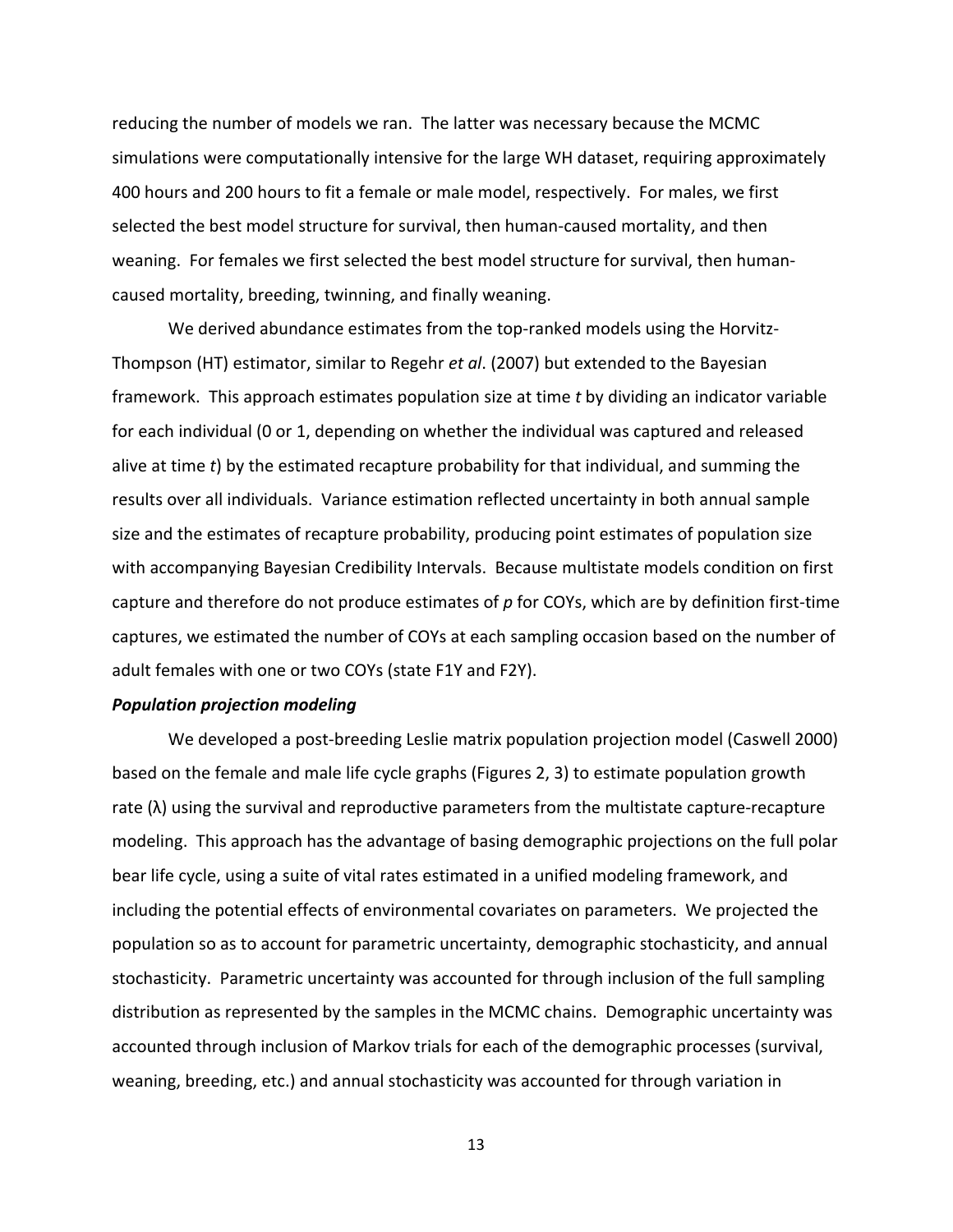environmental covariates. We built two separate projection models, one using the top-ranked model, and one using a global model that included all hypothesized effects.

We initialized population projections using the mean state and age composition of the population for the three‐year period 1985‐1987, during which sample sizes were the largest, as calculated from the capture samples and estimates of p from the most‐supported model using the Horvitz‐Thompson estimator. This proportional composition was applied to the starting year for a given projection by multiplying by the estimated number of females and males in that year. To evaluate the population‐level effects of potential changes in environmental conditions, we ran the population model under three different sea ice scenarios. First, we sampled from the entire time series (1984‐2010) of sea ice variables, with replacement, for each 50-yr run of the population model. We sampled in a manner to retain the natural correlations in the sea ice variables (i.e., if a break‐up date was selected for year t, the corresponding freeze‐up date was selected as well). Second, we ran a 'good' sea ice scenario, which included the sea ice variables sampled from the 1984-2010 time series using the upper 50% quantile of *break‐up* (i.e., later sea ice break‐up), the lower 50% quantile of *freeze‐up* (i.e., earlier freeze‐up), and the lower 50% quantile of *ice.decay* (i.e., slow ice decay). These conditions are likely to maximize the time available for polar bears to forage on the sea ice and thus represent favorable environmental conditions. Last, we ran a 'poor' sea ice scenario, which included sea ice variables sampled from opposite quantiles to those used in the "good years" scenario, to represent ice conditions that previous studies have suggested are likely to have negative effects on polar bears.

# **RESULTS**

The modeled subset of WH data consisted of individual capture histories for 3,034 polar bears, including 6,224 live encounters (62 of which were incidental removals) and 519 purposeful human‐caused removals. Of the live encounters, 493 were bears aged one year or older which were targeted for capture by radio telemetry. The capture of COYs, whether by standard search or aided by radio telemetry, did not directly contribute to estimates of recapture probability because multistate models condition on first capture. The covariate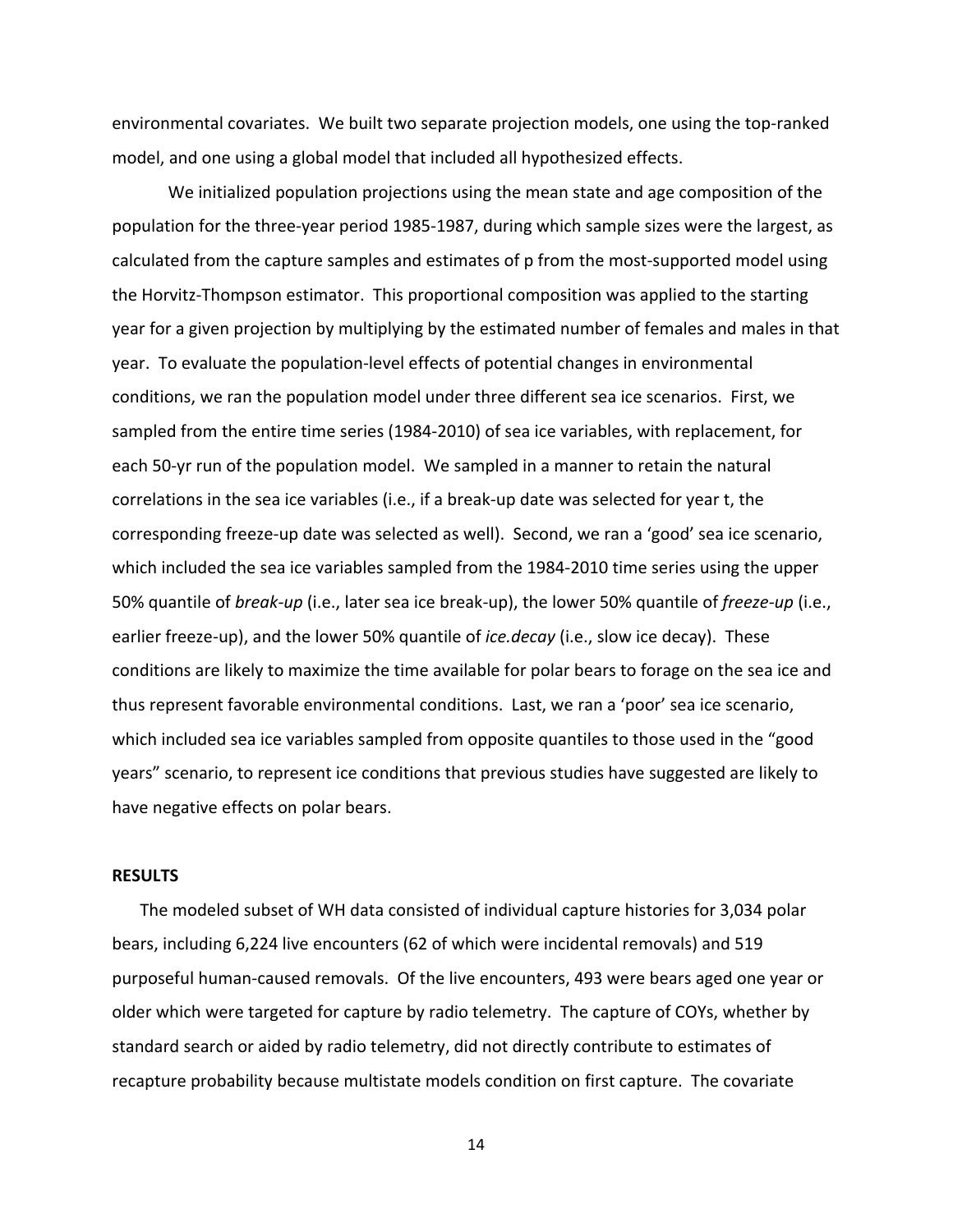*telemetry* provided coverage for approximately 75% of radio telemetry encounters, suggesting that it explained most of the individual variation in *p* associated with radio telemetry. Approximately 34% of individual bears were encountered by MB at some point and, therefore, had non‐zero entries in the two *Churchill* covariates.

# *Sea ice*

Changes in sea ice chronology on western Hudson Bay over the period 1979‐2012 showed significant shifts towards earlier break‐up in the spring and later freeze‐up in the autumn (Figure 5). The date of sea ice break‐up has been occurring 5.5 days earlier per decade (*t* = ‐3.359, *p* = 0.002) and varied from 2 June to 11 July, with a mean of 22 June (SE = 1.8 days). The date of sea ice freeze-up has been occurring 4.1 days later per decade ( $t = 2.655$ ,  $p = 0.013$ ) and varied from 10 November to 16 December, with a mean of 28 November (SE = 1.6 days).

Over the last decade (2001‐2010), however, while the date of sea ice break‐up has varied between 4 June and 2 July, there has been no significant trend in break‐up date over time (linear regression,  $p = 0.584$ ). Similarly, the date of sea ice freeze-up has varied between 23 November and 9 December but there was no significant trend over time (linear regression, *p*  $= 0.132$ ).

# *Model selection*

For female polar bears, step-wise model selection led to the most-supported model M3 (Table 5) with survival (S) as a function of state and age effects (COY, yearling dependent, yearling independent to 4 yr, 5‐19 yr without COY, 5‐19 yr with COY, ≥ 20 yr without COY, and ≥ 20 yr with COY ) and the time‐varying covariates *break‐up*, *freeze‐up*, and the interaction between *break‐up* and *freeze‐up*; time‐constant human‐caused mortality (H) as a function of state and age effects (COY and dependent yearling, independent yearling to 4 yr,  $\geq$  5 yr without COY, and  $\geq$  5 yr with COY); time-constant breeding (B) as a function of state and age effects (4 yr, 5-9 yr, 10-19 yr, and  $\geq 20$  yr); and time-constant twinning (T) and weaning (W) probabilities with no state or age structure.

For male polar bears, model selection led to the most-supported model M1 (Table 6) with time-constant survival (S) as a function of state and age effects (COY, yearling dependent, yearling independent to 4 yr, 5‐9 yr, 10‐19 yr, ≥ 20 yr); time‐constant human‐caused mortality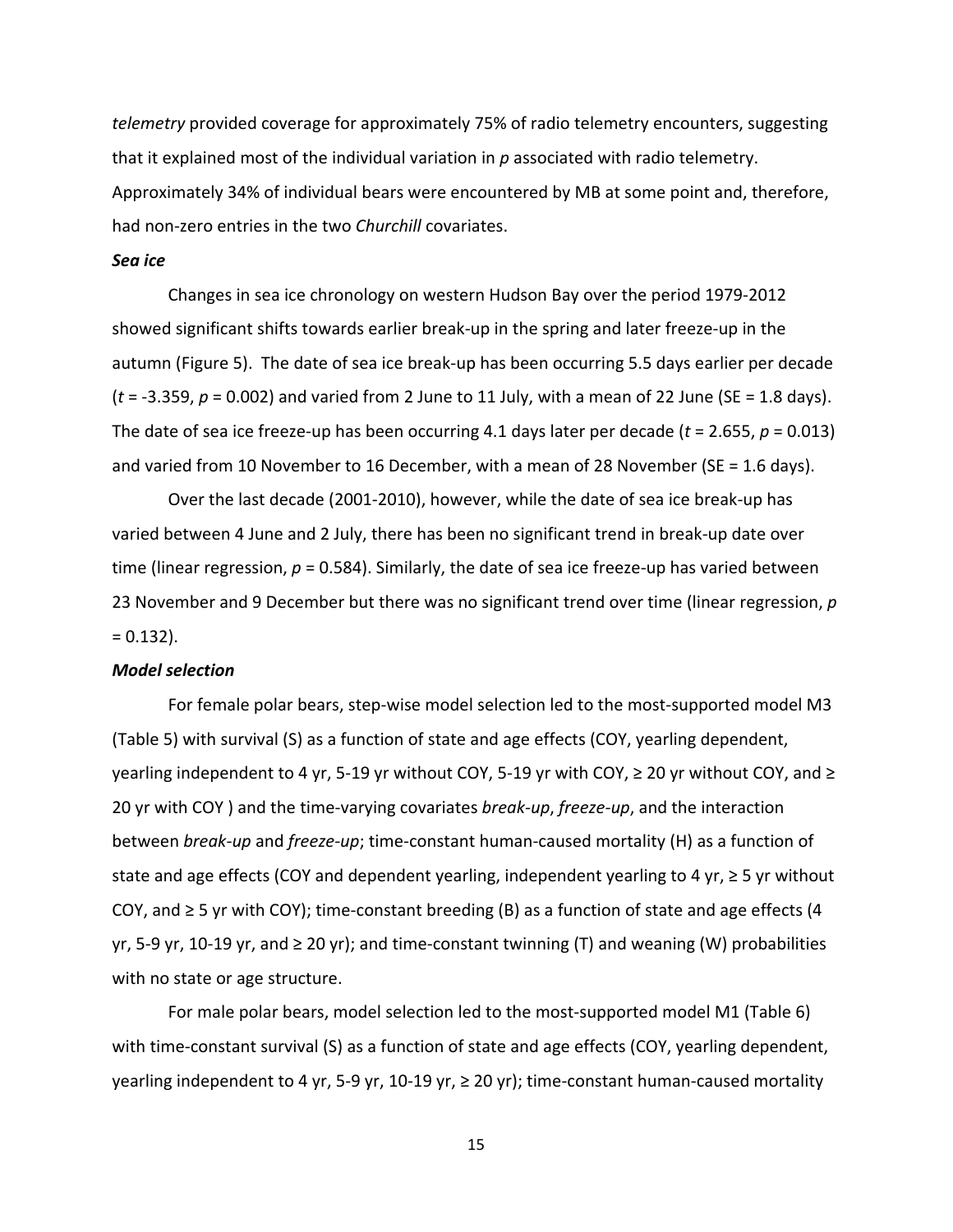(H) as a function of state and age effects (COY and dependent yearling, independent yearling to 4 yr, 5-9 yr, and  $\geq 10$  yr); and time-constant weaning (W) probabilities with no state or age structure. All models used the general structure for recapture probability (*p*) as described in the Methods.

# *Parameter estimates*

For female polar bears, total apparent survival (S) varied with time as a function of sea ice conditions (Figure 6, a representative graph for adult females 5‐19 years old and without COY). The strongest sea ice relationship was between earlier break‐up and lower survival for all age classes (Figure 7, a representative graph for adult females 5‐19 years old with cubs‐of‐the‐ year and independent females 1‐4 years old). This is consistent with Regehr *et al*. (2007); although that analysis found support for negative effects of break‐up on survival for non‐prime adult polar bears only, while the current analysis indicates that the survival of prime‐adult females also reflects ice conditions. The difference between these findings is likely due to the more explicit state structure of the multistate models, and the inclusion of additional data (e.g., captures by radio telemetry), which improved our ability to model variation in *S* and *p*, and therefore likely improved statistical power to detect ecologically‐meaningful relationships in the data. For example, recapture probabilities for adult females aged 5‐19 years old without COY (and without a radio collar or previous capture in Churchill) were 0.11, compared to 0.37 for females with COY. This supports the hypothesis of lower *p* for pregnant adult females that may seek refuge in maternal dens and therefore be less susceptible to capture.

For male bears, the model selection process supported time‐constant survival. Although previous analyses indicated effects of sea ice on survival for some age classes of male bears, the current lack of support of ice effects is likely the result of directly incorporating human‐caused removals into our analysis; specifically, the relatively high rates of human‐caused mortality for males. As males are preferentially taken in the sex-selective subsistence harvest of the WH subpopulation, a sufficient number are likely killed by humans each year to dampen fluctuations in natural survival due to environmental variation, making these fluctuations difficult to detect.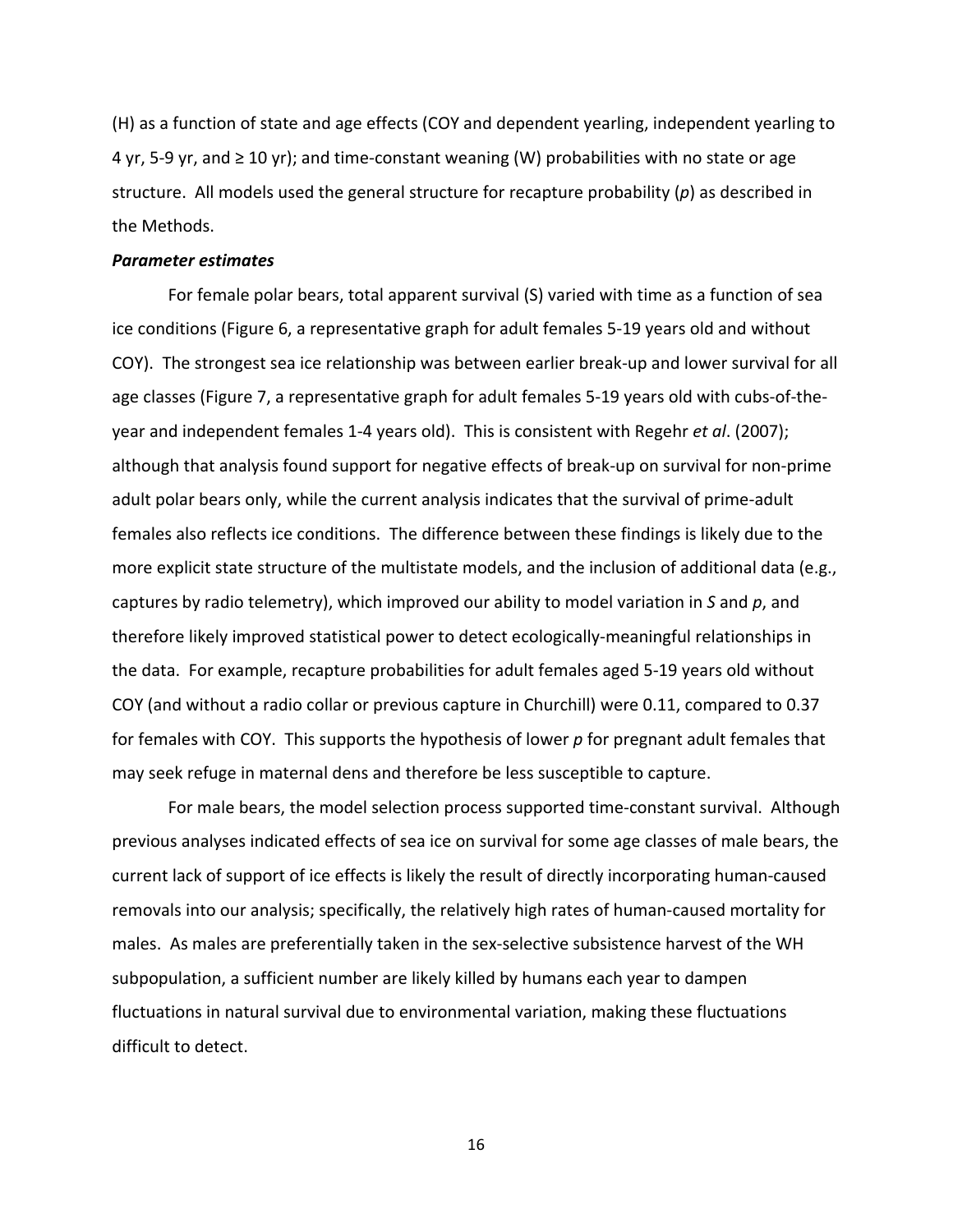Time‐invariant estimates of S were derived for female bears using the MCMC chains from model M3 without the coefficients associated with sea ice covariates (i.e., using the intercept and state and age coefficients only). This allowed for comparison of survival among states and age classes, and with time‐invariant estimates of S from the most supported model M1 for males (Table 7). Similar to previous analyses (Regehr *et al*. 2007), we found evidence for increasing survival with age, followed by senescent declines for bears  $\geq 20$  years old. There was no indication of differences in adult female survival as a function of reproductive status, with the exception of higher S for senescent‐adult females with cubs compared to senescent‐adult females without cubs. Estimates of total apparent survival were generally similar for females and males, with male survival lower for most age classes, likely due to the effects of the sexselective harvest.

#### *Estimates of human‐related mortality*

The probability of having been purposefully killed by a human, conditional on death for any reason (H), varied by sex and age (Table 8). For females, independent yearlings through four‐year‐olds exhibited the highest H. For males, young adults aged 5‐9 years exhibited the highest H, followed by independent yearlings through four-year-olds. These patterns are consistent with previous work suggesting that younger bears, particularly males, are most likely to encroach upon human settlements and thus risk being killed for defense (Lunn and Stirling 1985), and are disproportionately represented in the subsistence harvest (Derocher *et al*. 1997; Peacock *et al*. 2010). The relatively high estimates for H for some sex and age classes suggest that a large component of overall mortality for some segments of the WH subpopulation is due to human‐caused removals. For example, the parameter H = 0.73 for young adult males (5‐9 years) can be interpreted as follows: for every 100 young adult males that die each year for any reason, approximately 73 of them were purposefully killed by humans.

#### *Probability of breeding*

Estimates of breeding probability for adult females were time‐constant and did not vary as a function of sea ice conditions. Breeding probability exhibited an age-related increase followed by a senescent decline in reproduction (Table 9). The probability of producing twins (T) was also time‐constant over the course of the study, and constant across states and ages, at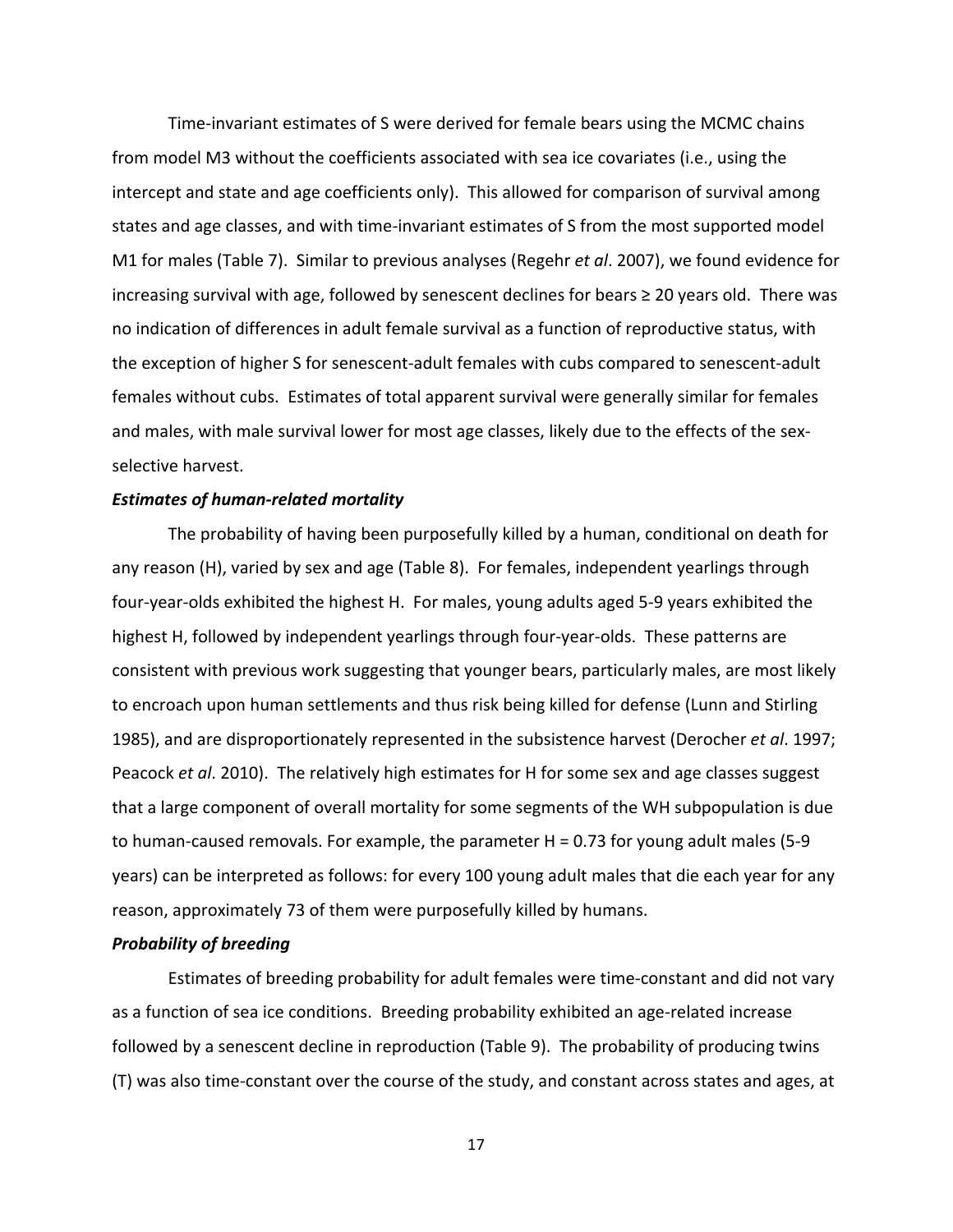0.47 (95% BCI = 0.43-0.52). The probability of weaning (W) for COYs was time-constant at 0.22 (95% BCI = 0.14‐0.40) for females and 0.28 (95% BCI = 0.18‐0.41) for males.

#### *Subpopulation abundance estimates*

Abundance estimates for the WH subpopulation (Figure 8) were derived using the HT estimator applied to estimates of *p* for the most supported models M3 for females and M1 for males. The estimate of abundance declined from 1184 polar bears (95% CI: 993‐1411) in 1987 to 806 bears (95% CI = 653‐984) in the final year of the study, 2011. Although there was variation in the annual abundance point estimates from 2004‐2011 (range: 670 (95% CI: 531‐ 834 in 2008) to 806 (95% CI: 653‐984 in 2011)), there was no significant trend (Figure 8).

Although the population estimates predicted by the updated modeling approach are lower than previous estimates in Regehr *et al*. (2007) proper inference can only be made within each of the models. To assess any difference between the two modeling approaches, we compared the general trend in point estimates of population size in this study and Regehr *et al*. (2007), based on the mean geometric observed population growth rate, which is calculated by exponentiating the mean of log abundance for sequential sampling occasions (Humbert *et al*. 2009). Using this approach, the mean observed population growth rate for the period 1987‐ 2004 for the current study is 0.974, compared to 0.981 based on point estimates of population size from Regehr *et al*. (2007). This similarity indicates consistency between the two analyses. A more detailed comparison of point estimates of population size, on an annual basis, is complicated by statistical uncertainty and differences in the datasets and modeling approaches. Although the current estimate of abundance in 2011 is lower than the estimate of 935 (95% CI = 794‐1076) for the year 2004 from Regehr *et al*. (2007), comparison of these numbers is not valid. The appropriate comparison would be between estimates taken from the recent analysis, thus comparing the 2011 estimate of 806 with the new 2004 estimate of 742 (95% CI = 630-872), which are not significantly different (Figure 8). However, we also used matrix‐based population projection models to produce more robust estimates of population growth rate for the past decade, based on estimates of survival and other vital rates from the multistate models (see the section *Population projection model*).

# *Population projection model*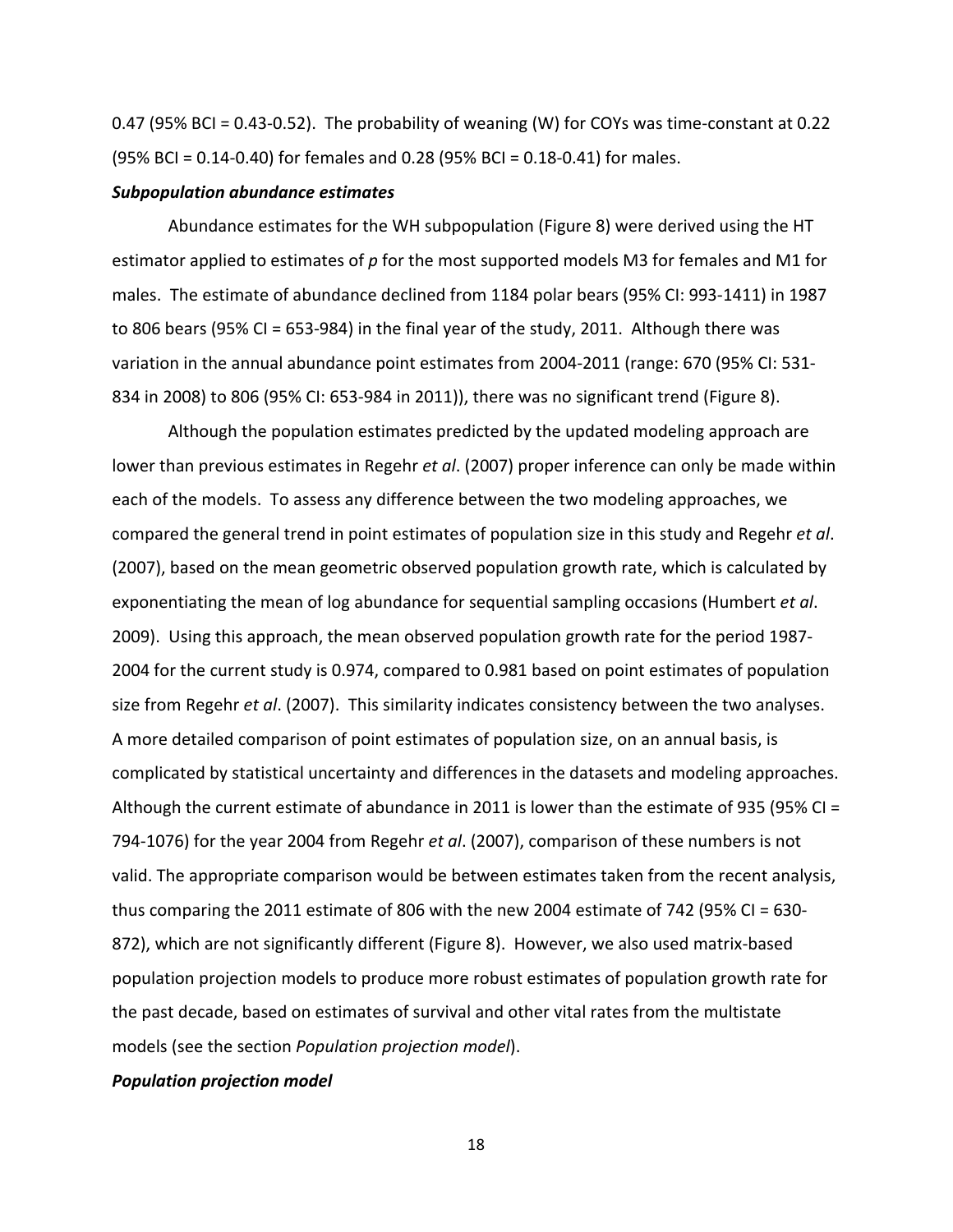To develop a robust, unbiased estimate of population growth in WH, we used matrix‐ based projection models to estimate population growth rate  $(\lambda)$  over different time-frames and environmental conditions. These estimates are derived from estimates of S and other vital rates estimated from the multistate models, and because estimates of S are less susceptible to bias than point estimates of population size, estimates of  $\lambda$  likely represent the most robust capture‐recapture assessment of the trend of the WH subpopulation.

For the current analysis, we focused on estimating  $\lambda$  for the female segment of the population, due to the critical importance of female bears to reproduction and population growth. For the female segment of the WH subpopulation, we estimated  $\lambda$  = 1.02 (95% CI = 0.98‐1.06) for the period 1991‐2010. This is based on the most‐supported female model M3 and likely represents the most reliable assessment of population trend, suggesting that the female population remained stable or increased very slightly during this period. Although this estimate reflects both natural and purposeful human‐caused mortality, it applies to females only and does not reflect potentially lower  $\lambda$  for male bears due to the effects of male-biased harvest mortality, as suggested by lower estimates of S for males and females. For comparison, a similar estimate of  $\lambda$  = 1.02 (95% CI = 0.98-1.06) was derived from the more general female model that included ice effects on the reproductive parameters B, W, and T. This suggests that estimates of  $\lambda$  are robust to the model selection process, and that the most-supported model did not exclude, on statistical grounds, potential biologically‐meaningful environmental effects of reproductive parameters.

We also projected population size forward in time for the female segment of the population, and for females and males together (i.e., the total population), under two assumptions for future sea ice conditions (Table 10). This represents a sensitivity analysis with regard to the expected trend of the WH subpopulation, given a range of hypothetical future sea ice conditions. This approach assumed that the relationship between ice covariates and population parameters as estimated from the 1984‐2011 data remained stationary, as did all other factors (e.g., the level of human‐caused removals). For the combined female and male projections, we used parameter estimates of a male model that included sea ice effects, to reflect their potential biological importance, despite sea ice covariates not being supported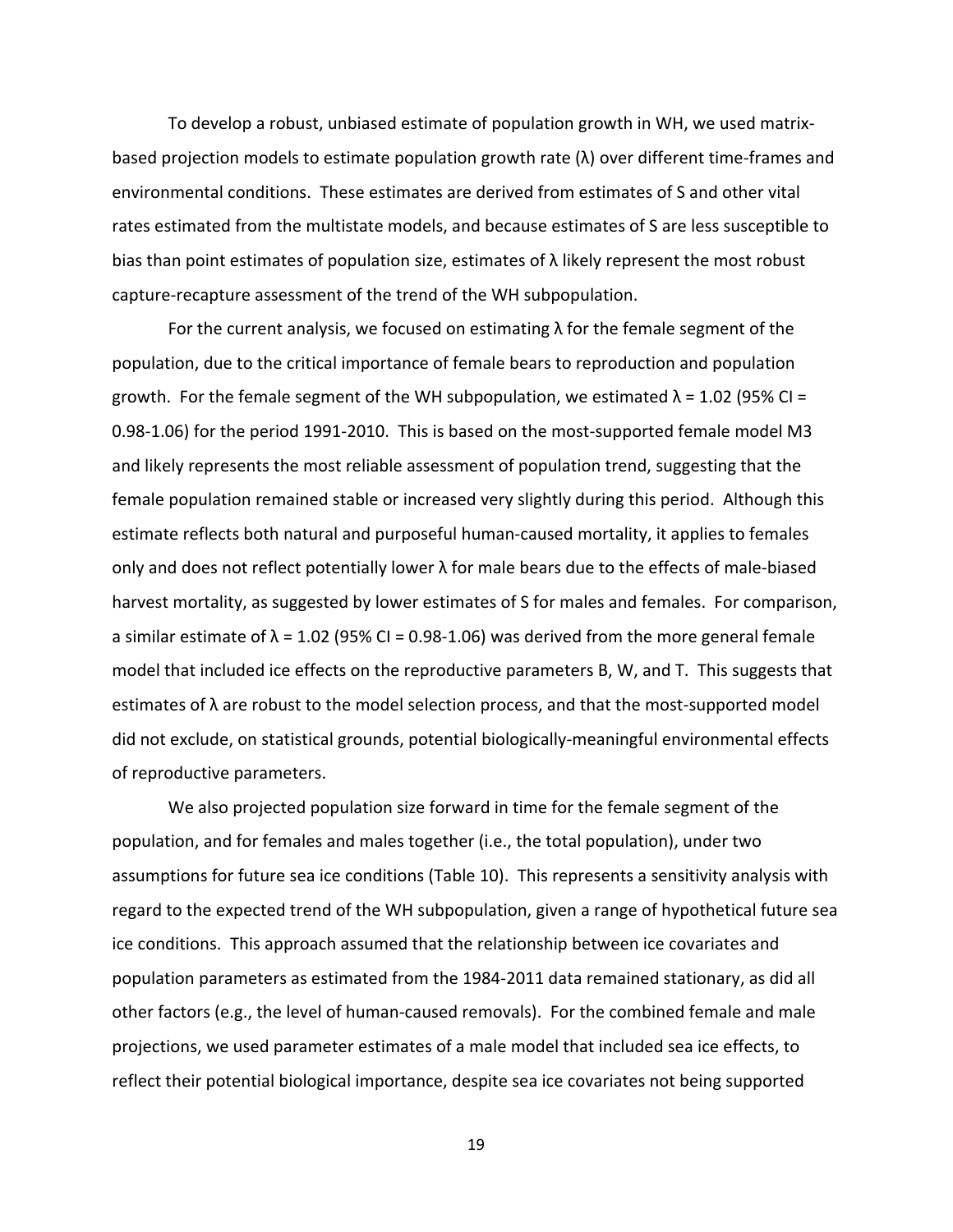during the model selection procedure. If future sea ice conditions are 'good' for polar bears, as represented by the favourable upper half of sea ice conditions observed from 1984‐2010, the long-term population growth rate is estimated to be approximately  $\lambda = 1.02$ , or 2% population growth per year. Similarly, if sea ice conditions are 'poor' for polar bears, long‐term population growth rate is estimated to be approximately  $\lambda$  = 0.97, representing a 3% population decline per year.

# **DISCUSSION**

#### *Population trend*

Assessments of the status of the Western Hudson Bay subpopulation of polar bears have been undertaken by analyzing almost 30 years of demographic data, in support of population conservation and harvest management. Demographic analysis of this long‐lived species is increasingly important, as long-term declines in availability of sea-ice habitat associated with changing climates add to the complexity of management decisions. This level of information has enabled the development of detailed population models to assess changes in population size and other vital rates. We used Bayesian implementation of multistate capture‐recapture models, coupled with a matrix‐based demographic projection model, to integrate population data and environmental variables, and to incorporate variation across the polar bear life cycle.

The updated analysis presented in this report shows that the size of the WH subpopulation has declined overall since capture‐recapture studies began in the mid‐1980s, and has been relatively stable over the last decade (Figure 8). The major driver of population change for female polar bears was the timing of sea ice break‐up and formation, which influenced the survival of all age categories of females. We found no evidence of changes in fecundity or productivity related to sea ice conditions for females in WH. In contrast, the survival of male polar bears was primarily determined by their age class, likely linked to higher level of hunting mortality in males than females. These results underscore the value of considering environmental factors within demographic population models in order to identify causative mechanisms.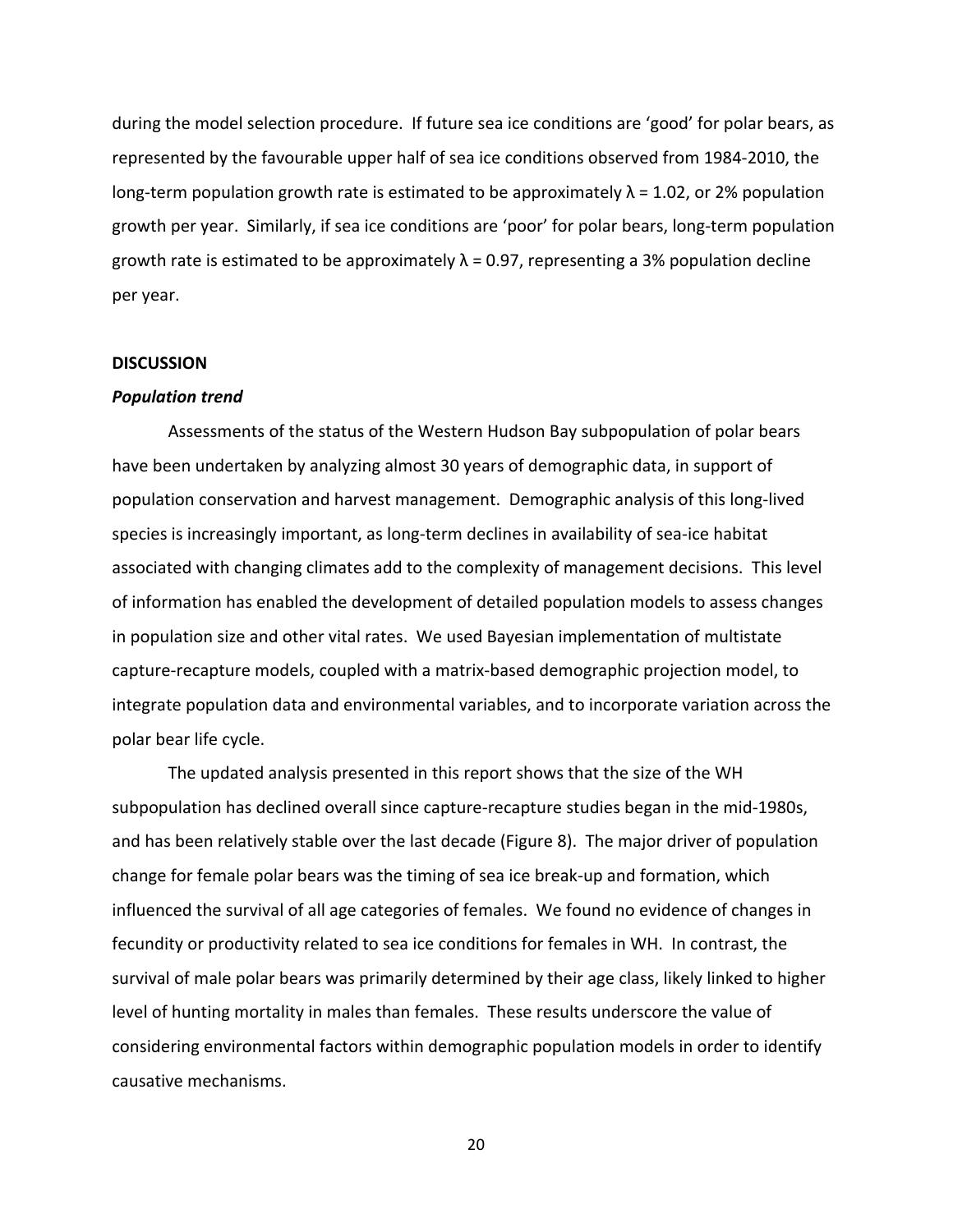The long‐term response of polar bears to climate change is expected to vary in time and space, both among and within subpopulations (Amstrup *et al*. 2010). This study represents the highest-resolution analysis of polar bear demography to date, providing insight into how such changes occur, and confirming the linkage between sea ice conditions and polar bear survival, and thus population trend. As the model predicts, the lack of negative trend in spring sea ice break‐up date from 2001‐2011 apparently resulted in sufficient natural growth within the female segment of the population to maintain female numbers in the context of environmental variation and harvest. This period of relative stability in sea ice conditions allowed sufficient productivity that the level of human‐caused removals of females was sustainable over this decade. Evidence for the dependence of the WH subpopulation on sea ice conditions, combined with forecasts of decreasing duration and extent of ice cover in southern and western Hudson Bay from regional climate models, suggests that the long-term population trend is likely to be negative. However, these results also suggest that the WH population is able to respond positively when climatic and sea ice conditions improve.

# *Population abundance*

It is important to estimate the actual number of polar bears within the WH subpopulation (e.g., point estimates of population size) to support key harvest management decisions. Abundance can be estimated using different approaches, such as capture‐recapture analysis and aerial surveys, which provide slightly different temporal and spatial perspectives and require careful consideration of the different assumptions and caveats involved. Because capture‐recapture studies provide extensive long‐term biological data on marked individuals, they permit robust estimation of population parameters and investigation of the relationships among vital rates, environmental conditions and population status. Although Bayesian multistate modeling and demographic projections allowed us to develop robust estimates of population trend, estimates of abundance developed using this framework may be influenced by the site fidelity of individuals and by the effective coverage of the capture‐recapture sampling area.

The demographic modeling approach used is robust to differences in the area sampled among years, and allows for an estimation of population size for a specific year across the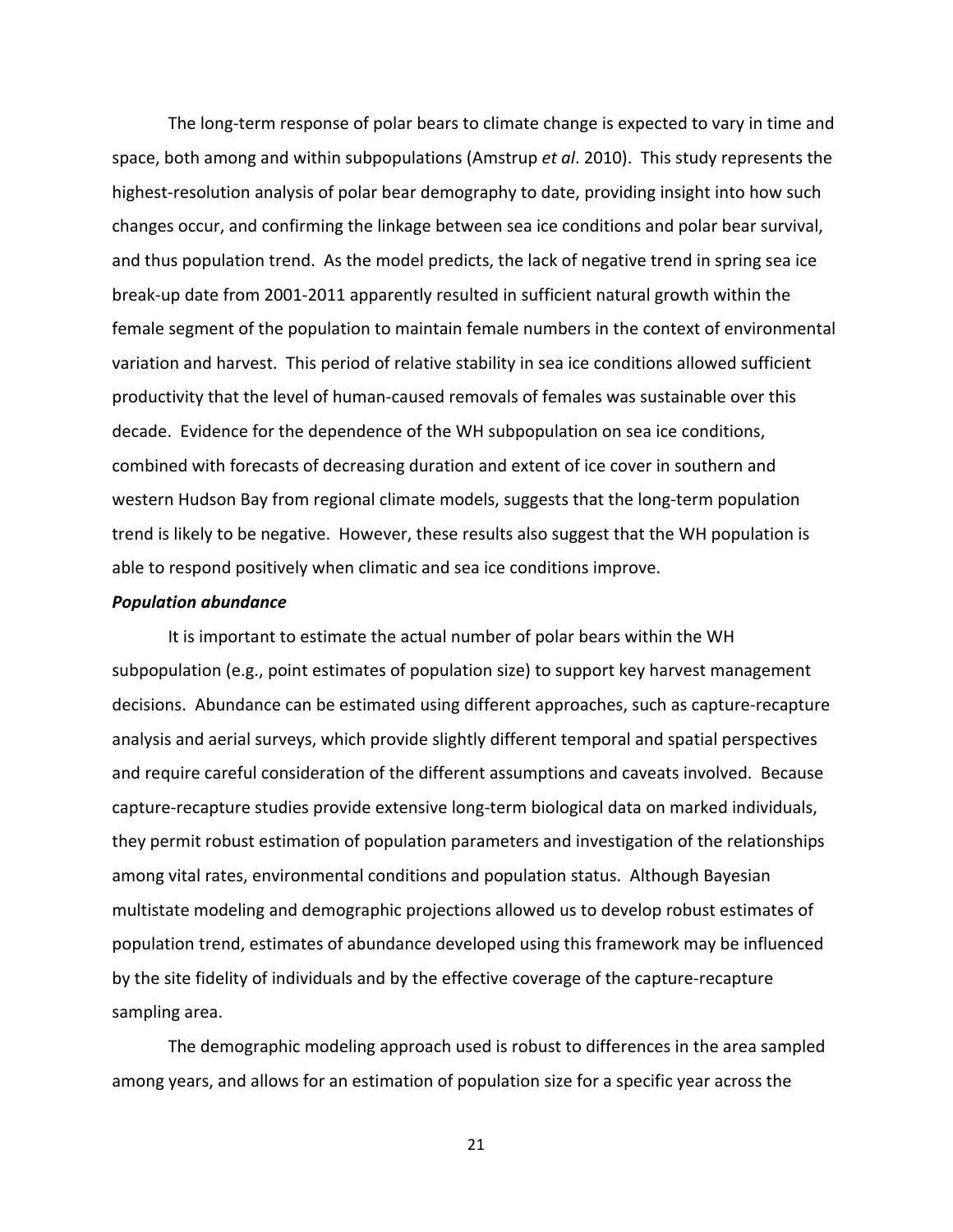entire sampling area, rather than just the area specifically monitored that year. However, the point estimate will be negatively biased if bears permanently leave the sampling area, as they will have wrongly been assigned as having died. This may be the case for bears in Area D, east of the Nelson River (Figure 1), where capture‐recapture sampling did not occur after 2005, if those bears exhibit high seasonal fidelity to areas outside the main capture‐recapture sampling area. This bias would result in point estimates of the size of the WH subpopulation that are lower than those from aerial surveys. Future research should address the potential for distributional shifts within the WH subpopulation during the autumn that may affect this bias (Towns *et al*. 2010; Atkinson *et al*. 2012; Cherry *et al*. 2013), using geo‐spatial analysis of capture locations and movement data from radio‐collared bears.

In addition, we note that the estimates of total apparent survival used in matrix models represent the cumulative probability of remaining alive and of not permanently emigrating from the study population. Thus, these estimates may include an emigration component, which should be balanced by an opposing immigration component in the projection models (if such immigration exists) to accurately represent overall population change. Future analyses will evaluate matrix-based estimates of population growth rate for the entire 1984-2011 period, and assess potential changes in polar bear movements with respect to the sampling area over time.

Comparison of the 2011 point estimate of 806 (95% CI = 653‐984) from this study with the estimate of 1,000 (95%CI = 715‐1398) from the 2011 aerial survey (Atkinson *et al.* 2012) requires careful interpretation. The aerial survey likely provides an accurate "snapshot" estimate of the total number and distribution of polar bears in the WH management area at the time of the survey. This differs somewhat from the point estimate of population size from capture‐recapture models, which represents the group of bears with a non‐zero probability of moving through the capture‐recapture sampling area over a multiple‐year period (considered the "superpopulation"; e.g., Williams *et al*. 2002).

The overall difference in point estimates of 2011 population size from the two approaches is not large, as evidenced by overlap in their confidence intervals. However, given apparent differences, it is useful to consider which estimate might be more appropriate to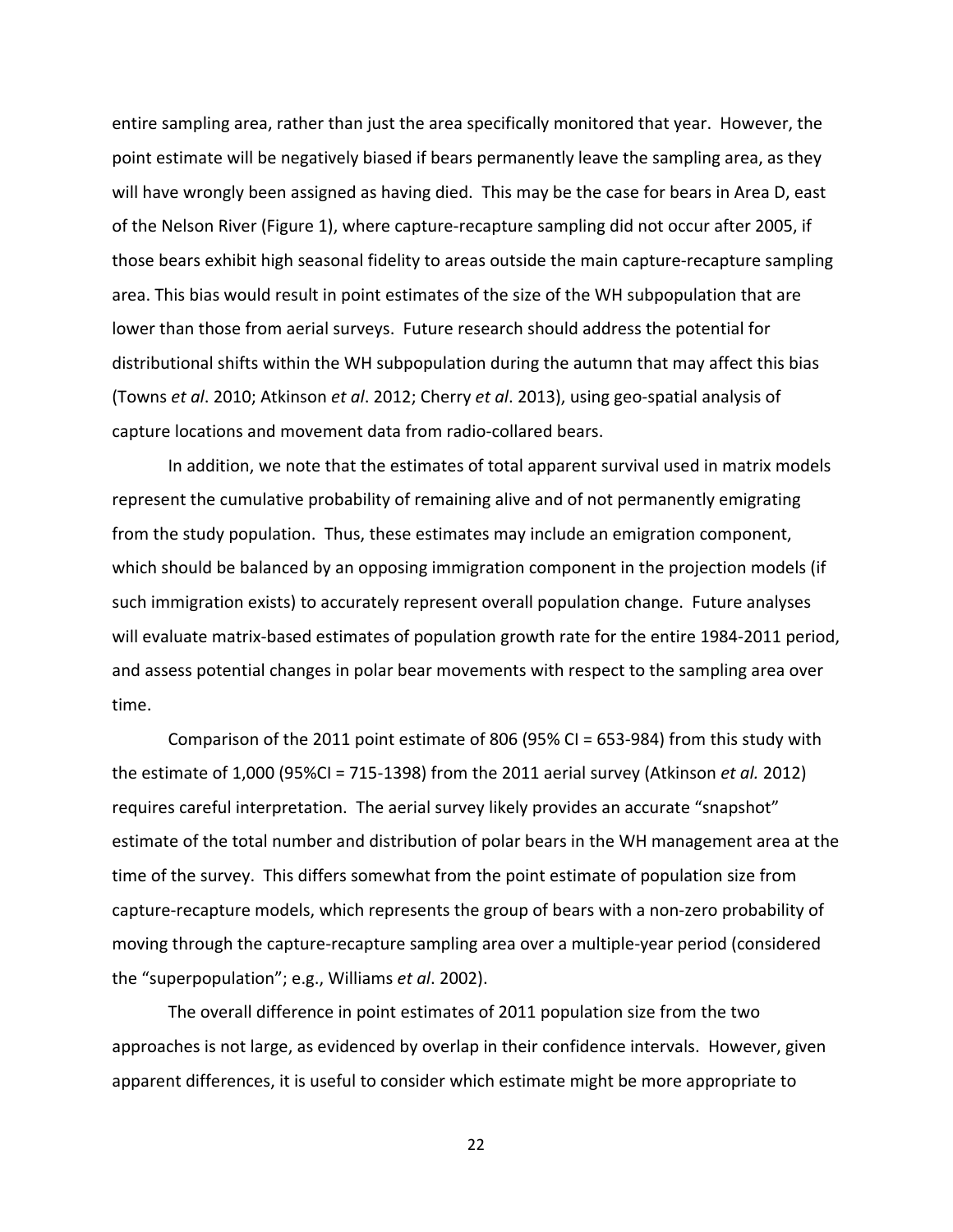consider in decisions related to harvest management. Results of a 2007 capture program, a 2010 pilot aerial survey, and the 2011 comprehensive aerial survey along the Kivalliq coast of Nunavut north of Churchill (Peacock and Taylor 2007; Atkinson *et al*. 2012), did not suggest that EC's capture‐recapture studies had missed a significant segment of the WH subpopulation of relevance to harvest management north of the Manitoba border. Thus, the higher point estimate of population size from the recent aerial survey of WH may represent inclusion of bears with fidelity to the southeastern portion of the WH management area which, if unlikely to enter the EC capture‐recapture study area, may also be unlikely to use the Kivalliq coast and be exposed to harvest in Nunavut.

#### *Influence of sea ice conditions on survival*

We found that survival of female polar bears in all age classes was correlated with sea ice conditions, with lower survival in years of early break‐up. This is consistent with previous studies that linked body condition, productivity, and status of WH polar bears to changes in duration of sea ice cover associated with climatic warming (e.g., Stirling *et al*. 1999; Regehr *et al*. 2007). Continuing reduction of sea ice extent and duration would represent a significant threat to polar bears (Stirling and Derocher 1993; Derocher *et al*. 2004; Molnár *et al*. 2010; Peacock *et al*. 2010; Molnár *et al*. 2011; de la Guardia *et al*. 2013), as population sustainability would be largely dependent on survival and productivity of adult females.

Trends of declining sea ice duration and declines in polar bear survival and reproduction have also been documented in the Baffin Bay (Peacock *et al*. 2012) and Southern Beaufort Sea (Regehr *et al*. 2010; Rode *et al*. 2010) subpopulations. In areas such as Hudson Bay, where seasonal sea ice dynamics result in extended ice‐free periods, polar bears transition between positive (on ice, feeding) and negative (on shore, fasting) energy states. Longer periods on shore will result in greater negative impacts on energy budgets and consequently, on survival and productivity (Molnár *et al*. 2010, 2011).

Despite the growing body of literature on the effects on marine mammals of climate change, sea ice change, and subsequent shifts within Arctic marine ecosystems (e.g. Ferguson *et al*. 2005, Laidre and Heide‐Jørgensen 2005; Kovacs and Lydersen 2008; Laidre *et al*. 2008; Wiig *et al*. 2008; Molnár *et al*. 2010, 2011; Stirling and Derocher 2012), our ability to detect and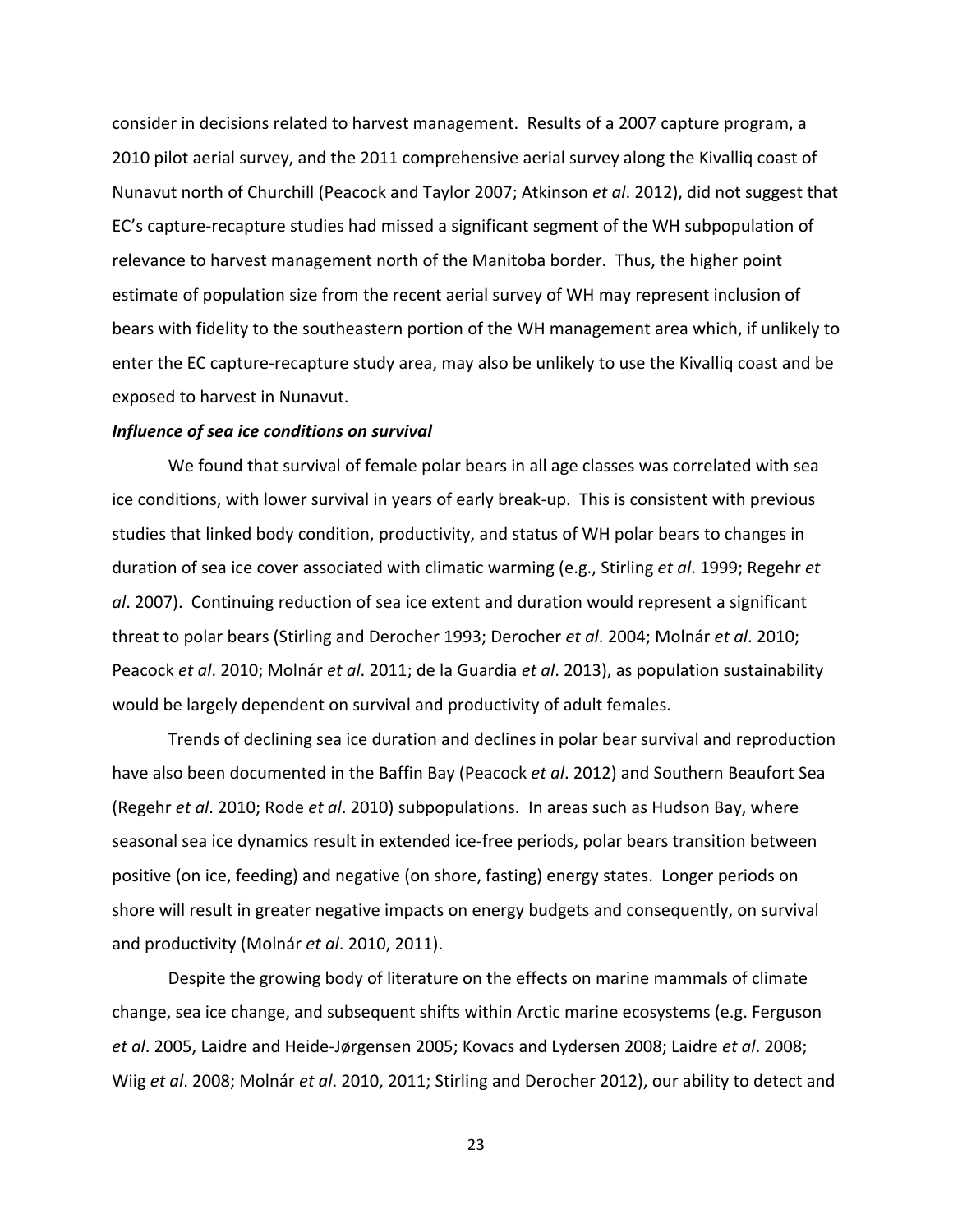to understand how such ecosystem changes will affect polar bears in the WH subpopulation is limited. Thus, while the availability of ringed seals, the main prey of polar bears in Hudson Bay, will be negatively affected by climate change (Ferguson *et al*. 2005), it is unclear how and at what rate these changes will further impact polar bears.

# *Influence of harvest on survival*

Although Regehr *et al*. (2007) found effects of changes in duration of sea ice on survival of dependent, juvenile, and senescent male polar bears, and in our analysis we found that survival of female bears was a function of sea ice conditions, we found that the survival of male bears of all age classes was not correlated with sea ice conditions. This may be related to the direct incorporation of human-caused mortality in this analysis. Nunavut has a sex-selective, male‐biased subsistence harvest of polar bears (Taylor *et al*. 2008). Young male bears are not only disproportionately represented in the harvest (Derocher *et al*. 1997; Peacock *et al*. 2010), but are also most likely to encroach upon human settlements and thus risk being killed for defense reasons (Lunn and Stirling 1985). Young males had a high value (0.73) for *H* (human‐ caused mortality) (Table 8). Thus, the number of male bears killed by humans may be sufficiently large to dampen any fluctuations in natural survival due to environmental variation, making them difficult to detect. In addition, male polar bears may be more buffered from environmental fluctuations compared to females. Molnár *et al*. (2010) used dynamic energy budget models to predict survival, and estimated that only 3‐6% of adult male polar bears in western Hudson Bay would die of starvation before the end of a 120‐day fasting period, but that this would increase to 28%‐48% before the end of a 180‐day fasting period. This suggests that fully‐grown adult males have lower energetic demands while on land, and may be the group least impacted by changing sea ice conditions experienced to date.

# *Influence of sea ice conditions on productivity and body condition*

We did not find that reproduction was correlated with varying sea ice conditions over the period 1984‐2011. However, comparisons of observations of mean litter size in FB, SH, and WH in the early 2000s (Peacock *et al*. 2010) and more recently (Atkinson *et al*. 2012) indicate that WH subpopulation is less productive. The relatively low number of cubs recorded during the 2011 WH aerial and coastal surveys was noted by Atkinson *et al*. 2012.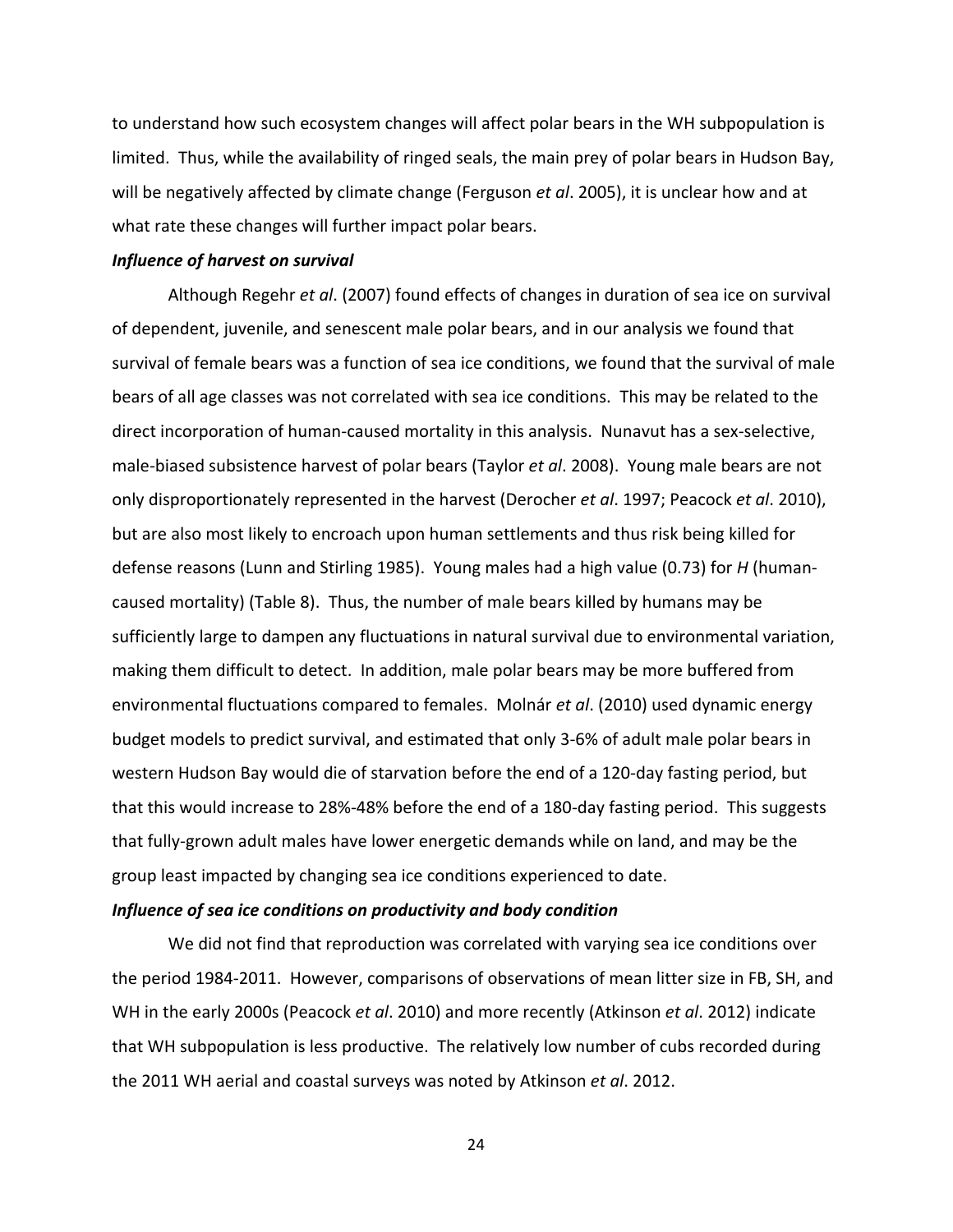The late spring ‐ early summer period is critical for polar bears, as it is during this time that they accumulate at least two-thirds of the energy that they require for the entire year (Stirling and Øritsland 1995). It is suggested that changes in body condition of adult males, adult females with cubs and solitary adult females (Stirling *et al*. 1999), and declines in mass of solitary adult females (Stirling and Parkinson 2006), reflect the amount of time that bears have spent on the sea ice prior to coming ashore. Our analysis did not include such morphometric covariates. Rode *et al*. 2013 examined body size, condition, and recruitment of polar bears in two adjacent subpopulations ‐ Chukchi Sea and Southern Beaufort Sea ‐ during a period of declining sea ice habitat. They found differing responses and concluded that declines in sea ice extent did not completely explain observed population productivity, and suggested that polar bears may show complex and non‐linear responses to climate change.

Integrating population information from multiple sources at different spatial and temporal scales is necessary to effectively understand the status and trend Canada's polar bear subpopulations. The strength of the multistate modeling approach used here is the ability to assess linkages between changes in vital rates, environmental correlates and population trend. This allows the processes underlying population change to be identified, allowing for the development of appropriate management actions. The strong demographic linkage between sea ice conditions and female survival in WH polar bears enables effective forecasting of the outcome of different management scenarios and their implications for subsequent changes in population size, and confirms the sensitivity of the population trends in Western Hudson Bay to changes in sea ice conditions.

# **ACKNOWLEDGEMENTS**

Financial and logistical support was provided by Busch Entertainment Corporation/Sea World, Care for the Wild International, the Churchill Northern Studies Centre, Earth Rangers Foundation, Environment Canada, the Isdell Family Foundation, Manitoba Conservation, National Fish and Wildlife Foundation, Natural Sciences and Engineering Research Council, Nunavut Wildlife Research Trust Fund, Parks Canada Agency, Quark Expeditions, Schad Foundation, U.S. Fish and Wildlife Service, Wildlife Media, World Wildlife Fund Arctic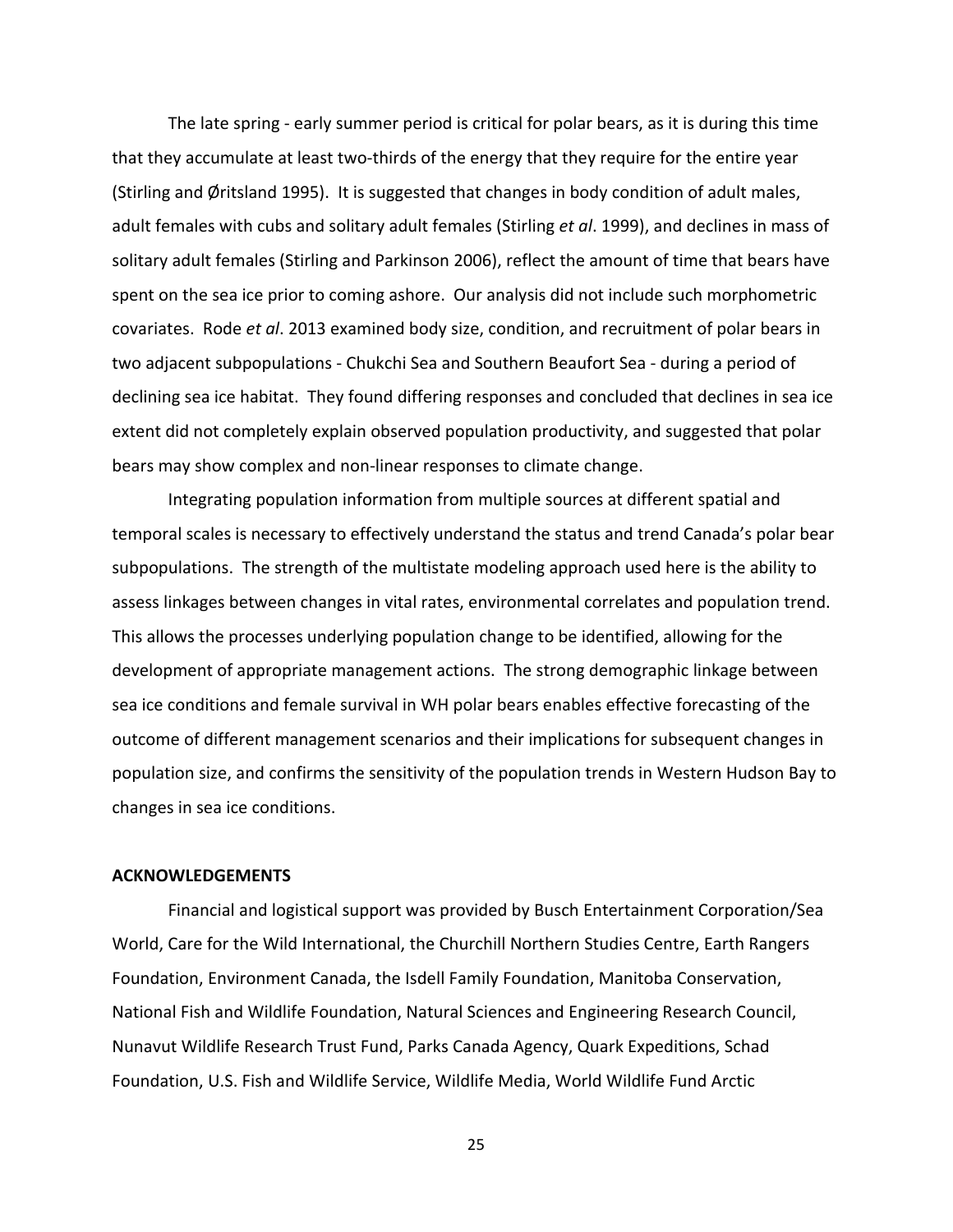Programme, and World Wildlife Fund Canada. This report benefitted from useful comments from Drs. Elsie Krebs and Richard Elliot on earlier drafts. Many thanks to the numerous co‐ workers, field assistants, and helicopter crews who made it possible to collect three decades of data under challenging field conditions.

Use of trade, product, or firm names is for descriptive purposes only and does not imply endorsement by the Canadian or U.S. Governments. The findings and conclusions in this report are those of the authors and do not necessarily represent the views of Environment Canada or the U.S. Fish and Wildlife Service.

## **LITERATURE CITED**

- Amstrup, S. C., E. T. DeWeaver, D. C. Douglas, B. G. Marcot, G. M. Durner, C. M. Bitz, and D. A. Bailey. 2010. Greenhouse gas mitigation can reduce sea‐ice loss and increase polar bear persistence. *Nature* **468**:955‐U351.
- Arnason, A. N. 1972. Parameter estimates from mark‐recapture experiments on two populations subject to migration and death. *Researches on Population Ecology* **13**:97‐ 113.
- Atkinson, S., D. Garshelis, S. Stapleton, and D. Hedman. 2012. Western Hudson Bay polar bear aerial survey, 2011. Unpublished final report, Government of Nunavut, 57 pages.
- Atkinson, S. N., and M. A. Ramsay. 1995. The effects of prolonged fasting on the body composition and reproductive performance of pregnant female polar bears (*Ursus maritimus*). *Functional Ecology* **9**:559‐567.
- Burnham, K. P., D. R. Anderson, G. C. White, C. Brownie, and K. H. Pollock. 1987. Design and analysis methods for fish survival experiments based on release–recapture. American Fisheries Society Monograph 5, Bethesda, Maryland, USA.
- Calvert, W., and M. A. Ramsay. 1988. Evaluation of age determination of polar bears by counts of cementum growth layer groups. *Ursus* **10**:449‐453.
- Calvert, W., M. Taylor, I. Stirling, G. B. Kolenosky, S. Kearney, M. Crête, and S. Luttich. 1995. Polar bear management in Canada 1988‐92. Pp. 61‐79 *in* Ø. Wiig, E. W. Born, and G. W.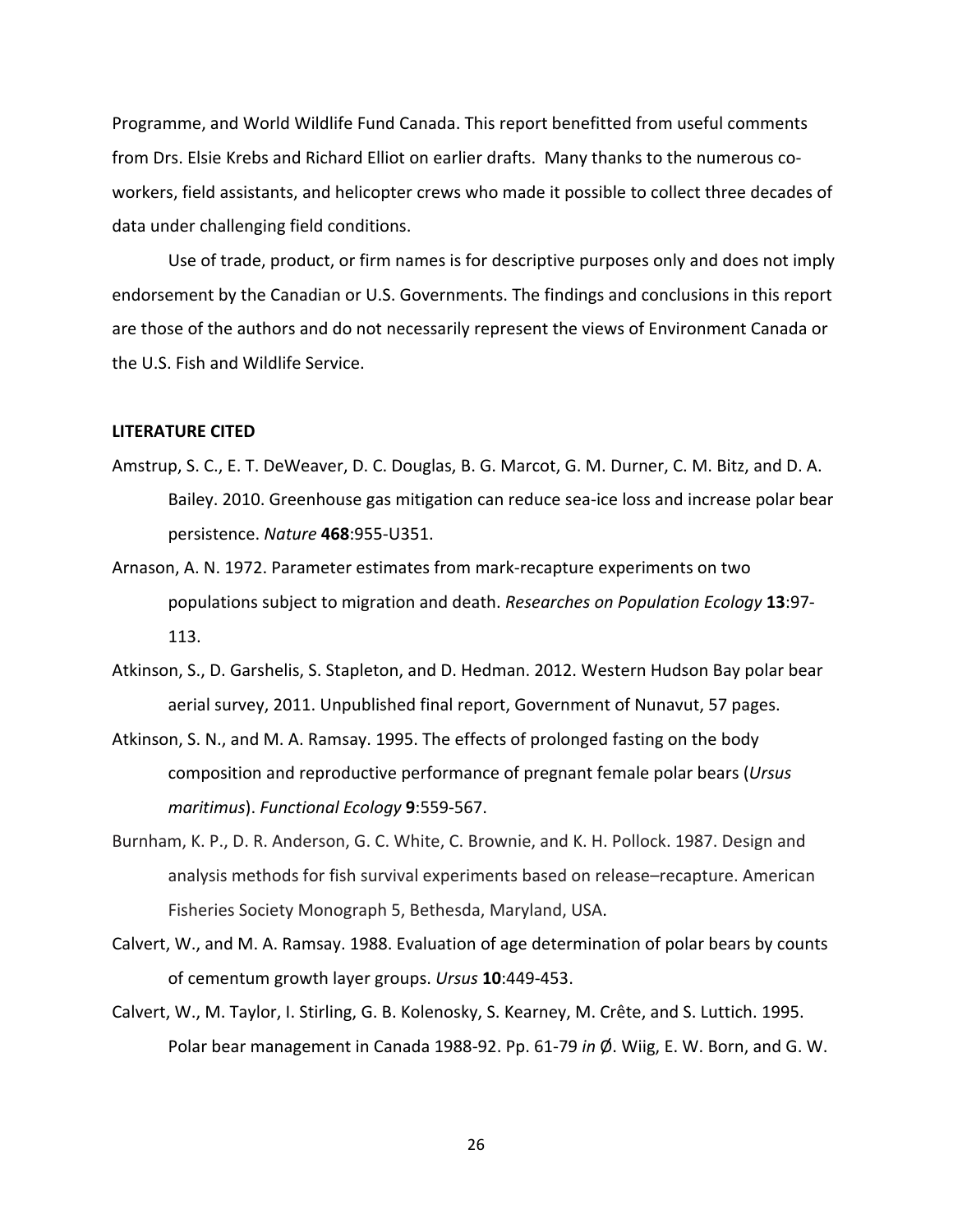Garner, eds. Polar Bears: Proceedings of the Eleventh Working Meeting of the IUCN/SSC Polar Bear Specialist Group. IUCN, Gland, Switzerland and Cambridge, UK.

- Caswell, H. 2000. Prospective and retrospective perturbation analyses: their roles in conservation biology. *Ecology* **81**:619‐627.
- Cattet, M. R. L., S. N. Atkinson, S. C. Polischuk, and M. A. Ramsay. 1997. Predicting body mass in polar bears: is morphometry useful? *Journal of Wildlife Management* **61**:1083‐1090.
- Cavalieri, D. J., C. L. Parkinson, N. DiGirolamo, and A. Ivanoff. 2012. Intersensor calibration between F13 SSMI and F17 SSMIS for global sea ice data records. *IEEE Geoscience and Remote Sensing Letters* **9**:233‐236.
- Cherry, S. G., A. E. Derocher, G. W. Thiemann, and N. J. Lunn. 2013. Migration phenology and seasonal fidelity of an Arctic marine predator in relation to sea ice dynamics. *Journal of Animal Ecology* **82**:912‐921.
- Converse, S. J., W. L. Kendall, P. F. Doherty, Jr, and P. G. Ryan. 2009. Multistate models for estimation of survival and reproduction in the Grey‐Headed Albatross (*Thalassarche chrysostoma*). *The Auk* **126**:77‐88.
- de la Guardia, L. C., A. E. Derocher, P. G. Myers, A. D. Terwisscha van Scheltinga, and N. J. Lunn. 2013. Future sea ice conditions in western Hudson Bay and consequences for polar bears in the 21st century. *Global Change Biology* **19**:2675‐2687.
- Derocher, A. E., N. J. Lunn, and I. Stirling. 2004. Polar bears in a warming climate. *Integrative and Comparative Biology* **44**:163‐176.
- Derocher, A. E., and I. Stirling. 1990. Distribution of polar bears (*Ursus maritimus*) during the ice‐free period in western Hudson Bay. *Canadian Journal of Zoology* **68**:1395‐1403.
- Derocher, A. E., and I. Stirling. 1995. Estimation of polar bear population size and survival in western Hudson Bay. *Journal of Wildlife Management* **59**:215‐221.
- Derocher, A. E., I. Stirling, and W. Calvert. 1997. Male-biased harvesting of polar bears in western Hudson Bay. *Journal of Wildlife Management* **61**:1075‐1082
- Ferguson, S. H., I. Stirling, and P. McLoughlin. 2005. Climate change and ringed seal (*Phoca hispida*) recruitment in western Hudson Bay. *Marine Mammal Science* **21**:121‐135.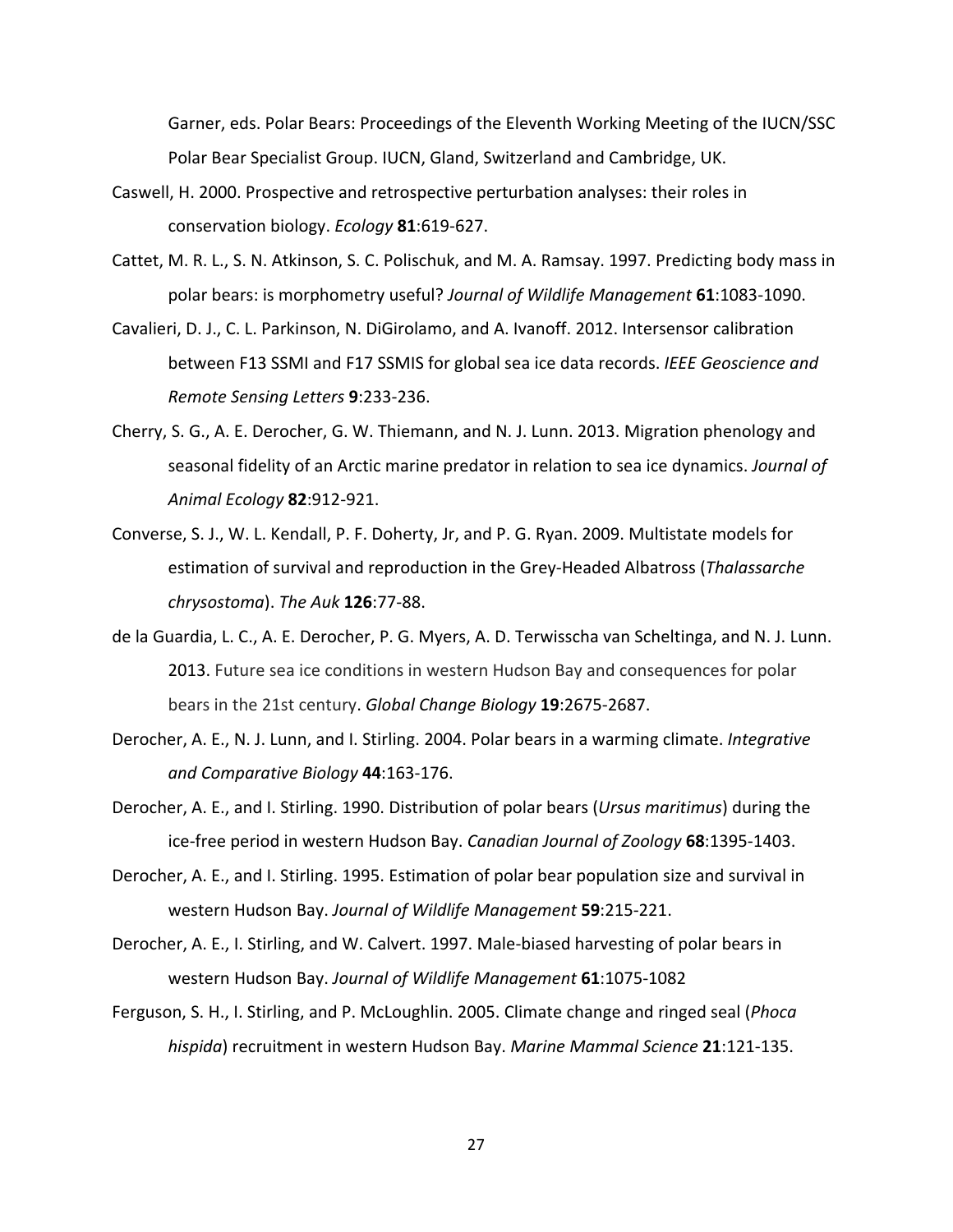- Gagnon, A. S., and W. A. Gough. 2005. Trends in dates of ice freeze‐up and break‐up over Hudson Bay, Canada. *Arctic* **58**:370‐382.
- Gelman, A. 1996. Inference and monitoring converge.*in* W. R. Gilks, S. Richardson, and D. J. Spiegelhalter, eds. Markov Chain Monte Carlo in Practice. Chapman and Hall, London, UK.
- Gelman, A., and J. Hill. 2007. Data Analysis Using Regression and Multilevel/Hierarchical Models. Cambridge University Press, New York, USA.
- Hestbeck, J. B., J. D. Nichols, and R. Malecki. 1991. Estimates of movement and site fidelity using mark‐resight data of wintering Canada geese. *Ecology* **72**:523‐ 533
- Hochheim, K., D. G. Barber, and J. V. Lukovich. 2010. Changing sea ice conditions in Hudson Bay, 1980‐2005. Pp. 39‐51 *in* S. H. Ferguson, L. L. Loseto, and M. L. Mallory, eds. A Little Less Arctic: Top Predators in the World's Largest Northern Inland Sea. Springer, New York, USA.
- Hochheim, K. P., J. V. Lukovich, and D. G. Barber. 2011. Atmospheric forcing of sea ice in hudson bay during the spring period, 1980‐2005. *Journal of Marine Systems* **88**:476‐487.
- Humbert, J.‐Y., L. S. Mills, J. S. Horne, and B. Dennis. 2009. A better way to estimate population trends. *Oikos* **118**:1940‐1946.
- Kearney, S. R. 1989. The Polar Bear Alert Program at Churchill, Manitoba. Pp. 83‐92 *in* M. Bromley, ed. Bear‐People Conflicts: Proceedings of a Symposium on Management Strategies. Northwest Territories Department of Renewable Resources, Yellowknife.
- Kendall, W. L., P. B. Conn, and J. E. Hines. 2006. Combining multistate capture‐recapture data with tag recoveries to estimate demographic parameters. *Ecology* **87**:169‐177.
- Kéry, M., and M. Schaub. 2012. Bayesian Population Analysis Using WinBUGS: A Hierarchical Perspective. Academic Press, San Diego, USA.
- Kovacs, K. M., and C. Lydersen. 2008. Climate change impacts on seals and whales in the North Atlantic Arctic and adjacent shelf seas. *Science Progress* **91**:117‐150.
- Laidre, K. L., and M. P. Heide‐Jørgensen. 2005. Arctic sea ice trends and narwhal vulnerability. *Biological Conservation* **121**:509‐517.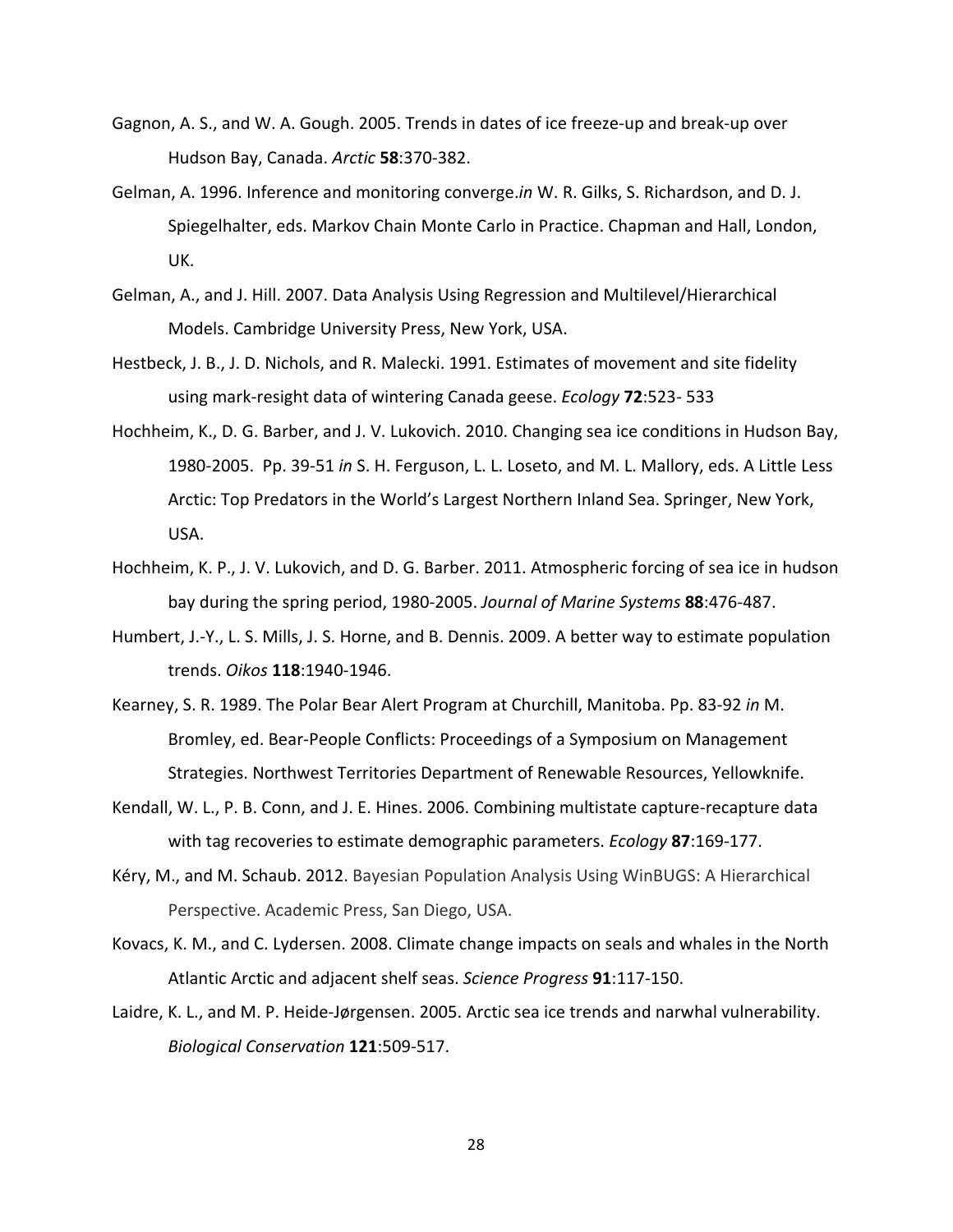- Laidre, K. L., I. Stirling, L. F. Lowry, Ø. Wiig, M. P. Heide-Jørgensen, and S. H. Ferguson. 2008. Quantifying the sensitivity of Arctic marine mammals to climate‐induced habitat change. *Ecological Applications* **18** (Supplement):S97‐S125.
- Lunn, N. J., and I. Stirling. 1985. The significance of supplemental food to polar bears during the ice‐free period of Hudson Bay. *Canadian Journal of Zoology* **63**:2291‐2297.
- Lunn, N. J., I. Stirling, D. Andriashek, and G. B. Kolenosky. 1997. Re‐estimating the size of the polar bear population in Western Hudson Bay. *Arctic* **50**:234‐240.
- McCarthy, M. A. 2007. Bayesian methods for ecology. Cambridge University Press, Cambridge, UK.
- Molnár, P. K., A. E. Derocher, G.W. Thiemann, and M. A. Lewis. 2010. Predicting survival, reproduction, and abundance of polar bears under climate change. *Biological Conservation* **143**:1612–1622.
- Molnár, P. K., A. E. Derocher, T. Klanjscek, and M. A. Lewis. 2011. Predicting climate change impacts on polar bear litter size. *Nature Communications* **2**:186.
- Nirlungayuk, G., and D. S. Lee. 2009. A Nunavut Inuit perspective on Western Hudson Bay polar bear management and the consequences for conservation hunting. Pp. 135‐142 *in* M. M. R. Freeman, and L. Foote, eds. Inuit, Polar Bears, and Sustainable Use: Local, National and International Perspectives. CCI Press, University of Alberta, Edmonton, Canada.
- Obbard, M. E., G. W. Thiemann, E. Peacock, and T. D. DeBruyn. (Eds.). 2010. Polar Bears: Proceedings of the Fifteenth Working Meeting of the IUCN/SSC Polar Bear Specialist Group. IUCN, Gland, Switzerland and Cambridge, UK.
- Peacock, E., A. E. Derocher, N. J. Lunn, and M. E. Obbard. 2010. Polar bear ecology and management in Hudson Bay in the face of climate change. Pp. 93‐115 *in* S. H. Ferguson, L. L. Loseto, and M. L. Mallory, eds. A Little Less Arctic: Top Predators in the World's Largest Northern Inland Sea. Springer, New York, USA.
- Peacock, E., J. Laake, K. L. Laidre, E. W. Born, and S. N. Atkinson. 2012. The utility of harvest recoveries of marked individuals to assess polar bear (*Ursus maritimus*) survival. *Arctic* **65**:391‐400.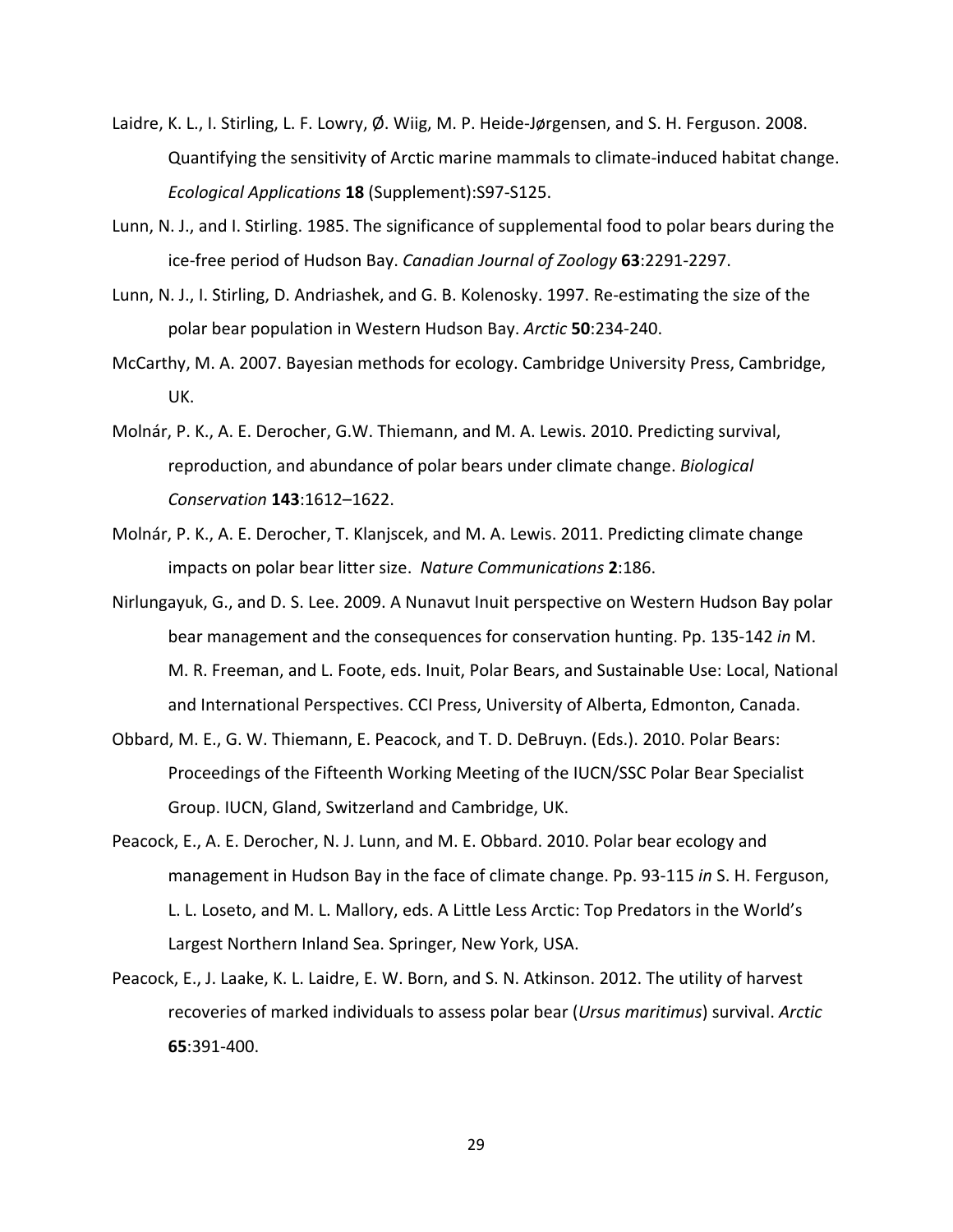- Peacock, E., and M. Taylor. 2007. Polar bears of western Hudson Bay: survey extension investigation. Government of Nunavut unpublished report.
- Plummer, M. 2003. JAGS: a program for analysis of Bayesian graphical models using Gibbs sampling. Proceedings of the 3rd International Workshop on Distributed Statistical Computing (DSC 2003), March 20‐22, Vienna, Austria. ISSN 1609‐395X.
- Plummer, M. 2013. Package rjags: Bayesian graphical models using MCMC. Version 3.10. Available at http://sourceforge.net/projects/mcmc‐jags/files/.
- Polischuk, S. C., R. J. Norstrom, and M. A. Ramsay. 2002. Body burdens and tissue concentrations of organochlorines in polar bears (*Ursus maritimus*) vary during seasonal fasts. *Environmental Pollution* **118**:29‐39.
- Pradel, R. 2005. Multievent: An extension of multistate capture–recapture models to uncertain states. *Biometrics* **61**:442–447.
- Ramsay, M. A., and I. Stirling. 1986. On the mating system of polar bears. *Canadian Journal of Zoology* **64**:2142‐2151.
- Ramsay, M. A., and I. Stirling. 1988. Reproductive biology of female polar bears (*Ursus maritimus*). *Journal of Zoology, London* **214**:601‐634.
- Regehr, E. V., C. M. Hunter, H. Caswell, S. C. Amstrup, and I. Stirling. 2010. Survival and breeding of polar bears in the southern Beaufort Sea in relation to sea ice. *Journal of Animal Ecology* **79**:117‐127.
- Regehr, E. V., N. J. Lunn, S. C. Amstrup, and I. Stirling. 2007. Effects of earlier sea ice breakup on survival and populaiton size of polar bears in western Hudson Bay. *Journal of Wildlife Management* **71**:2673‐2683.
- Rode, K. D., S. C. Amstrup, and E. V. Regehr. 2010. Reduced body size and cub recruitment in polar bears associated with sea ice decline. *Ecological Applications* **20**:768–782.
- Rode, K. D., E. V. Regehr, D. C. Douglas, G. Durner, A. E. Derocher, G. W. Thiemann, and S. M. Budge. 2013. Variation in the response of an Arctic top predator experiencing habitat loss: feeding and reproductive ecology of two polar bear populations. *Global Change Biology* doi: 10.1111/gcb.12339.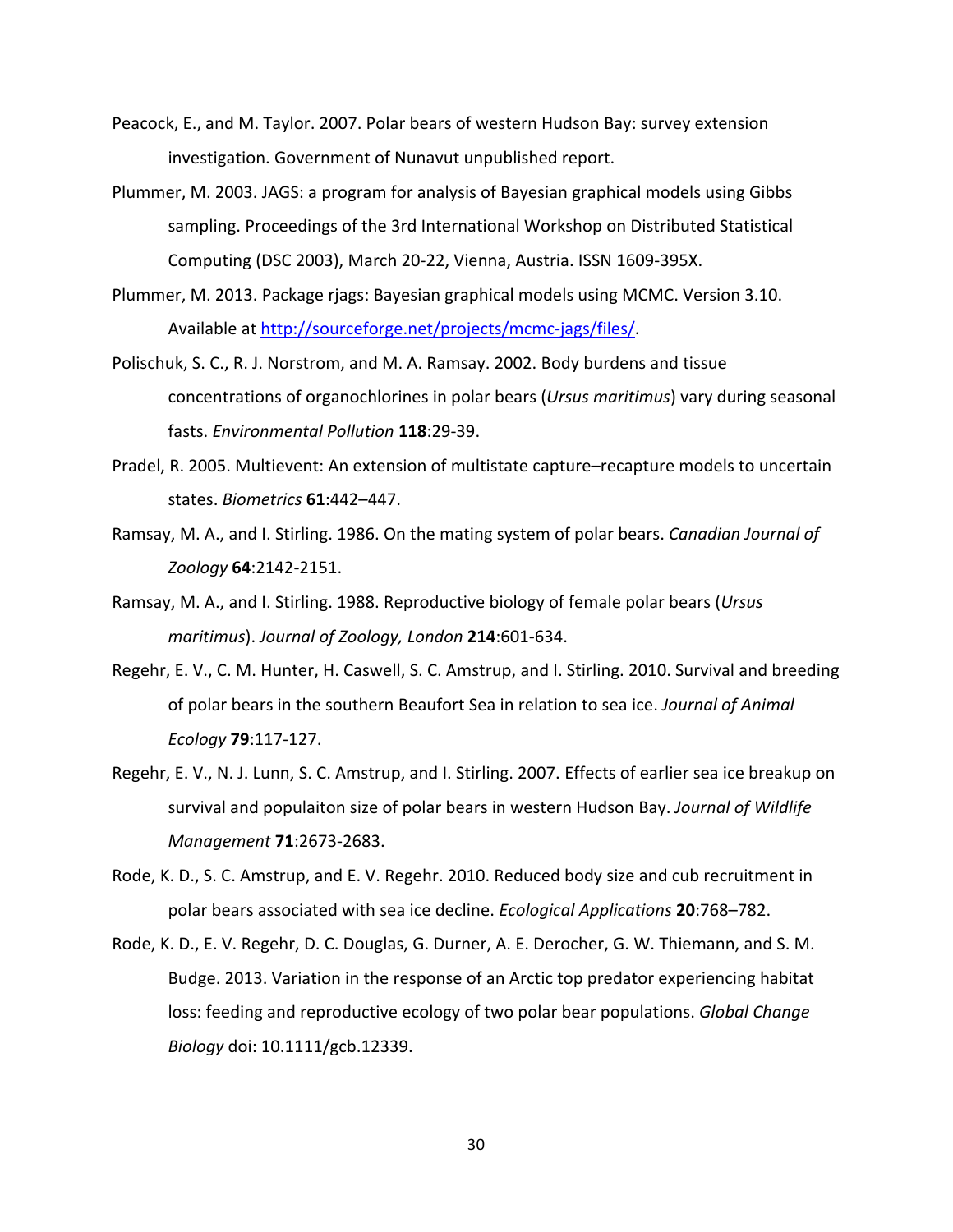- Royle, J. A., and R. M. Dorazio. 2008. Hierarchical Modeling and Inference in Ecology: The Analysis of Data from Populations, Metapopulations and Communities. Academic Press, San Diego, USA.
- Servanty, S., S. J. Converse, and L. L. Bailey. In press. Demography of a reintroduced population: moving toward management models for an endangered species, the whooping crane. *Ecological Applications* http://dx.doi.org/10.1890/13‐0559.1
- Skinner, W. R., R. L. Jefferies, T. J. Carleton, R. F. Rockwell, and K. F. Abraham. 1998. Prediction of reproductive success and failure in lesser snow geese based on early season climatic variables. *Global Change Biology* **4**:3‐16.
- Stirling, I. and A. E. Derocher. 1993. Possible impacts of climatic warming on polar bears. *Arctic* **46**:240‐245.
- Stirling, I. and A. E. Derocher. 2012. Effects of climate warming on polar bears: a review of the evidence. *Global Change Biology* **18**:2694‐2706.
- Stirling, I., C. Jonkel, P. Smith, R. Robertson, and D. Cross. 1977. The ecology of the polar bear (*Ursus maritimus*) along the western coast of Hudson Bay. Canadian Wildlife Service Occasional Paper 33, 64 pages.
- Stirling, I., N. J. Lunn, and J. Iacozza. 1999. Long-term trends in the population ecology of polar bears in western Hudson Bay in relation to climatic change. *Arctic* **52**:294‐306.
- Stirling, I., N. J. Lunn, J. Iacozza, C. Elliott, and M. Obbard. 2004. Polar bear distribution and abundance on the Southwestern Hudson Bay Coast during open water season, in relation to population trends and annual ice patterns. *Arctic* **57**:15‐26.
- Stirling, I., and N. A. Øritsland. 1995. Relationships between estimates of ringed seal (*Phoca hispida*) and polar bear (*Ursus maritimus*) populations in the Canadian Arctic. *Canadian Journal of Fisheries and Aquatic Sciences* **52**:2594‐2612.
- Stirling, I. and C. L. Parkinson. 2006. Possible effects of climate warming on selected populations of polar bears (*Ursus maritimus*) in the Canadian Arctic. *Arctic* **59**:261‐275.
- Stirling, I., C. Spencer, and D. Andriashek. 1989. Immobilization of polar bears (*Ursus maritimus*) with Telazol® in the Canadian Arctic. *Journal of Wildlife Diseases* **25**:159‐168.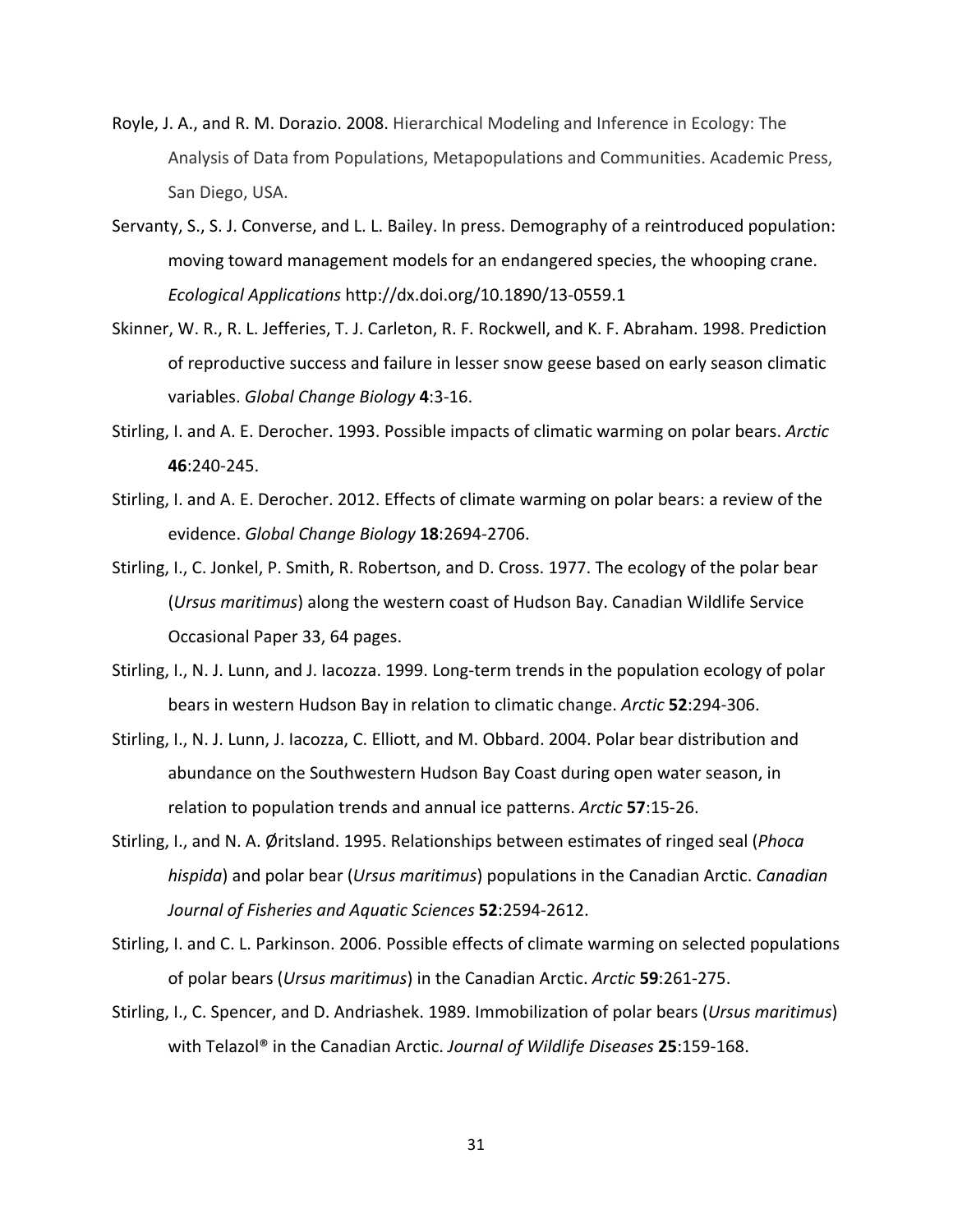- Taylor, M., and J. Lee. 1995. Distribution and abundance of Canadian polar bear populations ‐ a management perspective. *Arctic* **48**:147‐154.
- Taylor, M. K., P. D. McLoughlin, and F. Messier. 2008. Sex-selective harvesting of polar bears *Ursus maritimus*. *Wildlife Biology* **14**:52‐60.
- Towns, L., A. E. Derocher, I. Stirling, and N. J. Lunn. 2010. Changes in land distribution of polar bears in western Hudson Bay. *Arctic* **63**:206‐212.
- Tyrrell, M. 2006. More bears, less bears: Inuit and scientific perceptions of polar bear populations on the west coast of Hudson Bay. *Journal of Inuit Studies* **30**:191‐208.
- Wade, P. R. 2002. Bayesian population viability analysis. Pp. 213‐238 *in* S. R. Beissinger, and D. R. McCullough, eds. Population Viability Analysis. University of Chicago Press, Chicago, USA.
- Wiig, Ø., J. Aars, and E. W. Born. 2008. Effects of climate change on polar bears. *Science Progress* **91**:151‐173.
- Wiig,  $\emptyset$ ., E. W. Born, and G. W. Garner. (Eds.). 1995. Polar Bears: Proceedings of the Eleventh Working Meeting of the IUCN/SSC Polar Bear Specialist Group. IUCN, Gland, Switzerland and Cambridge, UK.
- Williams, B. K., J. D. Nichols, and M. J. Conroy. 2002. Analysis and Management of Animal Populations. Academic Press, San Diego, USA.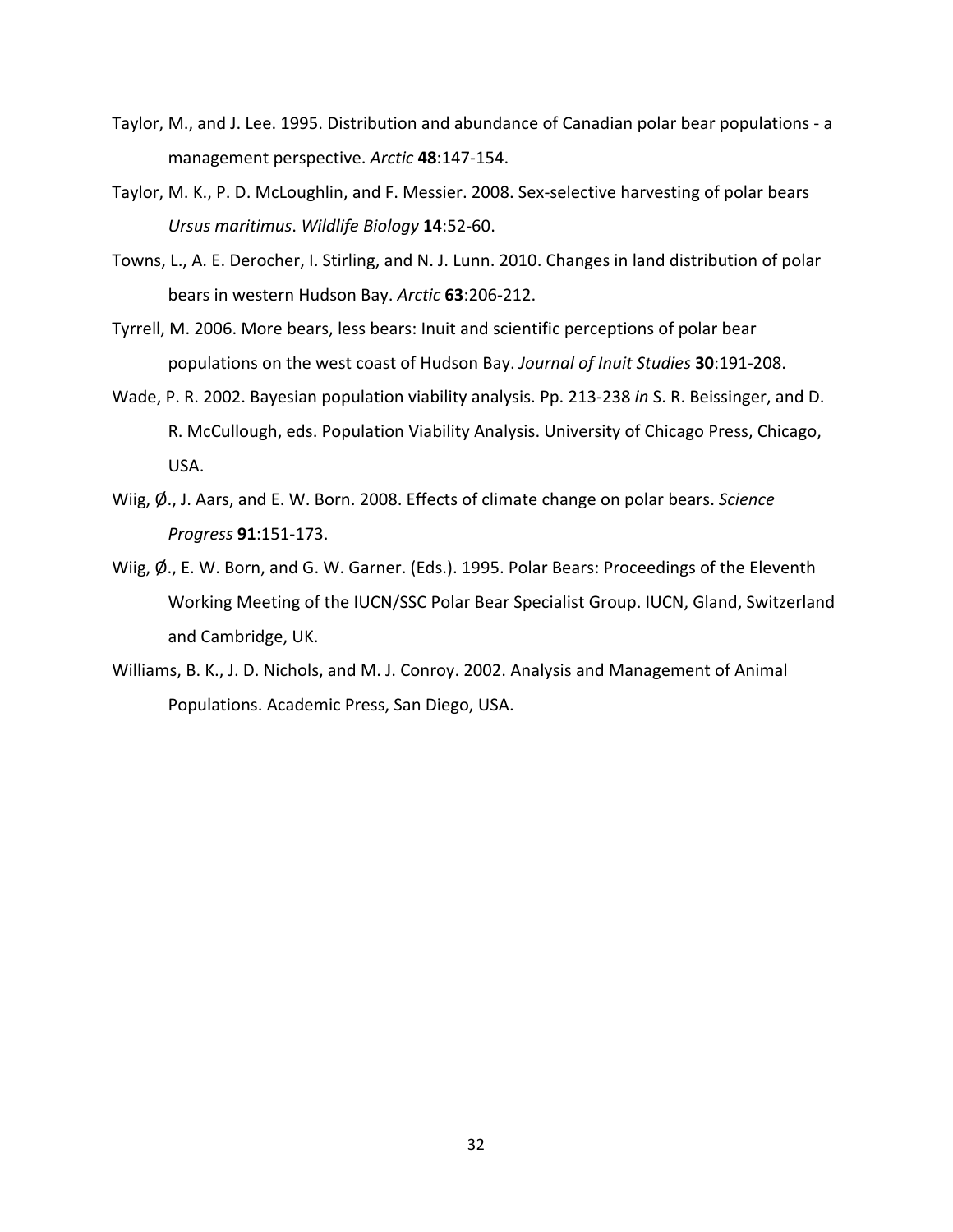

**Figure 1**. Map of Hudson Bay showing the management boundary of the Western Hudson Bay polar bear subpopulation (dashed line) and areas of research and survey effort. Most of the capture‐recapture data come from animals handled in Area C, with limited captures in Area B. Geographic coverage for capture‐recapture data was extended to include Area D in 1984‐86, 1994‐95, and 2003‐05. The 2011 aerial survey covered the Areas A, B, C, and D.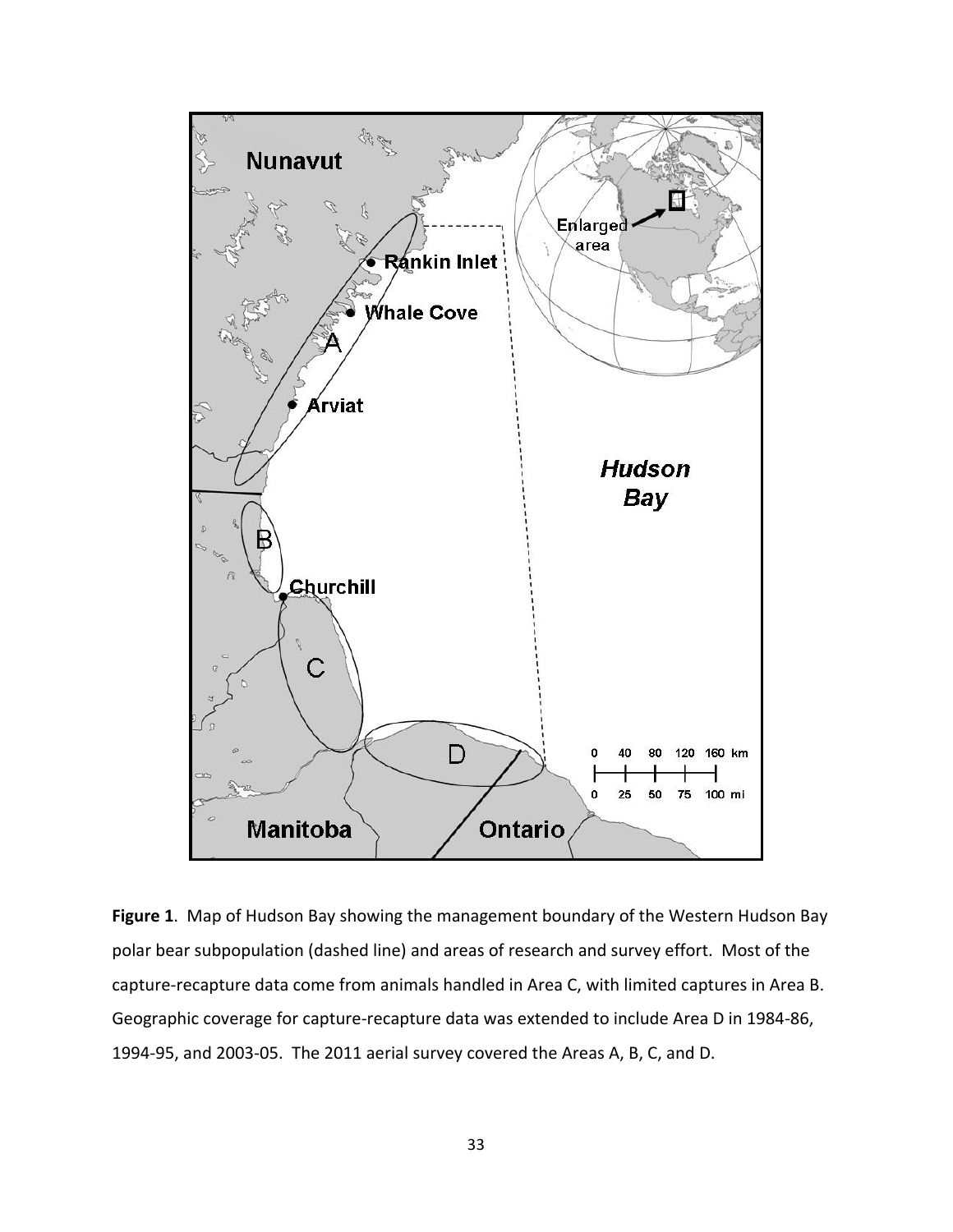# **Female compartment**



old cub last year

B: Probability to reproduce and to have at least one surviving cub of 9 months old T: Probability to have another cub given that a female have one cub

**Figure 2**. Multistate model structure – female compartment.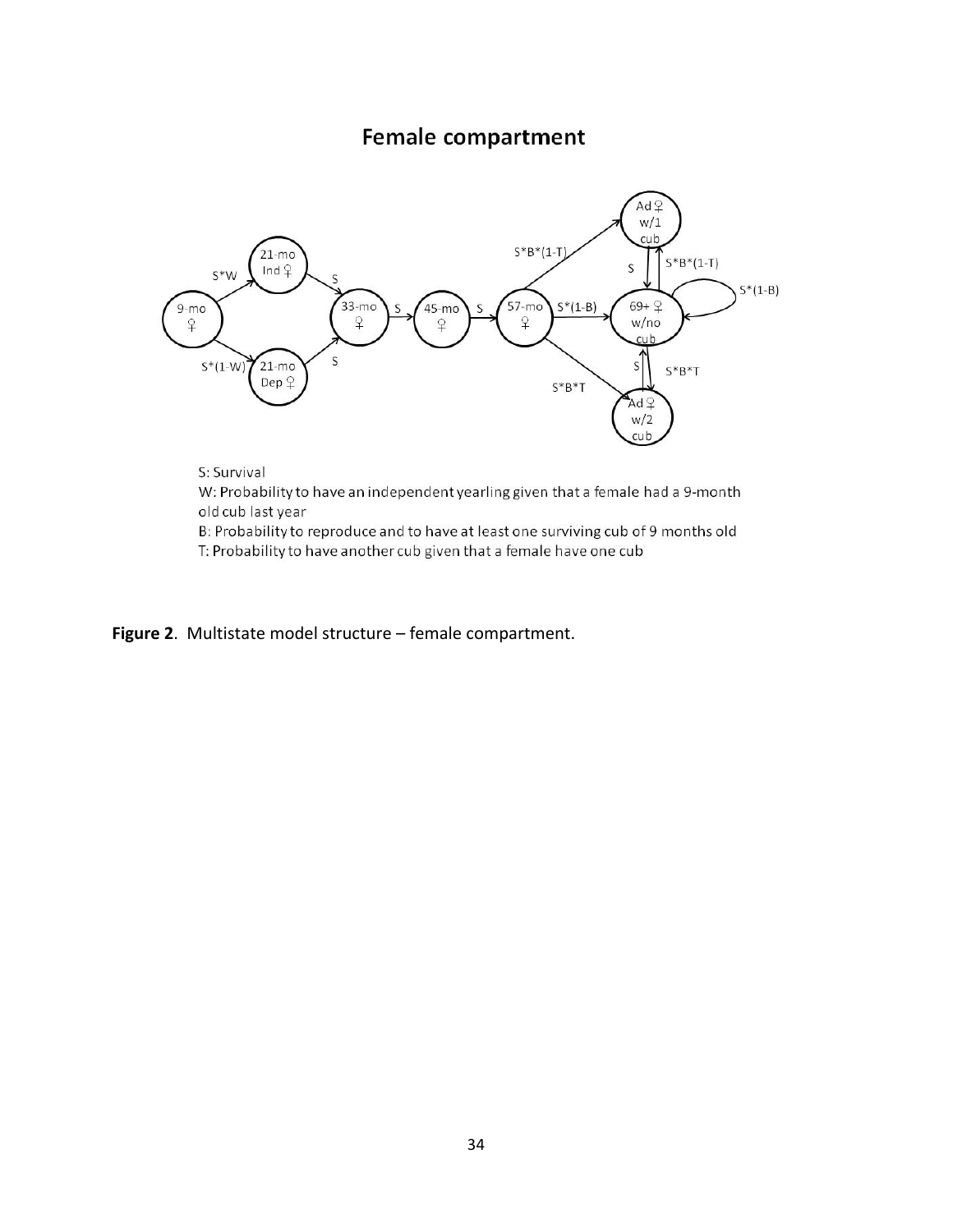# Male compartment



S: Survival

W: Probability to have an independent yearling given that a female had a 9-month old cub last year

**Figure 3**. Multistate model structure – male compartment.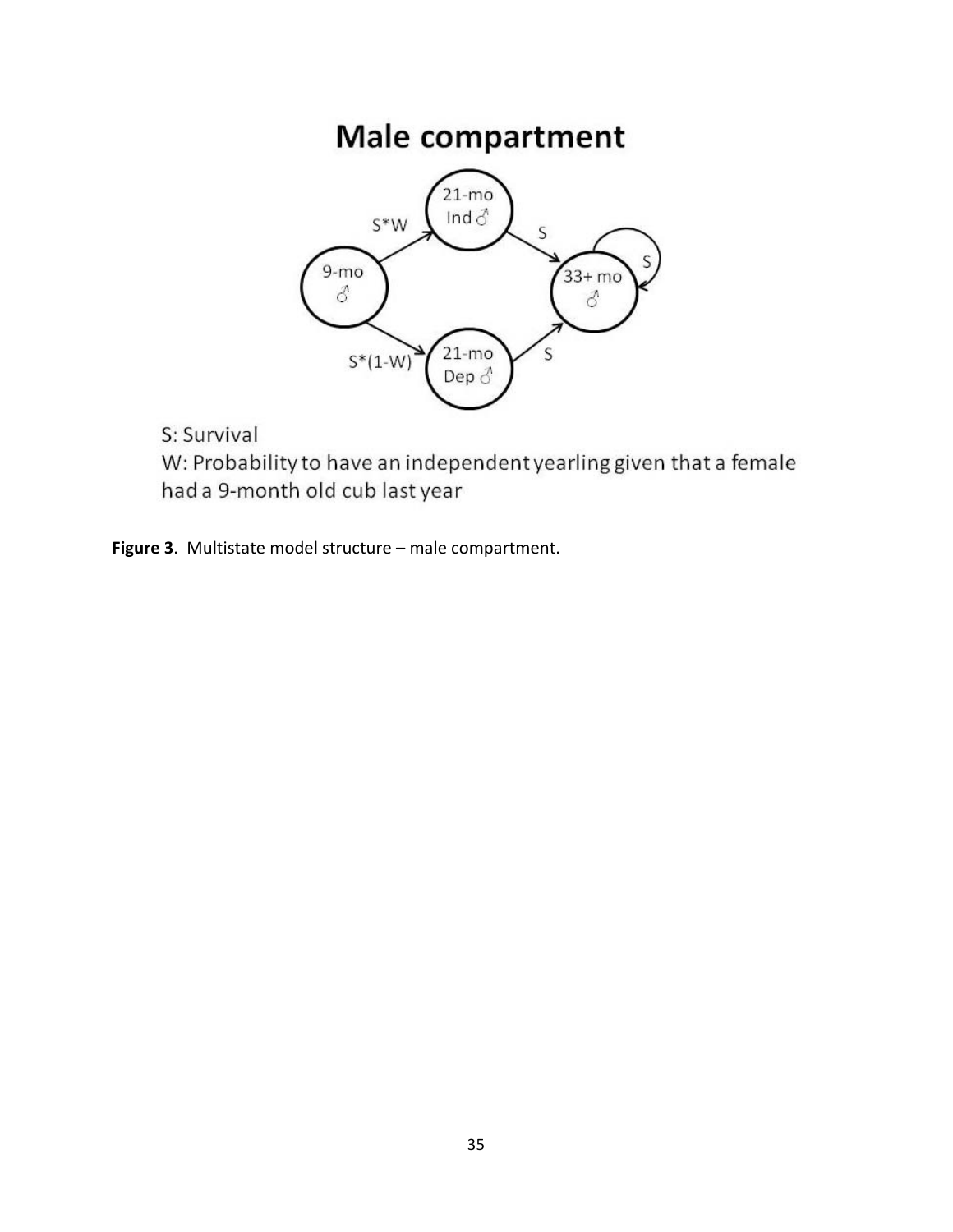

S: Survival H: Probability to die from human causes given that the individual is dead

**Figure 4**. Multistate model structure – mortality.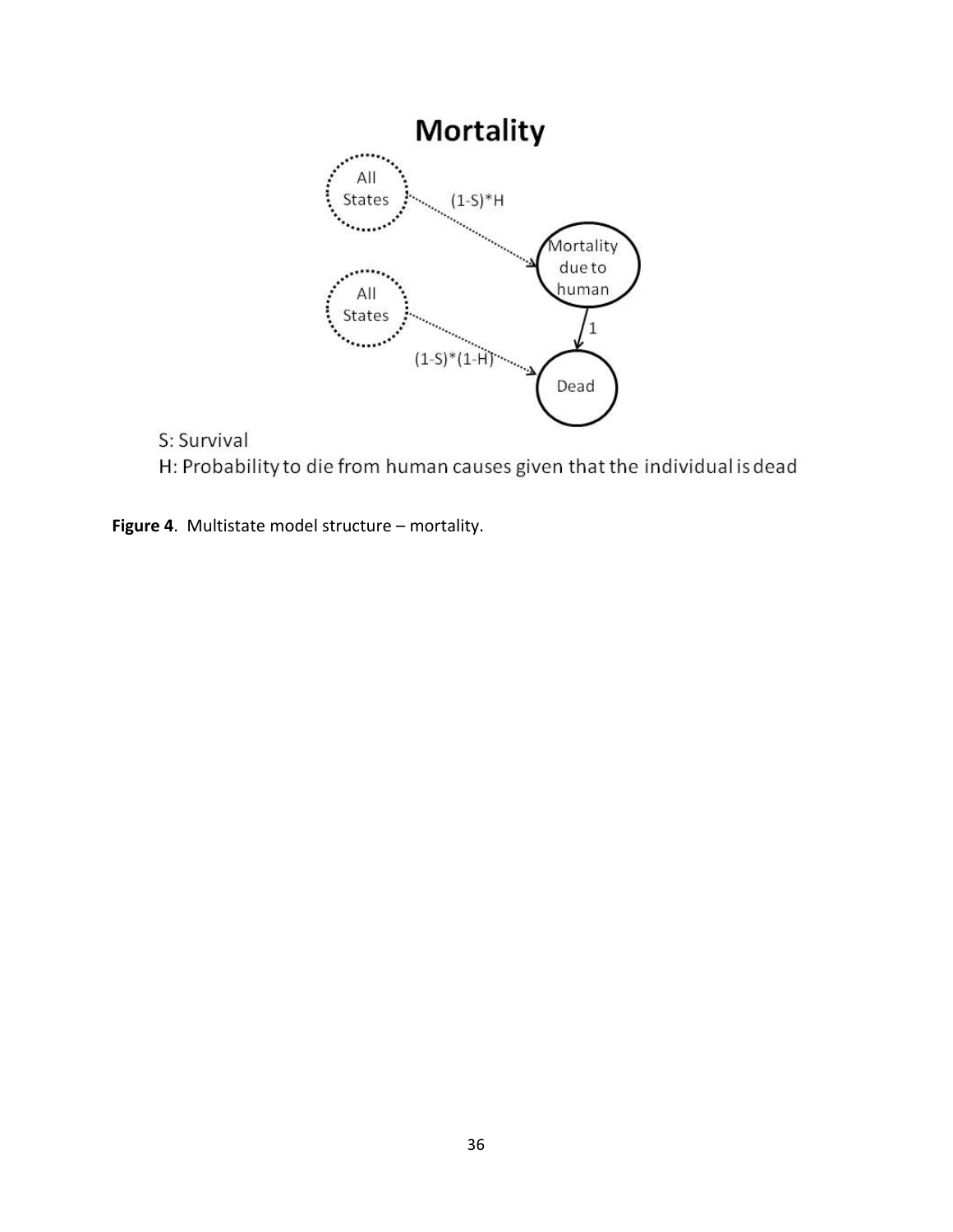

**Figure 5.** Date of (a) sea ice break‐up (50% sea ice concentration) in spring and (b) sea ice freeze-up (50% sea ice concentration) in autumn in western Hudson Bay from 1979-2012, estimated from passive microwave satellite imagery (data source: National Snow and Ice Data Center, Boulder, Colorado; http://nsidc.org).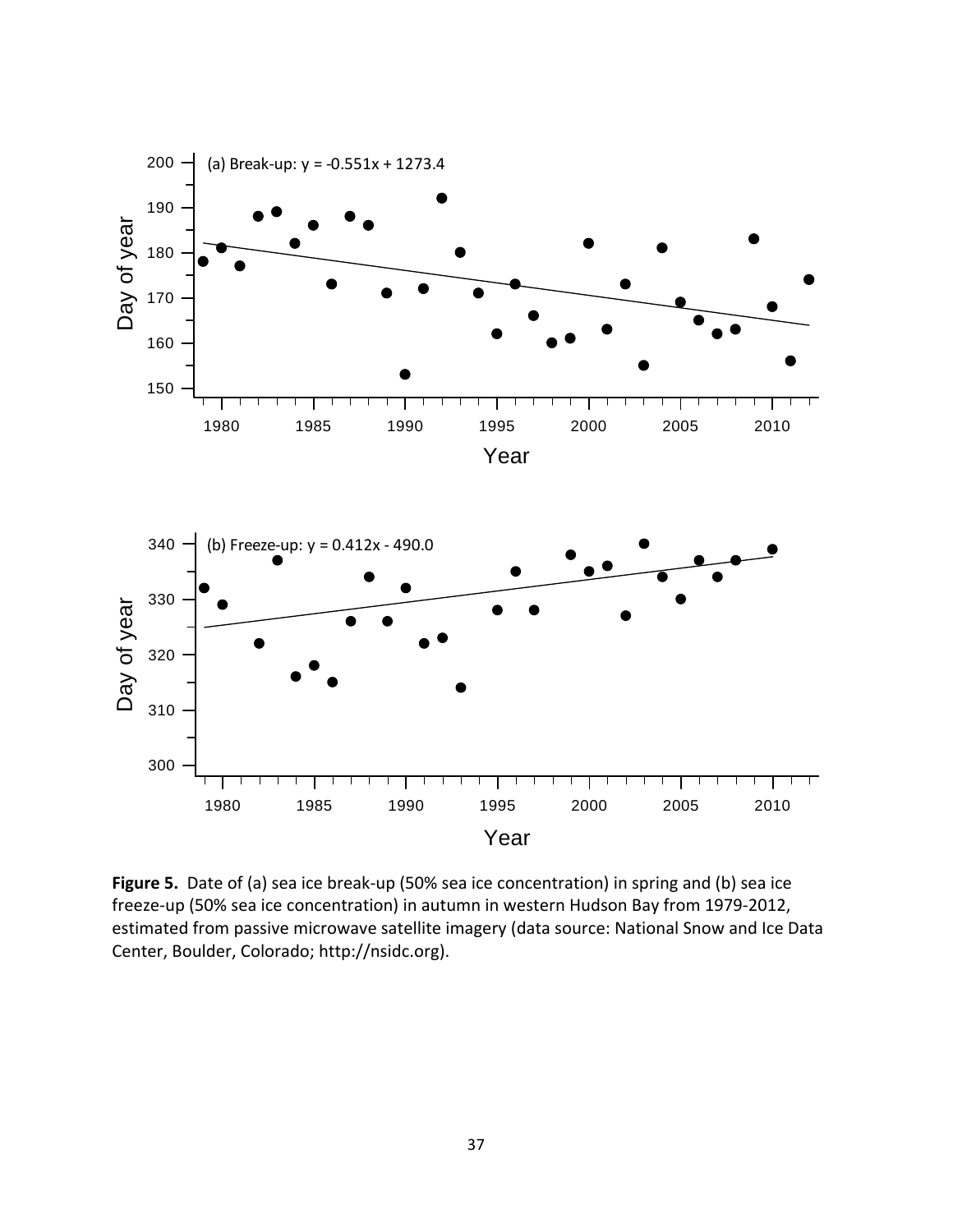

**Figure 6.** Total apparent survival for adult females aged 5‐19 years old and without COYs, estimated from live-recapture and dead-recovery data for the Western Hudson Bay polar bear subpopulation from 1984‐2011 using multistate capture‐recapture models. This study showed that interannual variation in survival is a function of sea ice conditions.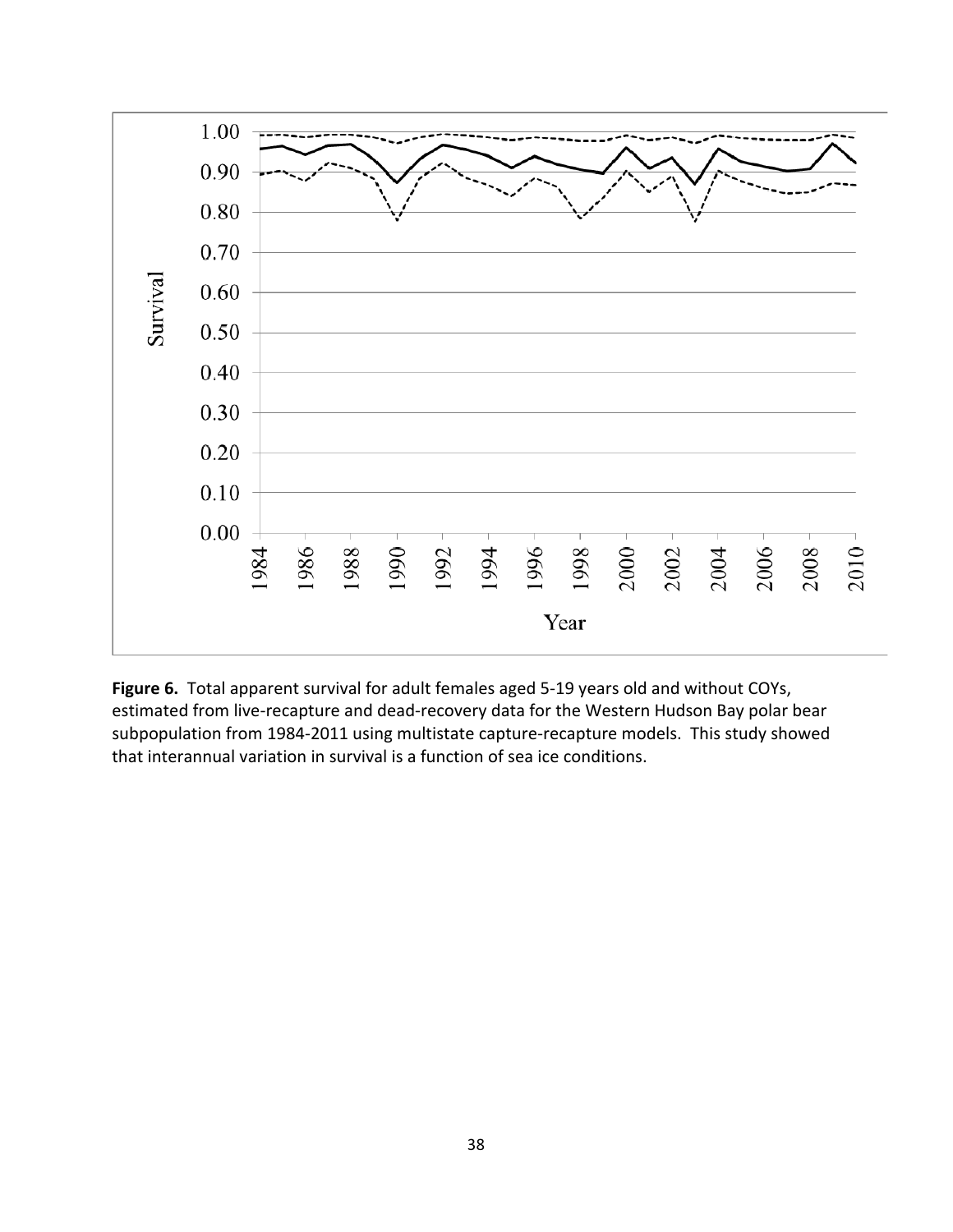

**Figure 7.** Survival rates of (a) independent female polar bears 1‐4 years old and (b) adult female bears 5‐19 years old with cubs‐of‐the‐year in relation to date of sea ice break‐up, western Hudson Bay, 1984‐2011.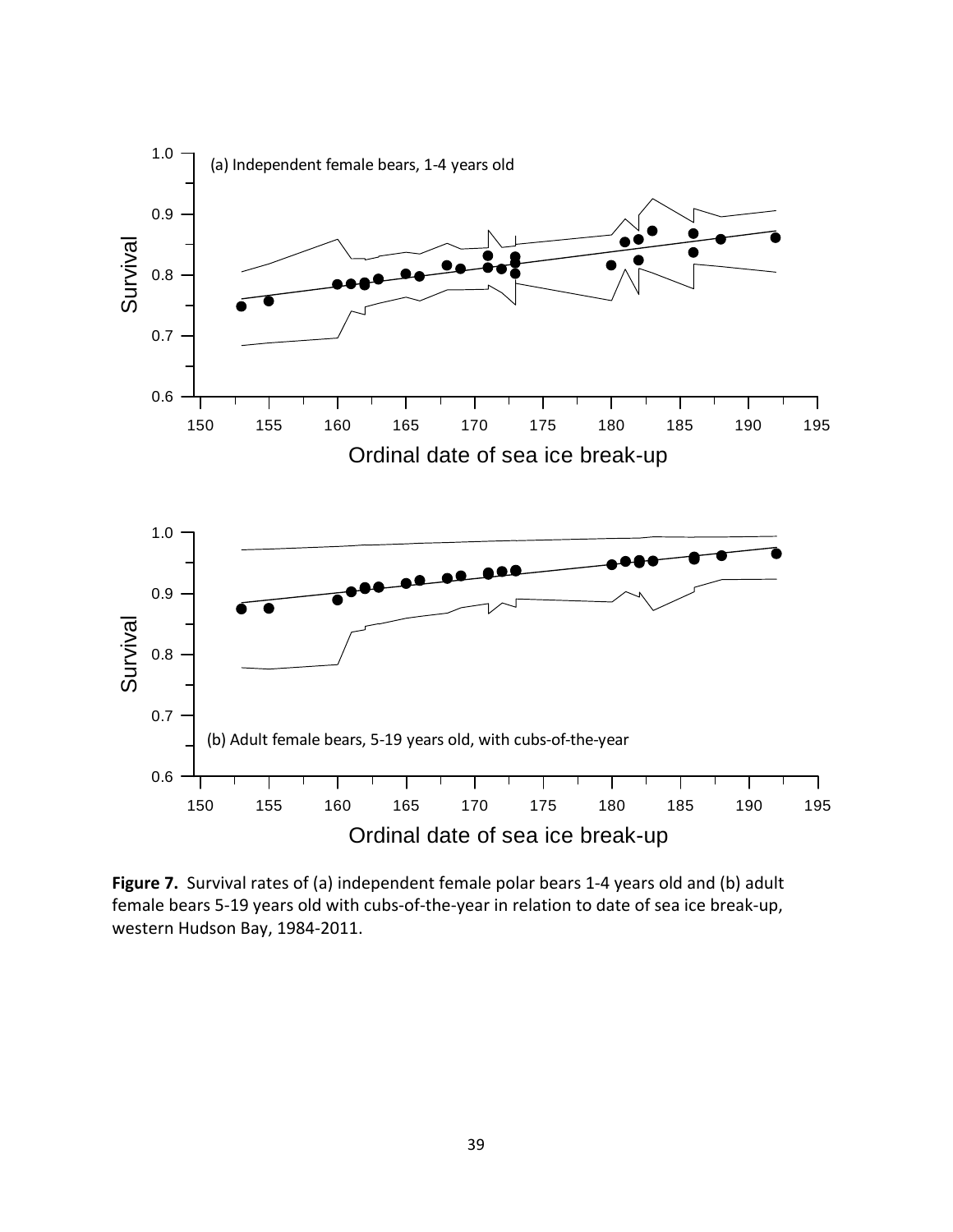

**Figure 8.** Estimated population size, derived by applying a Horvitz‐Thompson estimator to recapture probabilities estimated from live‐recapture and dead‐recovery data for the Western Hudson Bay polar bear subpopulation from 1984‐2011, using multistate capture‐recapture models. Point estimates of abundance and 95% confidence intervals are shown for 1987–2011 only, because the 1985–1986 point estimates were biased by incomplete sampling of the core study area and are not comparable (Regehr *et al*. 2007).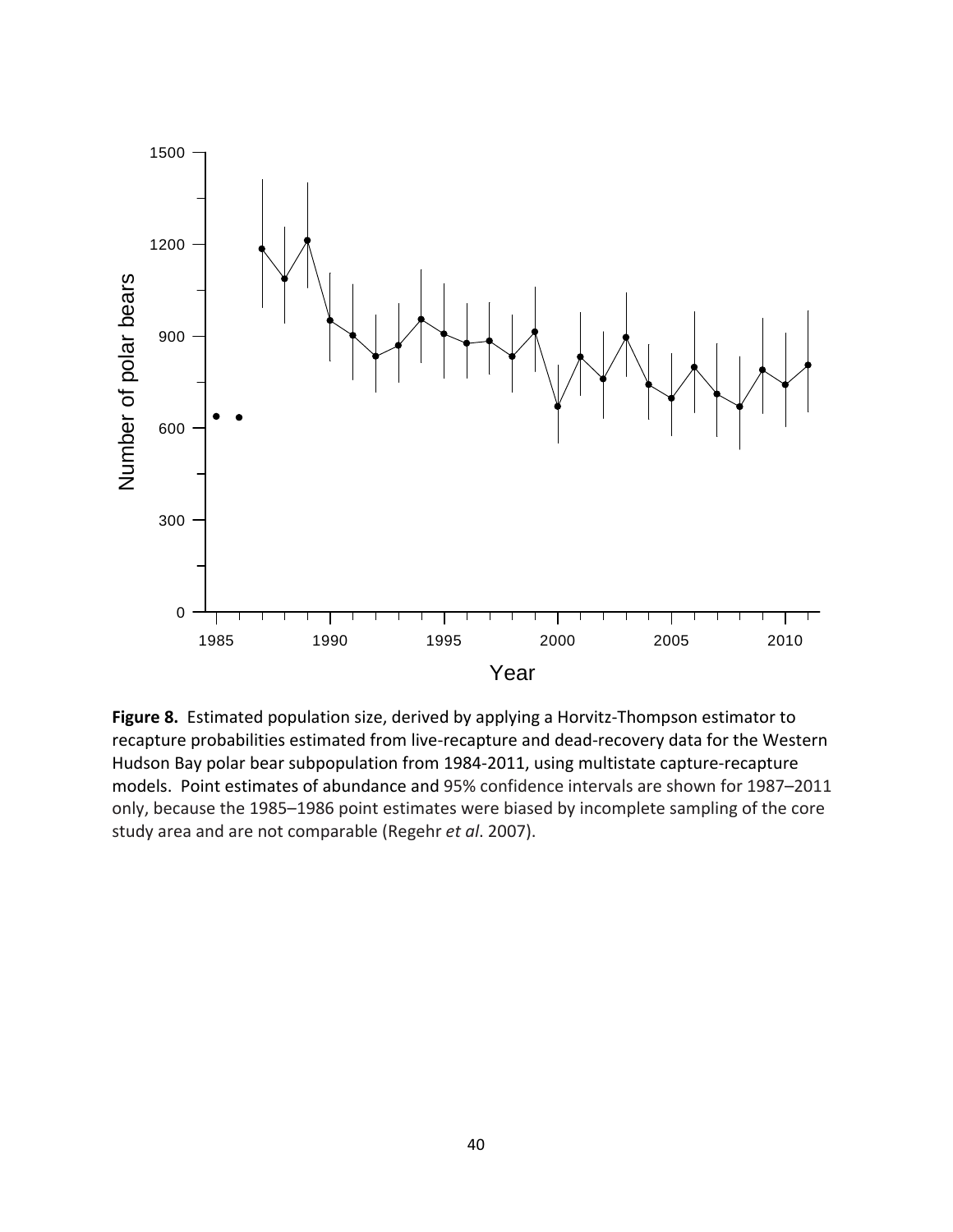Table 1. Parameters estimated from live‐recapture and dead‐recovery data for the Western Hudson Bay polar bear subpopulation for 1984‐2011, using multistate capture‐recapture models based on the life‐cycle graphs in Figures 2‐4.

| Parameter | Description                                                                     |
|-----------|---------------------------------------------------------------------------------|
| S         | Total apparent survival: the probability that an individual alive in the autumn |
|           | of year t survives to the autumn of year t+1 and does not permanently           |
|           | emigrate from the study population                                              |
| W         | Weaning: the probability that a dependent 9 mo. cub in the autumn of year t     |
|           | (state FC or MC) becomes an independent yearling in the autumn of year t+1      |
|           | (state F1I or M1I), conditional on survival                                     |
| B         | Breeding: the probability that an adult female gives birth in the spring of     |
|           | year t and that at least one member of a litter survives until the autumn of    |
|           | year t.                                                                         |
| $\tau$    | Twinning: the probability that two or more members of a litter survive until    |
|           | autumn, conditional on the adult female giving birth in the spring, and at      |
|           | least one member of the litter survives until autumn                            |
| H         | Human-caused mortality: the probability that an individual that dies in the     |
|           | interval t to t+1 was purposefully killed by a human (e.g., subsistence harvest |
|           | or defense kill), conditional upon dying by any cause                           |
| р         | Recapture: the probability that an individual was captured and released alive   |
|           | on sampling occasion t, conditional on being alive and not having               |
|           | permanently emigrated from the study population                                 |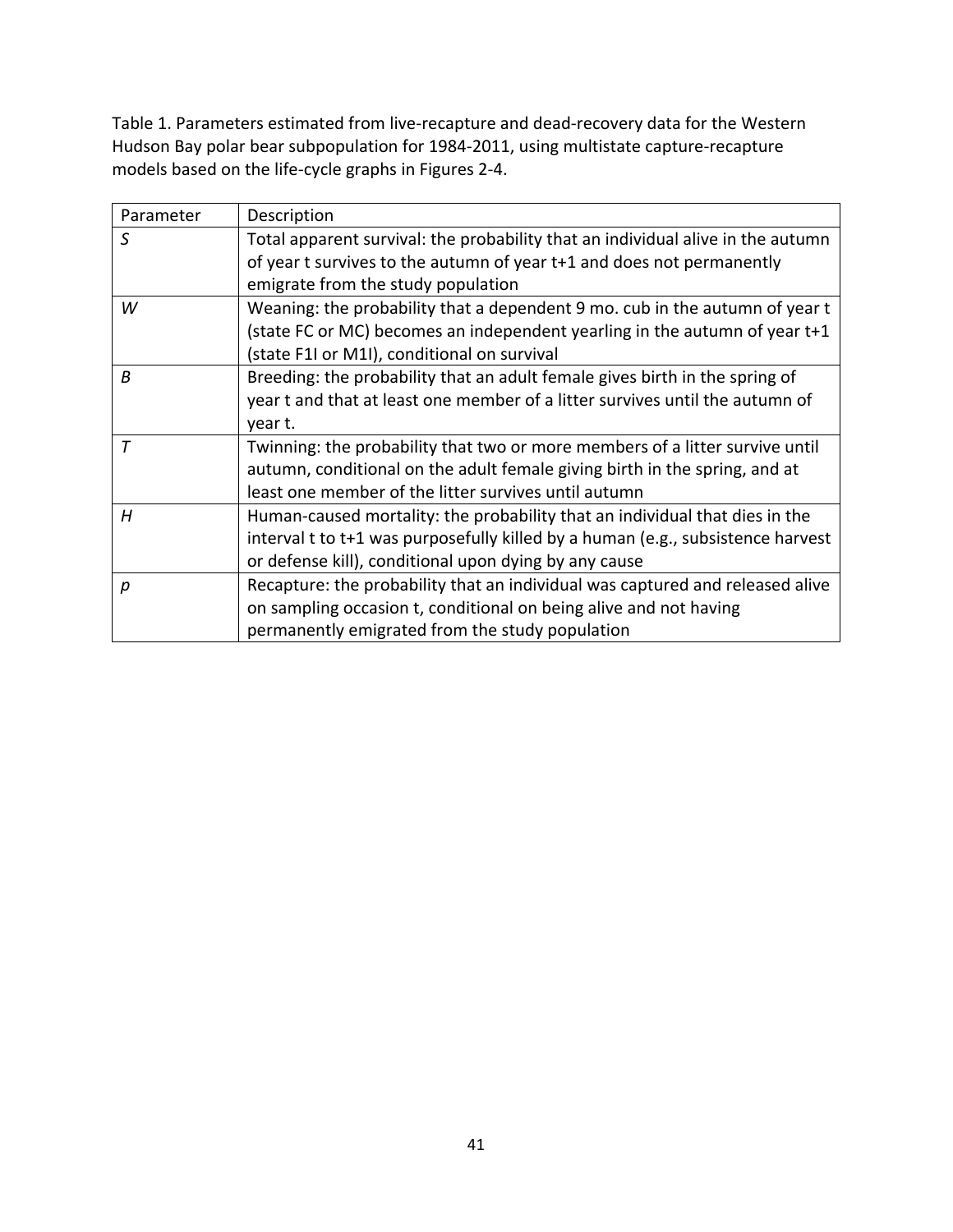Table 2. Covariates and effects used to explain variation in parameters estimated from live‐ recapture and dead‐recovery data for the Western Hudson Bay polar bear subpopulation for 1984‐2011.

| Covariate or effect | Description                                                             |
|---------------------|-------------------------------------------------------------------------|
| age.male effects    | Additional age effects within the adult male state MA consisting of     |
|                     | subadults (2-4 yr), young adults (5-9 yr), prime adults (10-19 yr), and |
|                     | senescent adults ( $\geq 20$ yr).                                       |
| age.female effects  | Additional age effects within the adult female states (FnY, F1Y, F2Y)   |
|                     | consisting of young adults (5-9 yr), prime adults (10-19 yr), and       |
|                     | senescent adults ( $\geq 20$ yr).                                       |
| churchill           | Individual and time-varying covariate. The value was 0 if an            |
|                     | individual had never been captured around the community of              |
|                     | Churchill, and 1 for all sampling occasions following the first capture |
|                     | around Churchill.                                                       |
| telemetry           | Individual and time-varying covariate, applied only to adult females    |
|                     | $\geq$ 5 years. The value was 1 if a female was equipped with a         |
|                     | functional radio collar and available for recapture using VHF or        |
|                     | satellite telemetry, and 0 otherwise.                                   |
| breakup             | Julian date for calendar year t on which sea ice extent in the          |
|                     | Western Hudson Bay management are declined below 50%                    |
|                     | coverage.                                                               |
| freezeup            | Julian date for calendar year t on which sea ice extent in the          |
|                     | Western Hudson Bay management area increased to above 50%               |
|                     | coverage.                                                               |
| ice.decay           | Absolute value in calendar year t for the slope of the ice decay        |
|                     | function between Julian dates XXXX and YYYY.                            |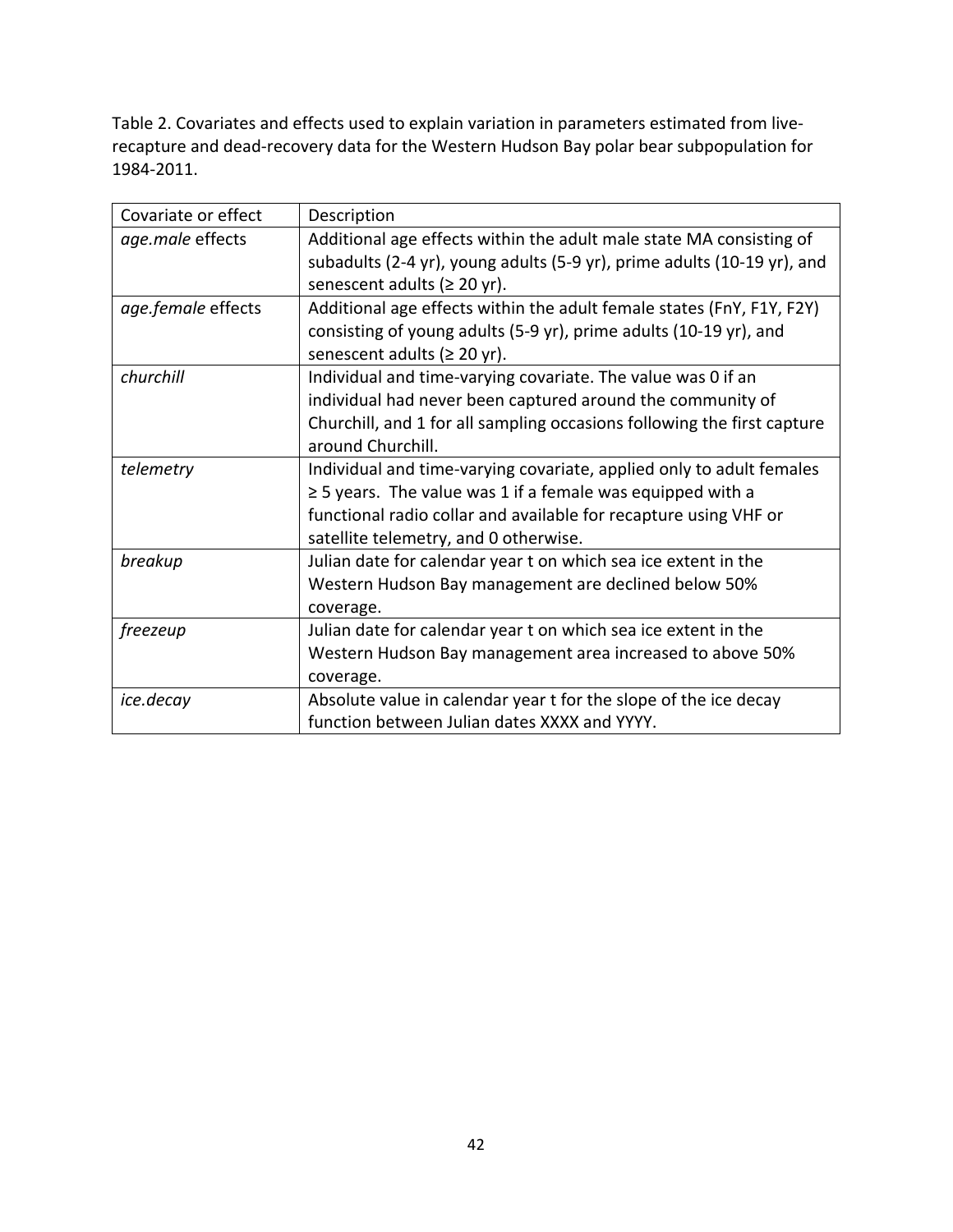|                | First step: Setting up the first model with which we're going to do the comparison          |  |  |  |
|----------------|---------------------------------------------------------------------------------------------|--|--|--|
| Model notation | Effects included in the probability of recapture                                            |  |  |  |
| M1             | $p = f(State/age effect + Churchill recap + telemetry + time random)$                       |  |  |  |
|                | effect)                                                                                     |  |  |  |
|                | $S = f(State/age effect)$                                                                   |  |  |  |
|                | $H = f(State/age effect)$                                                                   |  |  |  |
|                | $B = f(State/age effect)$                                                                   |  |  |  |
|                | T, W                                                                                        |  |  |  |
|                | Second step: Selection of the best model for survival                                       |  |  |  |
| Model notation | Effects included in survival                                                                |  |  |  |
| M <sub>2</sub> | $S = f$ (State/age effect + break-up)                                                       |  |  |  |
| M <sub>3</sub> | $S = f$ (State/age effect + Break-up + Freeze-up + Break-up * Freeze-up)                    |  |  |  |
| M4             | $S = f$ (State/age effect + Break-up + Ice decay + Break-up * Ice decay)                    |  |  |  |
|                | Third step: Selection of the best model for the probability of dying due to human causes    |  |  |  |
| Model notation | Effects included in the probability of dying due to hunting                                 |  |  |  |
| M <sub>5</sub> | $H = f$ (State/age effect + Churchill hunting)                                              |  |  |  |
|                | Fourth step: Selection of the best model for the probability to reproduce and have an alive |  |  |  |
| 9mo old cub    |                                                                                             |  |  |  |
| Model notation | Effect included in the probability to reproduce and have an alive 9mo                       |  |  |  |
|                | old cub                                                                                     |  |  |  |
| M <sub>6</sub> | $B = f(State/age effect + break-up)$                                                        |  |  |  |
| M7             | $B = f(State/age effect + break-up + ice decay + break-up *ice decay)$                      |  |  |  |
|                | Fifth step: Selection of the best model for the probability of twinning                     |  |  |  |
| Model notation | Effect included in the probability of twinning                                              |  |  |  |
| M8             | $T = f(State/age effect + break-up)$                                                        |  |  |  |
|                | Sixth step: Selection of the best model for the probability of weaning                      |  |  |  |
| Model notation | Effect included in the probability of weaning                                               |  |  |  |
| M <sub>9</sub> | $W = f(break-up)$                                                                           |  |  |  |

Table 3. Stepped model selection, female polar bears.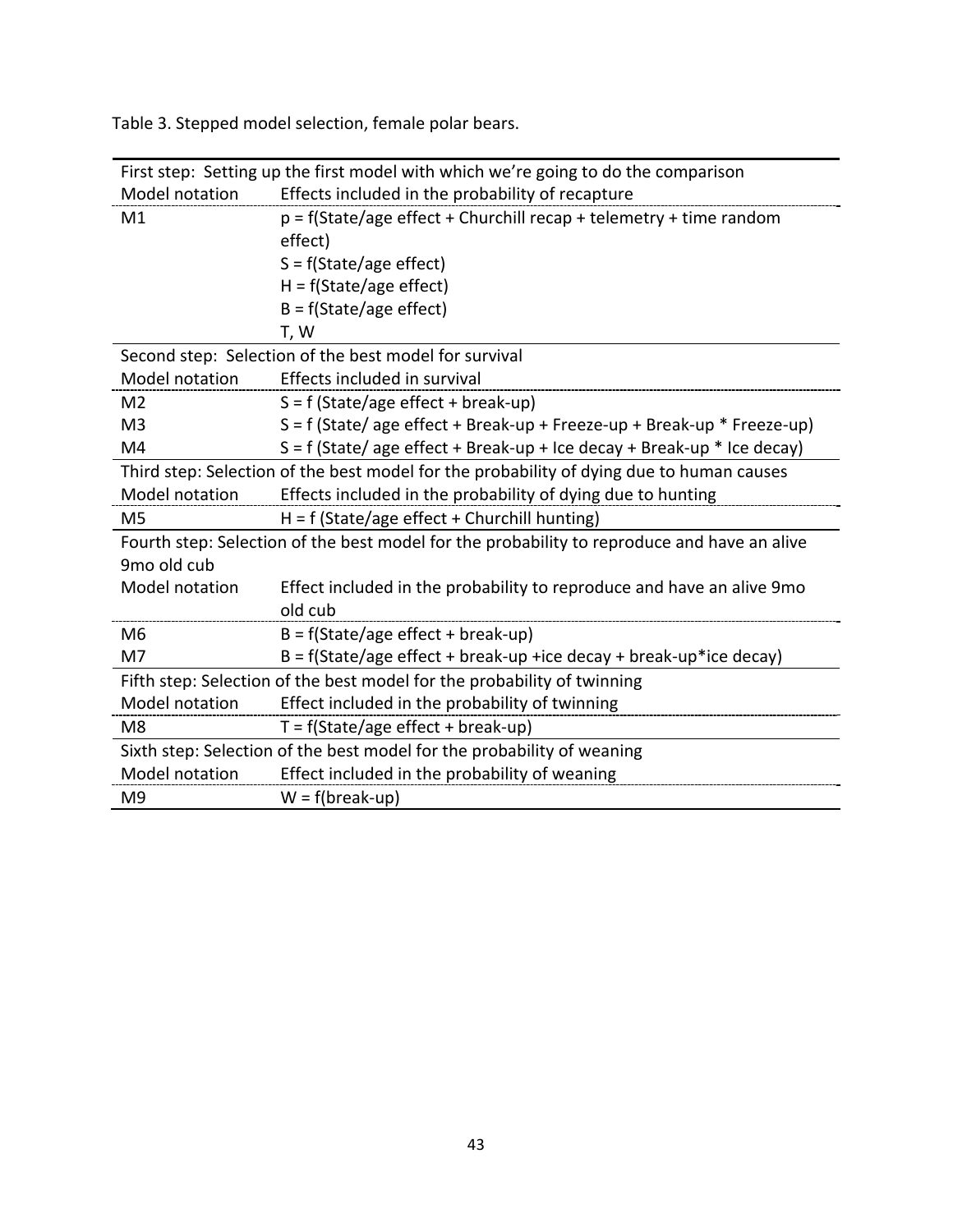Table 4. Stepped model selection, male polar bears.

| First step: Setting up the first model with which we're going to do the comparison |                                                                                          |  |  |  |
|------------------------------------------------------------------------------------|------------------------------------------------------------------------------------------|--|--|--|
| Model notation                                                                     | Effects included in the different parameters                                             |  |  |  |
| M1                                                                                 | $p = f(State/age effect + Churchill recap + time random effect)$                         |  |  |  |
|                                                                                    | $S = f(State/age effect)$                                                                |  |  |  |
|                                                                                    | $H = f(State/age effect)$                                                                |  |  |  |
|                                                                                    | W                                                                                        |  |  |  |
|                                                                                    | Second step: Selection of the best model for survival                                    |  |  |  |
| Model notation                                                                     | Effects included in survival                                                             |  |  |  |
| M <sub>2</sub>                                                                     | $S = f(State/age effect + break-up)$                                                     |  |  |  |
| M3                                                                                 | $S = f$ (State/age effect + Break-up + Freeze-up + Break-up * Freeze-up)                 |  |  |  |
| M4                                                                                 | $S = f$ (State/ age effect + Break-up + Ice decay + Break-up * Ice decay)                |  |  |  |
|                                                                                    | Third step: Selection of the best model for the probability of dying due to human causes |  |  |  |
| Model notation                                                                     | Effects included in the probability of dying due to hunting                              |  |  |  |
| M5                                                                                 | $H = f(State/age effect + Churchill hunting)$                                            |  |  |  |
| Fourth step: Selection of the best model for the probability of weaning            |                                                                                          |  |  |  |
| Model notation                                                                     | Effect included in the probability of weaning                                            |  |  |  |
| M6                                                                                 | $W = f(break-up)$                                                                        |  |  |  |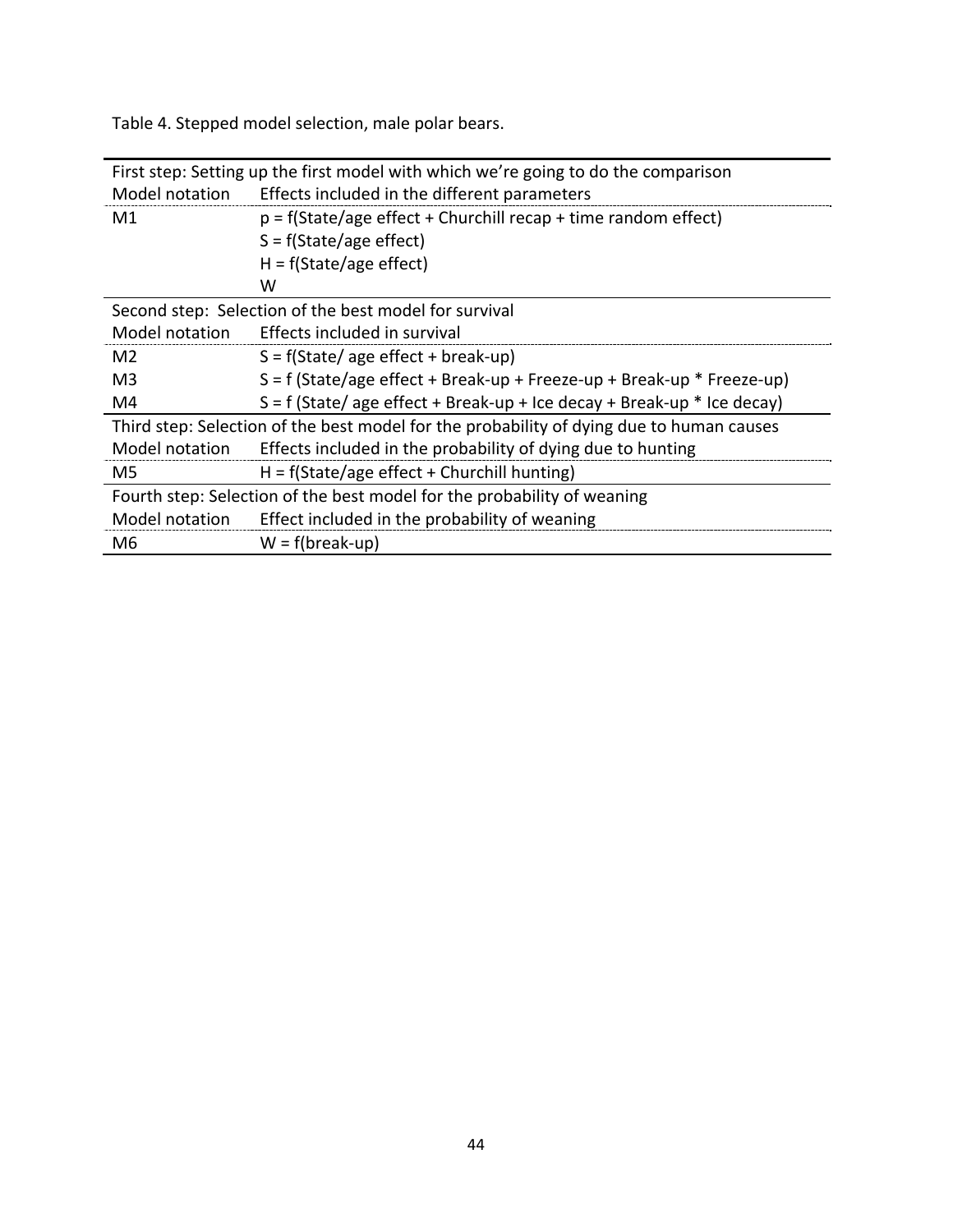Table 5. Selection of most‐supported model for female polar bears using deviance information criterion (DIC). A general model for recapture probability was used that included state and age effects; random time effects; effects to account for sightings in Churchill; and effects due to radio telemetry. Additional parameters were added using <sup>a</sup> step‐by‐step model selection approach.

|                | First step: Selection of the best model for survival                                      |          |          |            |           |
|----------------|-------------------------------------------------------------------------------------------|----------|----------|------------|-----------|
| Model          | Effect included in survival while using the best model for probability                    | Dev      | Var      | <b>DIC</b> | Delta DIC |
| notation       | of recapture                                                                              | female   | dev/2    | Gelman     |           |
| M <sub>3</sub> | State + age effect + Break-up + Freeze-up + Break-up * Freeze-up                          | 18326.73 | 2145.889 | 20472.62   |           |
| M4             | State + age effect + Break-up + Ice decay + Break-up * Ice decay                          | 18318.63 | 2276.129 | 20594.76   | 122.14    |
| M <sub>2</sub> | State + age effect + break-up                                                             | 18319.73 | 2344.892 | 20664.62   | 192       |
| M1             | Stage + age effect                                                                        | 18337.45 | 2399.979 | 20737.43   | 264.81    |
|                | Second step: Selection of the best model for the probability of dying due to human causes |          |          |            |           |
| Model          | Effect included in probability of hunting while using the best model                      | Dev      | Var      | <b>DIC</b> | Delta DIC |
| notation       | for probability of recapture and survival (model M3)                                      | female   | dev/2    | Gelman     |           |
| M <sub>3</sub> | State + age effect                                                                        | 18326.73 | 2145.889 | 20472.62   |           |
| M <sub>5</sub> | State + age effect + Churchill covariate                                                  | 18319.38 | 2341.344 | 20660.73   | 188.11    |
|                | Third step: Selection of the best model for the probability of reproducing                |          |          |            |           |
| Model          | Effect included in probability of reproducing while using the best                        | Dev      | Var      | <b>DIC</b> | Delta DIC |
| notation       | model for probability of recapture, survival and hunting (model M3)                       | female   | dev/2    | Gelman     |           |
| M <sub>3</sub> | State + age effect                                                                        | 18326.73 | 2145.889 | 20472.62   |           |
| M7             | State + age effect + break-up +ice decay + break-up*ice decay                             | 18317.48 | 2199.88  | 20517.36   | 44.74     |
| M <sub>6</sub> | State + age effect + break-up                                                             | 18322.36 | 2460.246 | 20782.61   | 309.99    |
|                | Fourth step: Selection of the best model for the probability of twinning                  |          |          |            |           |
| Model          | Effect included in probability of twinning while using the best model                     | Dev      | Var      | <b>DIC</b> | Delta DIC |
| notation       | for probability of recapture, survival, hunting and reproducing                           | female   | dev/2    | Gelman     |           |
|                | (model M3)                                                                                |          |          |            |           |
| M <sub>3</sub> | State $+$ age effect                                                                      | 18326.73 | 2145.889 | 20472.62   |           |
| M <sub>8</sub> | State + age effect + break-up                                                             | 18323.47 | 2493.004 | 20816.48   | 343.86    |
|                | Fifth step: Selection of the best model for the probability of weaning                    |          |          |            |           |
| Model          | Effect included in probability of twinning while using the best model                     | Dev      | Var      | <b>DIC</b> | Delta DIC |
| notation       | for probability of recapture, survival, hunting, reproducing and                          | female   | dev/2    | Gelman     |           |
|                | twinning                                                                                  |          |          |            |           |
| M <sub>3</sub> | State + age effect                                                                        | 18326.73 | 2145.889 | 20472.62   |           |
| M <sub>9</sub> | State + age effect + break-up                                                             | 18324.16 | 2301.032 | 20625.19   | 152.5699  |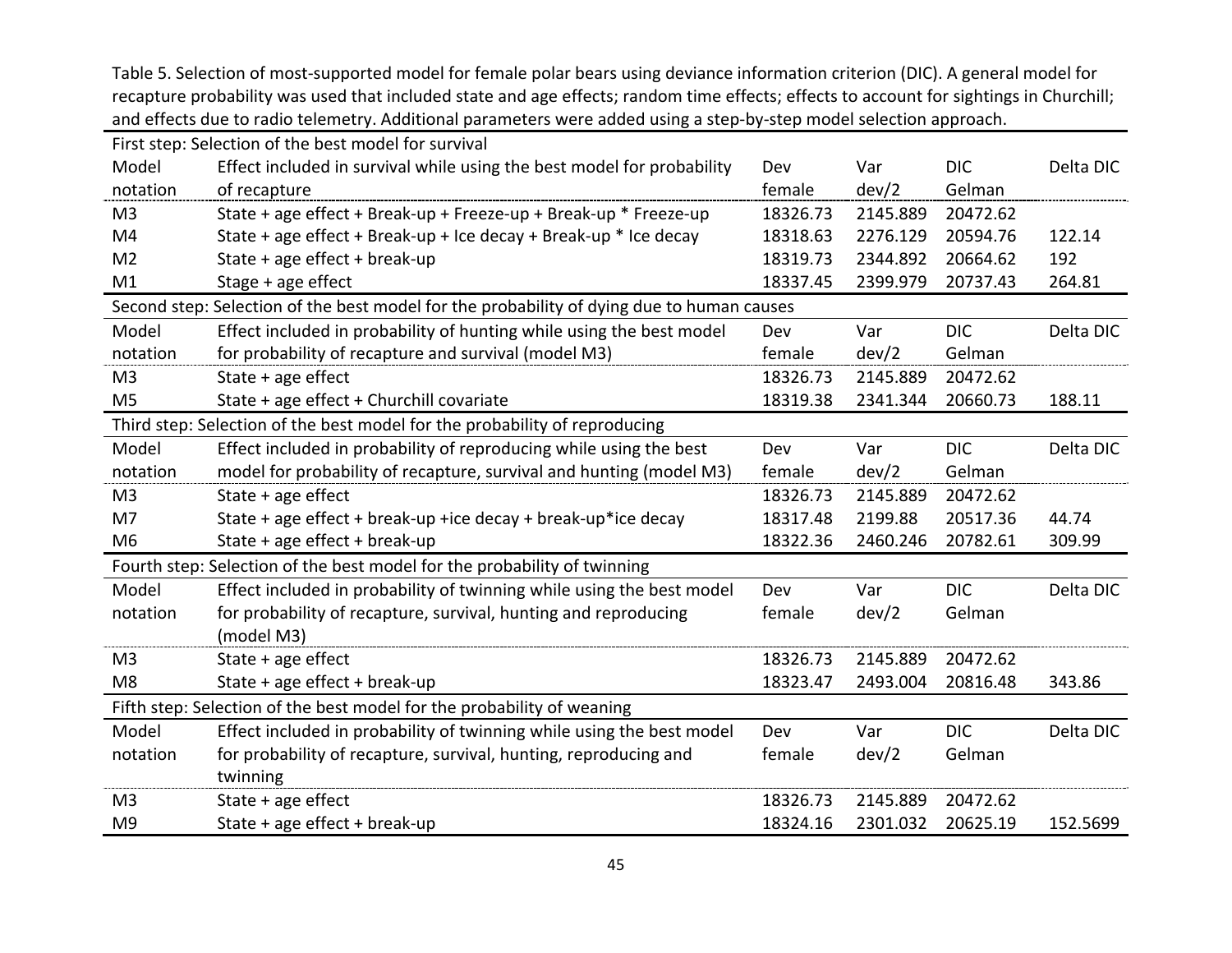Table 6. Selection of most‐supported model for male polar bears using deviance information criterion (DIC). A general model for recapture probability was used that included state and age effects; random time effects; and effects to account for sightings in Churchill. Additional parameters were added using <sup>a</sup> step‐by‐step model selection approach.

| First step: Selection of the best model for survival                   |                                                                                           |          |           |            |            |  |
|------------------------------------------------------------------------|-------------------------------------------------------------------------------------------|----------|-----------|------------|------------|--|
| Model                                                                  | Effect included in survival while using the best model for probability                    | Dev male | Var dev/2 | <b>DIC</b> | Delta      |  |
| notation                                                               | of recapture                                                                              |          |           | Gelman     | <b>DIC</b> |  |
| M1                                                                     | State/age effect                                                                          | 13143.31 | 1533.99   | 14677.3    |            |  |
| M <sub>3</sub>                                                         | State + age effect + Break-up + Freeze-up + Break-up * Freeze-up                          | 13143.66 | 1552.334  | 14695.99   | 18.69      |  |
| M <sub>2</sub>                                                         | State + age effect + break-up                                                             | 13146.44 | 1632.879  | 14779.32   | 102.02     |  |
| M4                                                                     | State + age effect + Break-up + Ice decay + Break-up $*$ Ice decay                        | 13155.33 | 1735.959  | 14891.29   | 213.99     |  |
|                                                                        | Second step: Selection of the best model for the probability of dying due to human causes |          |           |            |            |  |
| Model                                                                  | Effect included in probability of hunting while using the best model                      | Dev male | Var dev/2 | <b>DIC</b> | Delta      |  |
| notation                                                               | for probability of recapture and survival (model M1)                                      |          |           | Gelman     | <b>DIC</b> |  |
| M1                                                                     | State $+$ age effect                                                                      | 13143.31 | 1533.99   | 14677.3    |            |  |
| M5                                                                     | State + age effect + Churchill covariate                                                  | 13154.41 | 1565.002  | 14719.41   | 42.11      |  |
| Third step: Selection of the best model for the probability of weaning |                                                                                           |          |           |            |            |  |
| Model                                                                  | Effect included in probability of weaning while using the best model                      | Dev male | Var dev/2 | DIC.       | Delta      |  |
| notation                                                               | for probability of recapture, survival and hunting (model M1)                             |          |           | Gelman     | <b>DIC</b> |  |
| M1                                                                     | State $+$ age effect                                                                      | 13143.31 | 1533.99   | 14677.3    |            |  |
| M <sub>6</sub>                                                         | State + age effect + break-up                                                             | 13143.91 | 1623.598  | 14767.5    | 90.2       |  |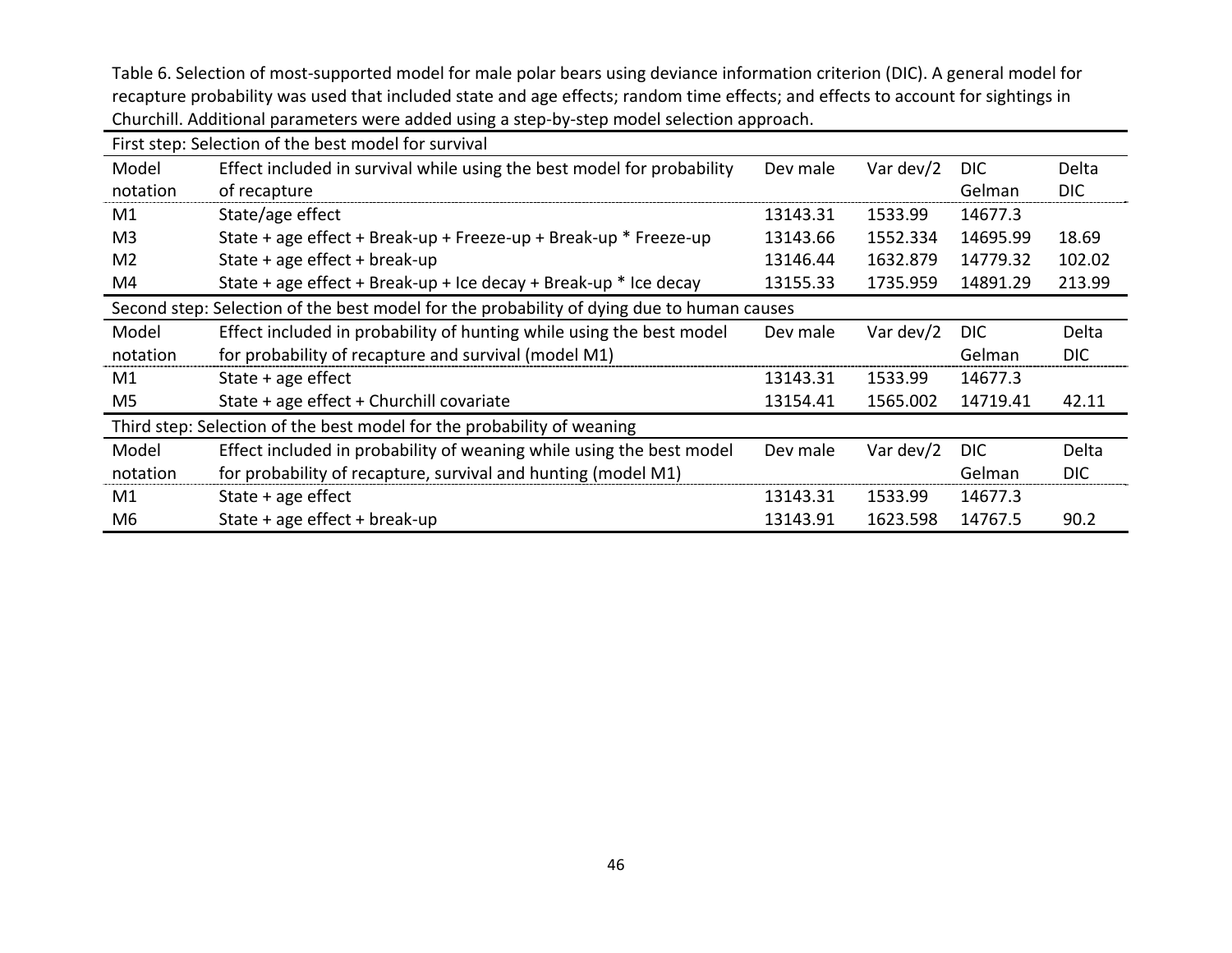Table 7. Estimates of time‐invariant total apparent survival (*S*), estimated from live‐recapture and dead‐recovery data for the Western Hudson Bay polar bear subpopulation 1984‐2011 using multistate capture‐recapture models. Age classes represent a combination of state structure and age effect covariates.

|                                | Female |        |        |
|--------------------------------|--------|--------|--------|
|                                | S      | 95% CI | 95% CI |
| Age class                      | (mode) | lower  | upper  |
| COY (9 mo.)                    | 0.56   | 0.48   | 0.66   |
| Yearling (dependent)           | 0.71   | 0.61   | 0.81   |
| Yearling (independent) to 4 yr | 0.82   | 0.79   | 0.85   |
| 5-19 yr without COY            | 0.94   | 0.92   | 0.96   |
| 5-19 yr with COY               | 0.94   | 0.89   | 0.99   |
| $\geq$ 20 yr without COY       | 0.77   | 0.71   | 0.82   |
| $\geq$ 20 yr with COY          | 0.89   | 0.73   | 0.99   |

|                                | Male   |        |        |
|--------------------------------|--------|--------|--------|
|                                | S      | 95% CI | 95% CI |
| Age class                      | (mode) | lower  | upper  |
| COY (9 mo.)                    | 0.52   | 0.46   | 0.58   |
| Yearling (dependent)           | 0.79   | 0.71   | 0.87   |
| Yearling (independent) to 4 yr | 0.75   | 0.72   | 0.77   |
| $5-9$ yr                       | 0.93   | 0.91   | 0.95   |
| $10-19$ yr                     | 0.90   | 0.88   | 0.91   |
| $\geq$ 20 yr                   | 0.72   | 0.67   | 0.76   |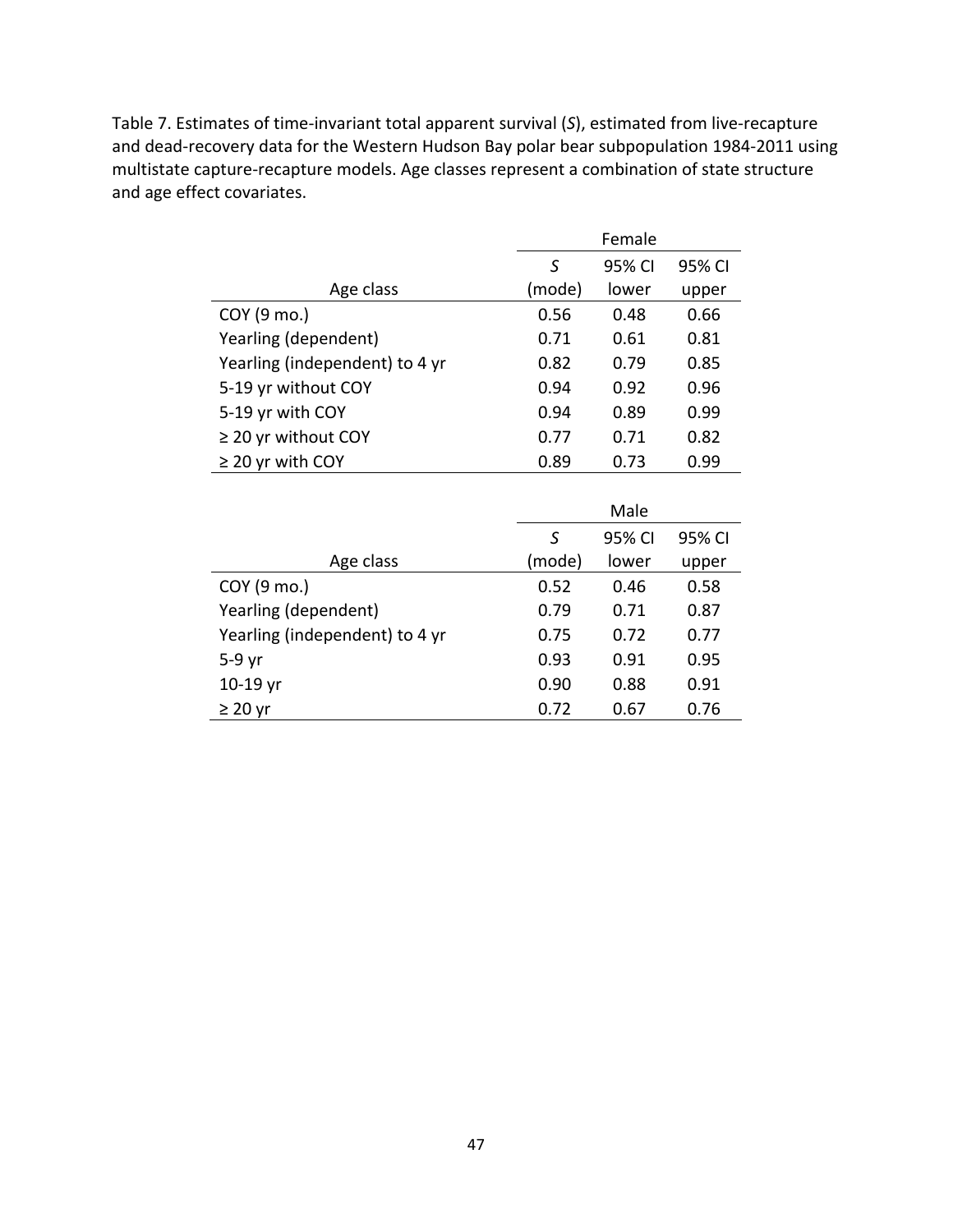Table 8. Estimates of the probability of having been purposefully killed by a human, condition on death (H), estimated from live-recapture and dead-recovery data for the Western Hudson Bay polar bear subpopulation 1984‐2011 using multistate capture‐recapture models. Age classes represent a combination of state structure and age effect covariates.

|                                      | Female     |        |        |
|--------------------------------------|------------|--------|--------|
|                                      |            | 95% CI | 95% CI |
| Age class                            | $H$ (mode) | lower  | upper  |
| COY (9 mo.) and yearling (dependent) | 0.05       | 0.03   | 0.07   |
| Yearling (independent) to 4 yr       | 0.28       | 0.22   | 0.35   |
| $\geq$ 5 yr without COY              | 0.08       | 0.05   | 0.11   |
| $\geq$ 5 yr with COY                 | 0.15       | 0.08   | 0.99   |
|                                      |            |        |        |
|                                      |            | Male   |        |
|                                      |            | 95% CI | 95% CI |
| Age class                            | $H$ (mode) | lower  | upper  |
| COY (9 mo.) and yearling (dependent) | 0.05       | 0.03   | 0.08   |
| Yearling (independent) to 4 yr       | 0.44       | 0.38   | 0.49   |
| $5-9$ yr                             | 0.73       | 0.58   | 0.91   |
| $\geq 10$ yr                         | 0.24       | 0.20   | 0.29   |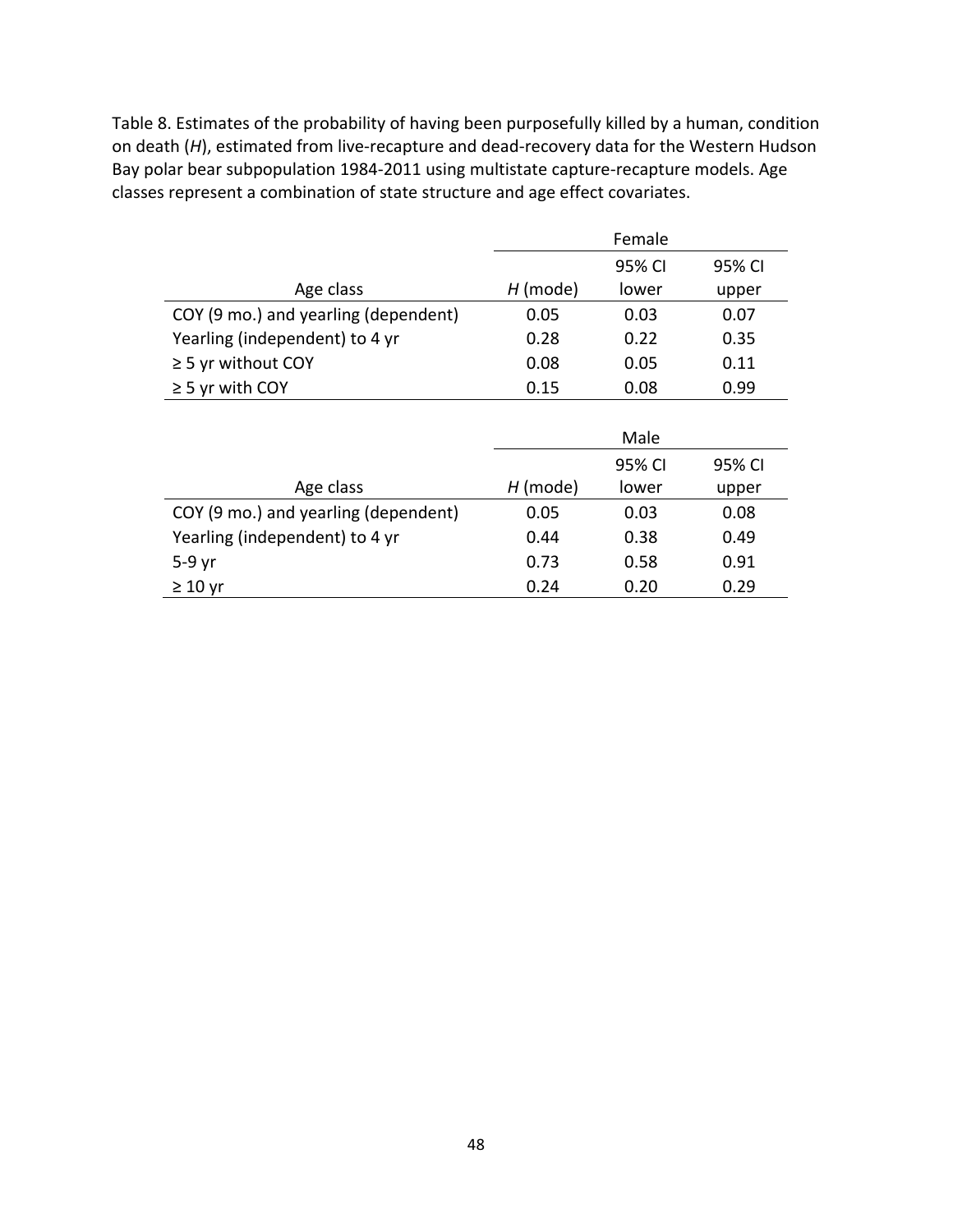Table 9. Estimates of the probability of giving birth and having at least one member of a litter survive until autumn (B), estimated from live-recapture and dead-recovery data for the Western Hudson Bay polar bear subpopulation 1984‐2011 using multistate capture‐recapture models. Age classes represent a combination of state structure and age effect covariates.

|              |          | Female           |       |  |  |  |
|--------------|----------|------------------|-------|--|--|--|
|              |          | 95% CI<br>95% CI |       |  |  |  |
| Age class    | B (mode) | lower            | upper |  |  |  |
| 4 yr         | 0.04     | 0.02             | 0.10  |  |  |  |
| $5-9$ yr     | 0.24     | 0.18             | 0.31  |  |  |  |
| $10-19$ yr   | 0.31     | 0.25             | 0.39  |  |  |  |
| $\geq$ 20 yr | 0.27     | 0.20             | 0.36  |  |  |  |